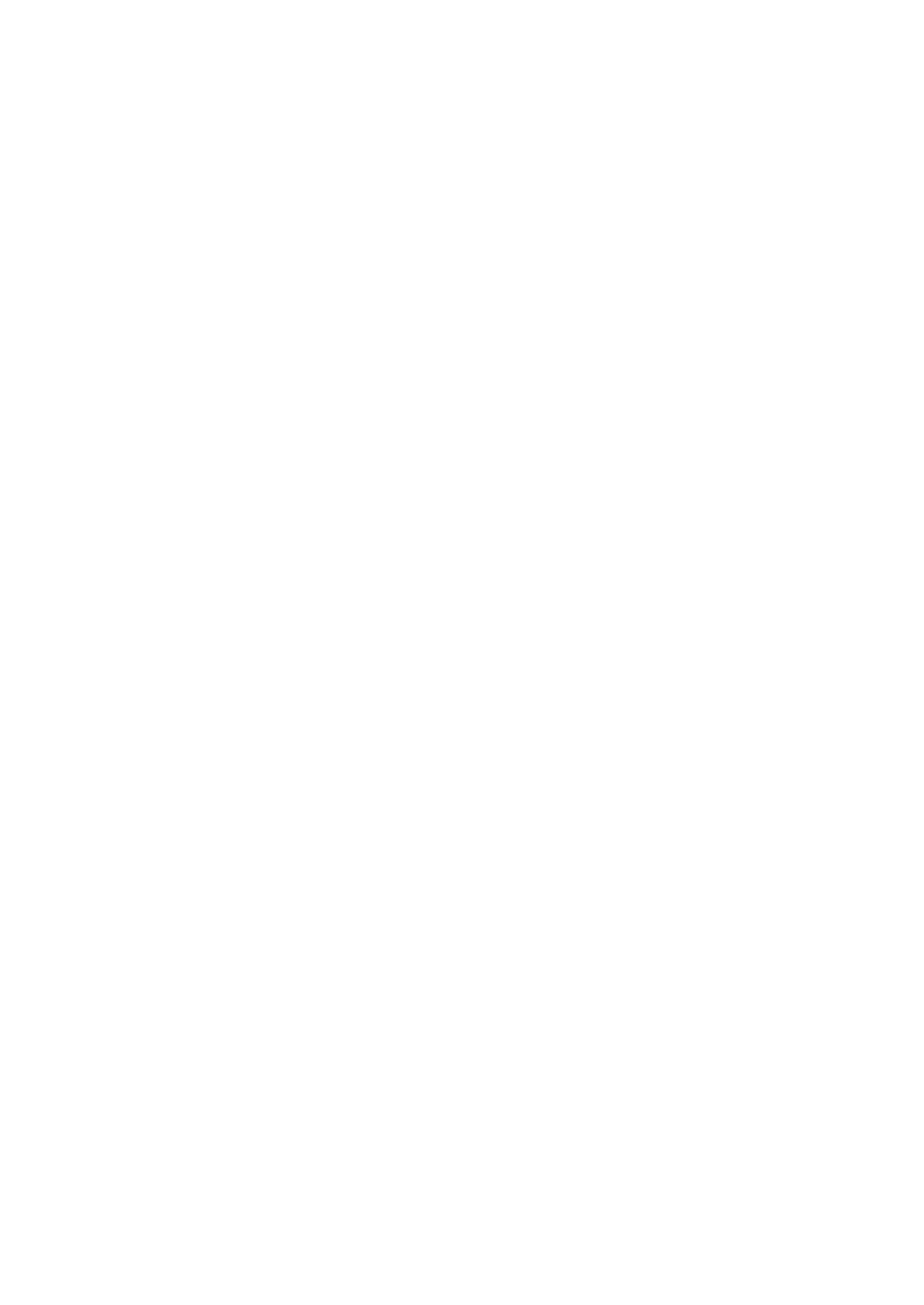## **CONTENTS**

| 1.  |                                                                |  |
|-----|----------------------------------------------------------------|--|
| 2.  |                                                                |  |
| 3.  |                                                                |  |
| 4.  |                                                                |  |
| 5.  |                                                                |  |
| 6.  |                                                                |  |
| 7.  |                                                                |  |
| 8.  |                                                                |  |
| 9.  |                                                                |  |
| 10. |                                                                |  |
| 11. | APPENDIX 2: FACT SHEET ON THE UK'S RELATIONSHIP WITH THE CROWN |  |
| 12. | APPENDIX 3: PANEL MEMBERSHIP, TERMS OF REFERENCE AND EVIDENCE  |  |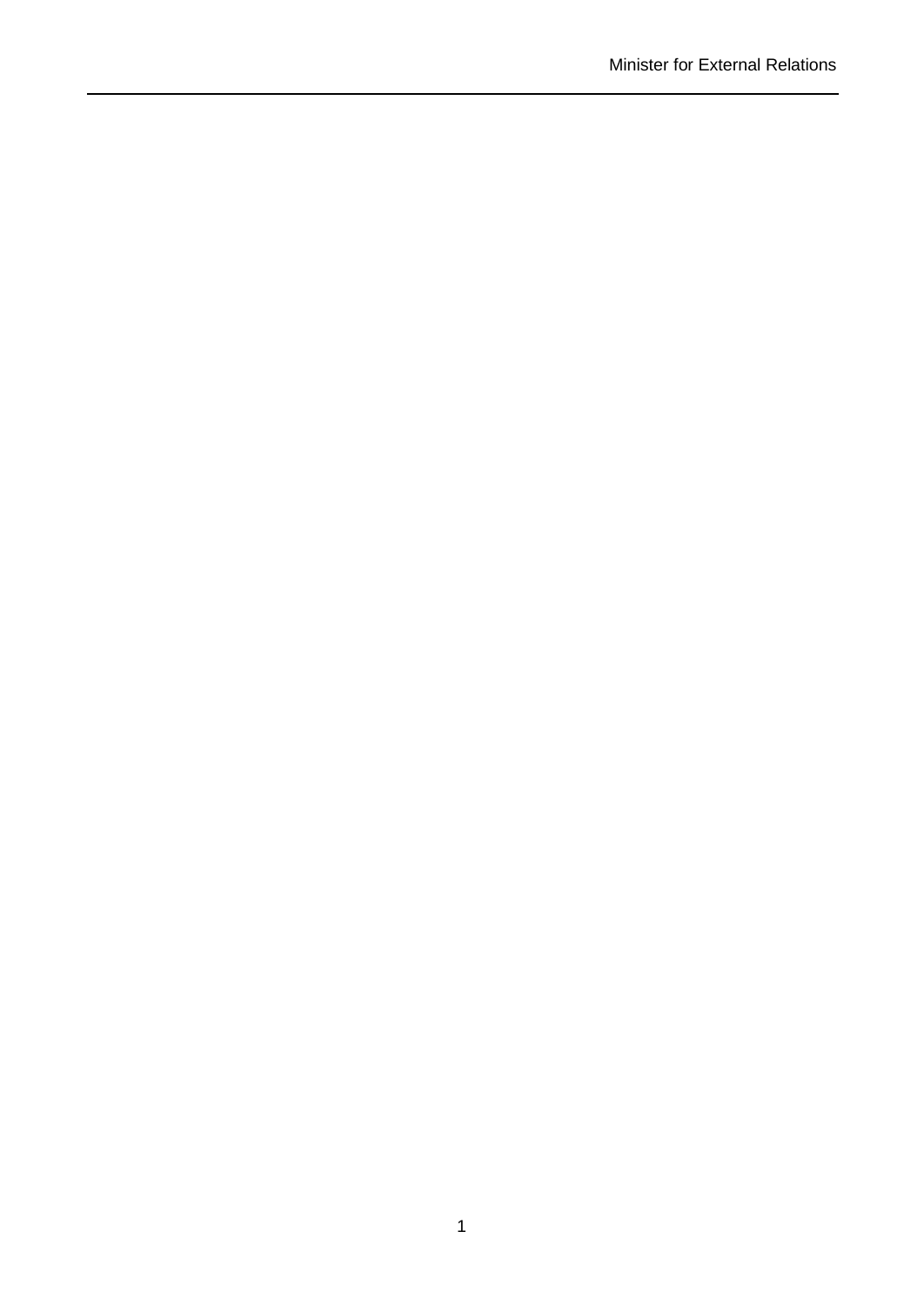## <span id="page-4-0"></span>**1. EXECUTIVE SUMMARY**

- 1.1 The Chief Minister has proposed the creation of a Minister for External Relations. The new Minister would share responsibility for external relations with the Chief Minister and discharge the functions under 25 specified pieces of legislation and would be a corporation sole under Article 26 of the *States of Jersey Law 2005*.
- 1.2 The Chief Minister is politically responsible for external relations although, since January 2011, that responsibility had been delegated to an Assistant Minister. Other Ministers are also involved, particularly the Ministers for Treasury and Resources and for Economic Development. The Chief Minister and his Assistant Minister are supported in their work by the International Affairs Section. The Bailiff and His Excellency the Lieutenant Governor are also involved in external relations but have no political responsibilities. They work with the Chief Minister in receiving an increasing number of distinguished visitors to the Island. The Bailiff can also offer constitutional advice to Ministers whilst His Excellency deals with Crown appointments and is a point of contact between the Island's authorities and the UK Government.
- 1.3 External relations are undertaken in accordance with the common policy of the Council of Ministers. We recognise that the current Council was the first to publish such a policy. However, we have also noted that there is no requirement for the policy to be debated by the States Assembly. We have recommended that the *States of Jersey Law 2005* be amended to ensure that future Councils are obliged to seek States approval of their policy.
- 1.4 In recent times, a Financial Services and External Relations Advisory Group (FERAG) has been established to co-ordinate matters. This is a welcome move but there needs to be requisite transparency regarding the undertaking of external relations and we have therefore recommended that an annual report be presented to the Assembly about the work undertaken. The budget underpinning the International Affairs Section of the Chief Minister's Department has grown from £393,765 in 2008 to £920,700 in 2013 and will grow further to £1,699,600 in 2015. This budget does not include resources which other departments, both ministerial and non-ministerial, may devote to the work on the Island's external relations. Given that a number of departments are involved in external relations, we have also recommended that there be an audit to establish the true costs.
- 1.5 The Island's external relations are undertaken within the context of its constitutional position. It is not recognised internationally as a sovereign State but as a territory for which the UK is responsible. The UK Government has recognised that Jersey has a separate international identity and has supported the use of entrustments as a means by which the Island might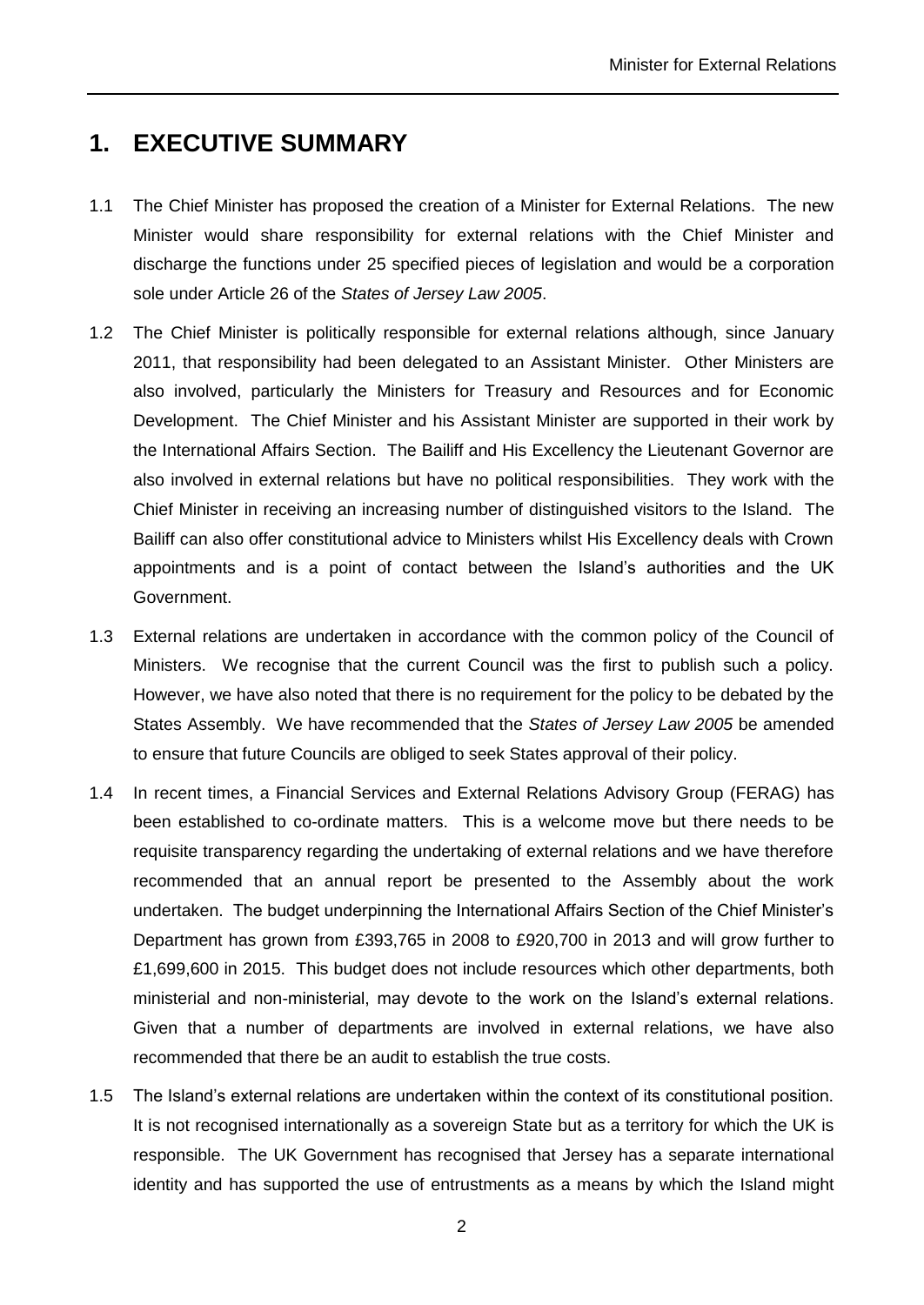represent its own interests on the international stage. There have been significant developments recently in Jersey's international identity and the Panel accepts there is a need for the Island to be well-represented externally. We have noted, however, that the other Crown Dependencies have yet to create a Minister for External Relations. We were informed that the establishment of a Minister for External Relations is not connected to a decision about Jersey seeking independence from the UK.

- 1.6 A number of reasons have been given for the creation of the new Minister. We were informed that it is the international norm for external relations to be shared by the 'head of government' and a minister for external relations and that the creation of such a Minister in Jersey would offer other jurisdictions a single, recognisable representative at Ministerial level; an Assistant Minister reportedly does not have sufficient status. We were also advised that it would improve accountability, would enhance delivery of the common policy and would help to co-ordinate assistance for all Ministers involved in external relations.
- 1.7 Given FERAG was created specifically as a co-ordinating body, it would seem the Council of Ministers has already addressed the need for better co-ordination and it is therefore difficult to see how the creation of a Minister for External Relations would in itself enhance the position. Our primary conclusion on this matter, however, is that it is difficult to see the immediate need for creating a new Minister when the Island can already be represented overseas at Ministerial level, most particularly by the Chief Minister.
- 1.8 Importantly, the Regulations, if approved, would apply to future Chief Ministers who might wish to take sole responsibility for external relations, rather than share it with another Minister.
- 1.9 We were advised that creating a new Minister would not lead to any changes in the current undertaking of external relations. However, we remain concerned that the new post could impact upon the Bailiff's role. We were also advised that the proposals would be cost neutral as it would simply amount to replacing an Assistant Minister with a Minister. However, consideration needs to be given to the impact on other areas of the public administration, not simply Ministerial Departments, and we have therefore recommended the undertaking of an Impact Assessment. Furthermore, whilst no further resources might be required during the current MTFP period, external relations are a growth area and there is no guarantee that further resources might not be requested subsequently.
- 1.10 It has been suggested that accountability for external relations might be improved as the new Minister would be subjected to Scrutiny and questions in the States Assembly. However, the fact that responsibility would be shared between the new Minister and the Chief Minister could in fact blur the lines of accountability.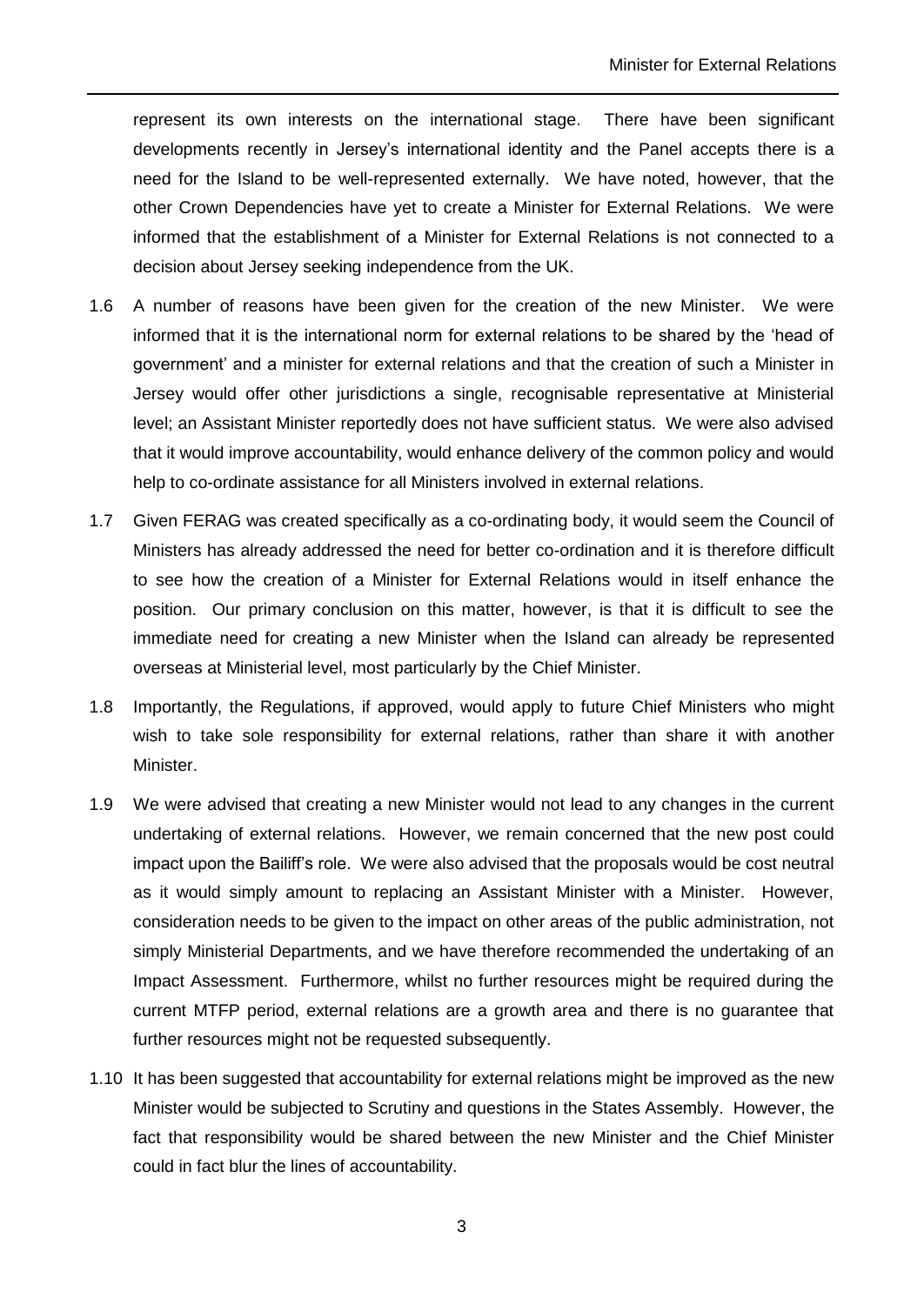1.11 Finally, we have found that creating a new Minister could compound current problems with Ministerial Government as it would merely establish another Minister as a corporation sole over which the Chief Minister would have limited influence. Proposals for the new Minister have been pursued notwithstanding work being undertaken elsewhere on the composition of the States Assembly and the Machinery of Government. The question must therefore be asked of whether this is the right time to seek the appointment of a new Minister when more wide-reaching discussions about the size of the Assembly and the Machinery of Government are already expected. We have therefore recommended that the proposals for a Minister for External Relations are not debated until those discussions have taken place and wider issues regarding the Machinery of Government have been addressed.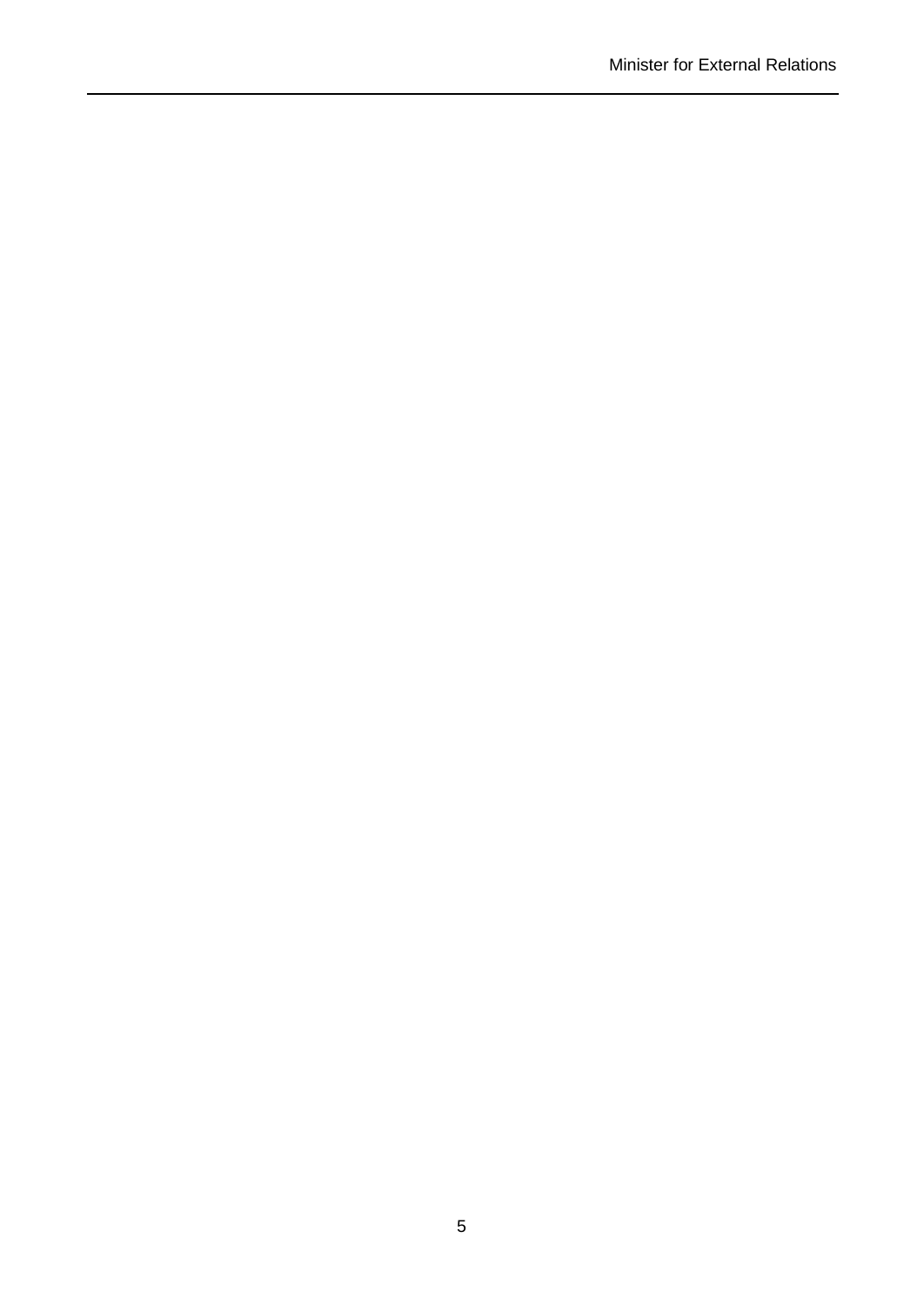### <span id="page-8-0"></span>**2. CHAIRMAN'S FOREWORD**

- 2.1 The Corporate Services Scrutiny Panel has recommended that proposals to create a Minister for External Relations should not be debated by the States Assembly until wider issues regarding the Machinery of Government have been addressed.
- 2.2 In the review we also noted that the Island is not yet able to decide major international treaties on its own behalf. It is still necessary to obtain the consent of the UK government. We are able to deal with lesser treaties on our own recognisance, a process known as entrustment, but major issues require agreement by London.
- 2.3 We have also discussed the rank of foreign representatives visiting the Island. These are either Ambassadors or High Commissioners. Although we have been visited by Heads of State, the only ones which we can recall within the last 20 years are the President of Rwanda and Her Majesty the Queen.
- 2.4 The evidence is that, generally, small states such as Jersey do not move to appoint Foreign Ministers until they actually achieve independence. In Guernsey, for example, the Chief Minister retains control of foreign affairs whilst in the Isle of Man there is a Minister for Culture and External Affairs. It has been suggested that the title of Minister would enable better contacts to be made in the Far East, which is felt to be very status conscious.
- 2.5 We were pleased to note that the Council of Ministers had developed a common policy on external relations but consider that, such is the growth in its importance, it would be more appropriate for the policy to be debated by the States.
- 2.6 The Panel has concluded that, whilst Jersey's external relations are a growth area, it is difficult to see the immediate need for the new Minister as the Chief Minister is currently solely responsible and would appear to have sufficient status to represent the Island overseas. Furthermore, the Panel has found that the creation of the new Minister could compound wider difficulties with Ministerial Government in that adoption of the proposals would create a new Minister who would be a corporation sole and over whom there would therefore be limits to the Chief Minister's influence. Such a situation, in the Panel's view, could blur lines of accountability for external relations rather than improve them, as has been suggested.
- 2.7 However, whatever the merits of creating a Minister for External Relations may be, it must be recognised that the States Assembly is soon to embark on broader discussions regarding the composition of the Assembly and the Machinery of Government – for example, whether to accept the results of the recent referendum and move to a States Assembly of 42 Members. We believe it would be best for those broader questions to be resolved first,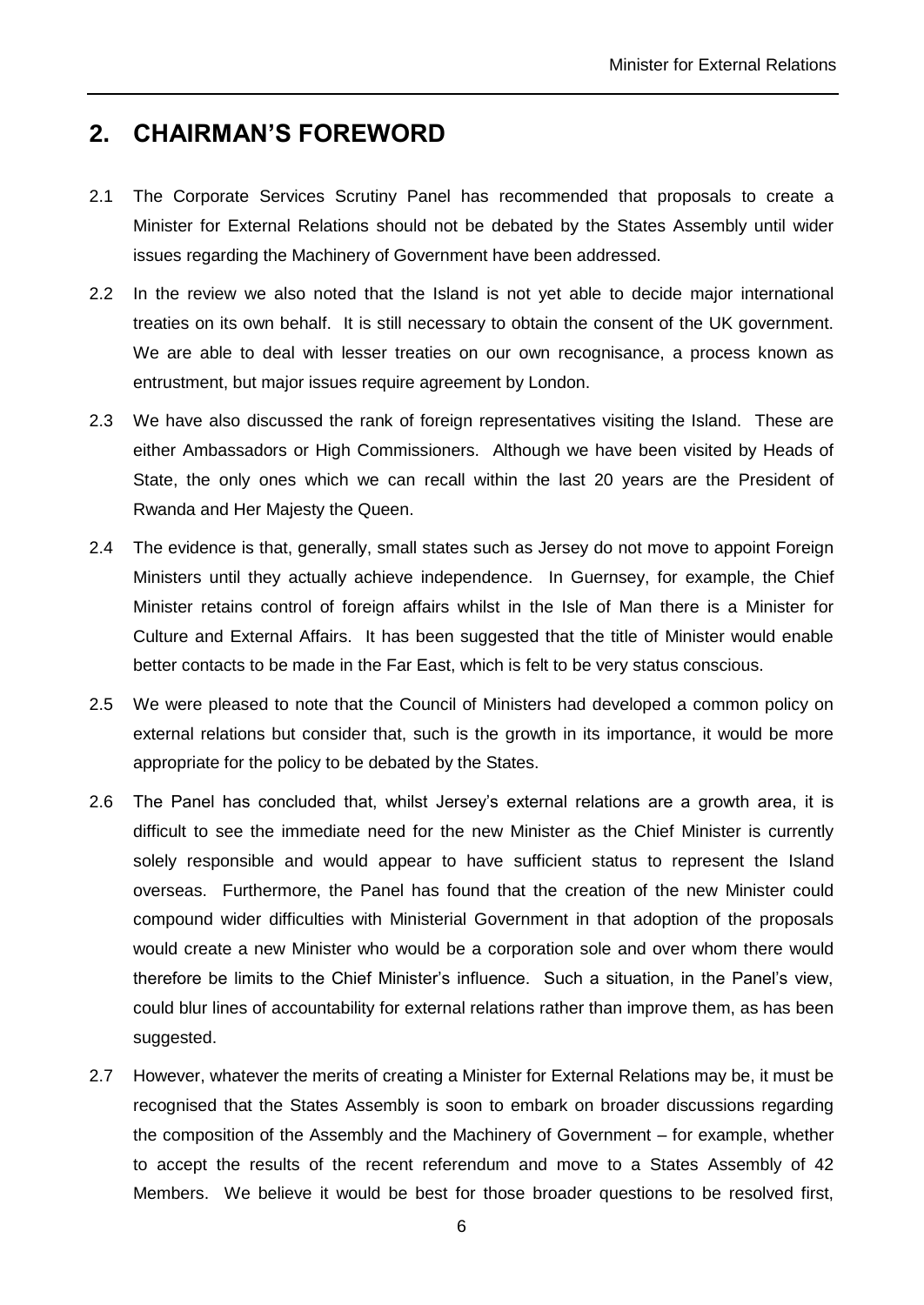before the Assembly is asked to consider the establishment of a Minister for External Relations.

2.8 This has been a short, tightly focussed report. I am grateful to the members of the Panel for their input, particularly my indefatigable Vice-Chairman.

Alegan.

Senator Sarah Ferguson

Chairman – Corporate Services Scrutiny Panel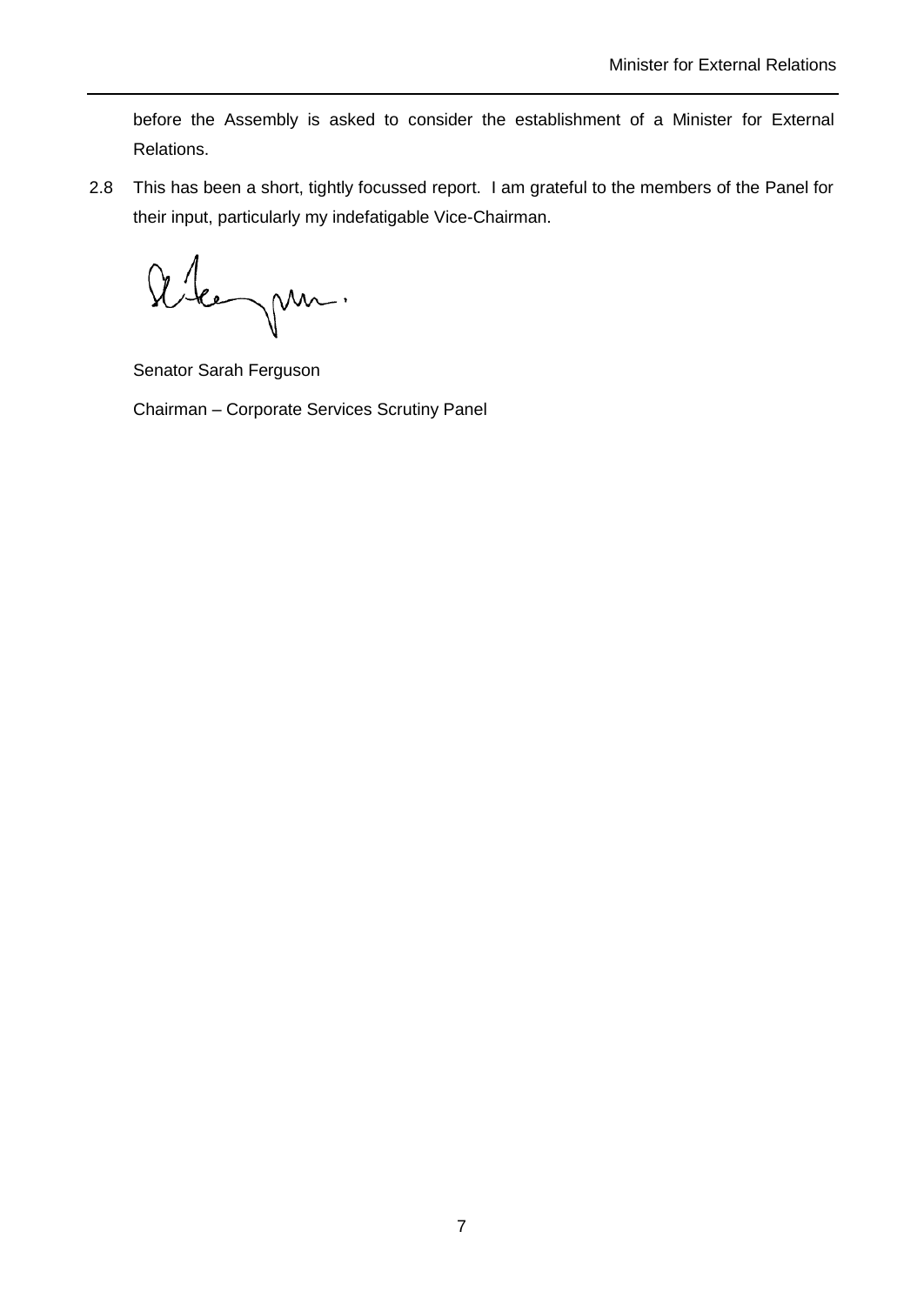## <span id="page-10-0"></span>**3. KEY FINDINGS AND RECOMMENDATIONS**

#### **Key Findings**

- 3.1 The Chief Minister is politically responsible for external relations although other Ministers are involved, particularly the Ministers for Treasury and Resources and for Economic Development. (5.10)
- 3.2 External relations are undertaken in accordance with the common policy of the Council of Ministers. In November 2012, the current Council became the first to publish a discrete policy on external relations. The *States of Jersey Law 2005* places no obligation on the Council to lodge its common policy for debate by the States Assembly. (5.13)
- 3.3 The establishment of the Financial Services and External Relations Advisory Group (FERAG) in 2011 as a means of ensuring co-ordinated development and delivery of policy is to be welcomed. There needs to be requisite transparency regarding FERAG's work. (5.16)
- 3.4 The Bailiff and His Excellency the Lieutenant Governor have no political responsibility in respect of external relations but work closely with the Chief Minister in receiving an increasing number of distinguished visitors to the Island. The Bailiff can also offer constitutional advice to Ministers whilst His Excellency deals with Crown appointments and is a point of contact between the Island's authorities and the UK Government. (5.22)
- 3.5 The Island's external relations are undertaken within the context of its constitutional position as a Crown Dependency. Jersey is not recognised internationally as a sovereign State but as a territory for which the UK is responsible. However, the UK Government has recognised that the Island has an international identity which is different from that of the UK and has supported the use of entrustments as a means by which the Island might represent its own interests on the international stage. (5.25)
- 3.6 The Minister for External Relations would be subject to the provisions of the *States of Jersey Law 2005* and the *Standing Orders of the States of Jersey* like any other Minister. The Minister would be a corporation sole under Article 26 of the Law. (6.4)
- 3.7 A number of reasons have been given for establishing a Minister for External Relations: (i) it is the international norm for external relations to be shared by the 'head of government' and a minister for external relations; (ii) it would improve accountability to the Council of Ministers, the States Assembly and provide clarity for islanders; (iii) it would enhance delivery of the common policy for external relations; (iv) it would help to co-ordinate assistance for other Ministers with a significant international aspect to their portfolios; and (v)

it would offer other jurisdictions a single, recognisable representative at Ministerial level. (7.4)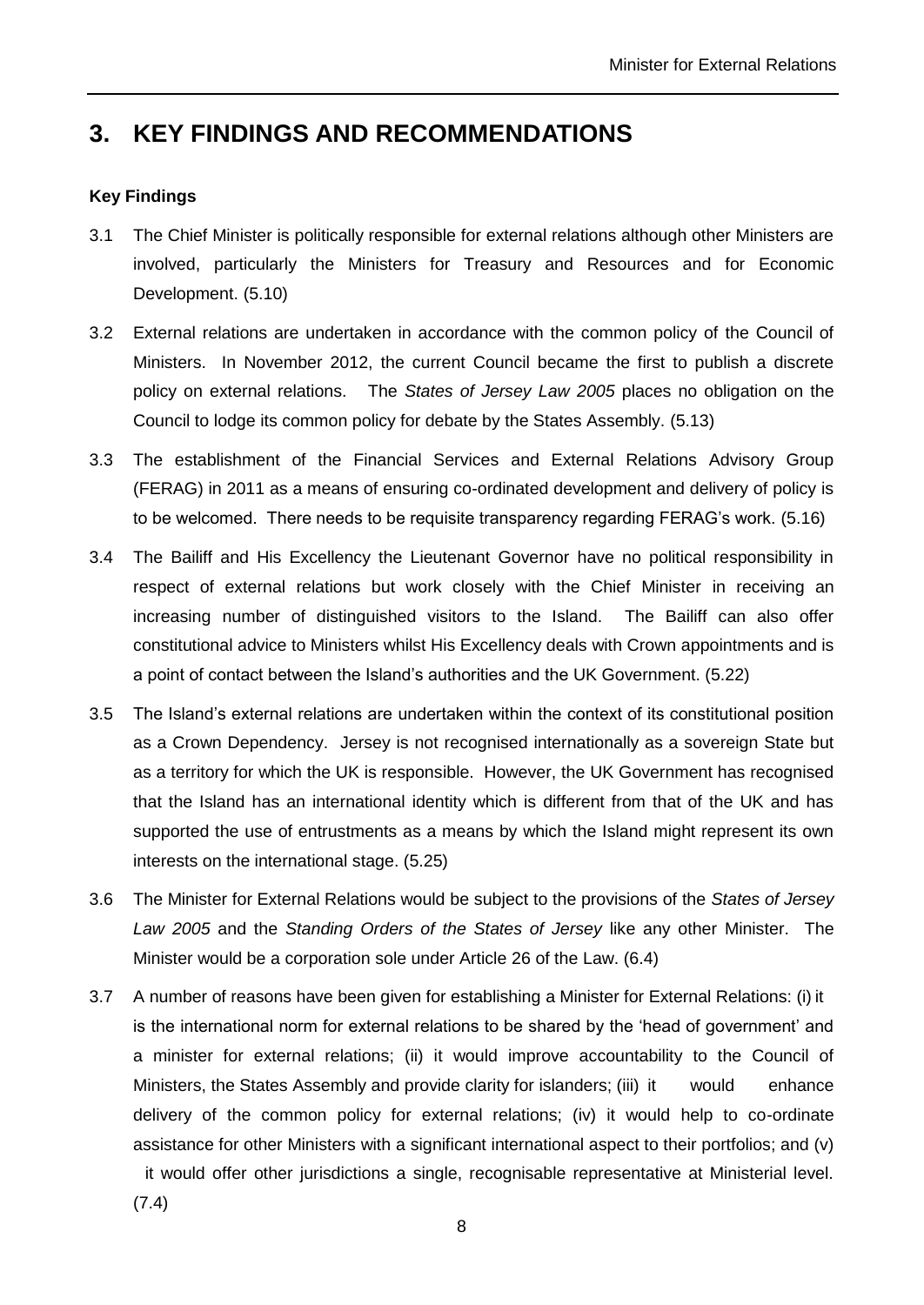- 3.8 Recent years have seen significant developments in Jersey's international identity and there is a need for the Island to be well-represented externally. (7.10)
- 3.9 Given FERAG was created to co-ordinate the Island's external relations, it is difficult to see how the creation of a Minister for External Relations would in itself enhance current coordination and delivery of policy. (7.13)
- 3.10 The other Crown Dependencies have yet to create a Minister for External Relations. (7.18)
- 3.11 We were informed that an Assistant Minister did not have sufficient status to undertake external relations effectively on behalf of the Island. However, the Island is already represented externally by the Chief Minister and other Ministers and the immediate need for a new Minister is not therefore apparent. (7.26)
- 3.12 The budget underpinning the International Affairs Section of the Chief Minister's Department has grown from £393,765 in 2008 to £920,700 in 2013 and will grow further to £1,699,600 in 2015. Meanwhile, the size of the Section has grown from 2 FTE to 6 FTE and is due to increase to 7 FTE. This budget does not include resources which other departments, both ministerial and non-ministerial, may devote to the work on the Island's external relations. (8.6)
- 3.13 The Panel was informed that the establishment of a Minister for External Relations is not connected to a decision about Jersey seeking independence from the UK. (8.11)
- 3.14 Jersey's external relations are a growth area. There would not appear to be any guarantee that further resources will not be requested for the subsequent MTFP period of 2016 to 2018. (8.13)
- 3.15 When considering the appointment of new Ministers, consideration needs to be given not only to the resource requirements of Ministerial Departments, but also to any consequential impact on other areas of public administration. (8.15)
- 3.16 Although the Panel was advised that the creation of a Minister for External Relations would not lead to any changes in the current undertaking of external relations, the Panel remains concerned that the creation of a new Minister could impact upon the Bailiff's role. (8.20)
- 3.17 The Regulations, if approved, would not simply apply to how this Chief Minister and his Minister for External Relations but to all future Chief Ministers and Ministers for External Relations. Future Chief Ministers may wish to take sole responsibility for external relations. Although it has been suggested that accountability for external relations might be improved as the new Minister would be subjected to Scrutiny and questions in the States Assembly, the fact that responsibility would be shared between the new Minister and the Chief Minister could in fact blur the lines of accountability. (8.30)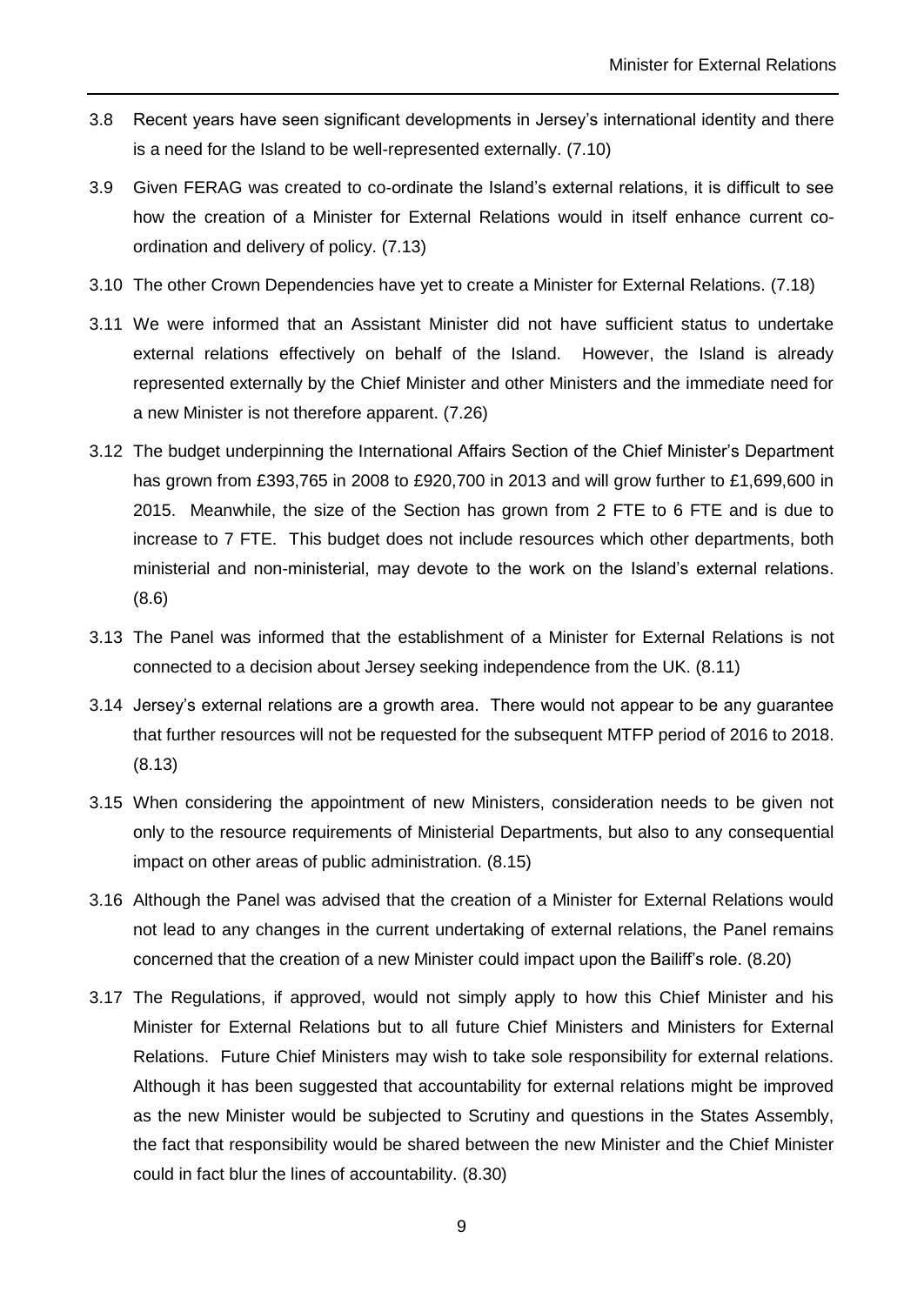- 3.18 Creating a new Minister could compound current problems with Ministerial Government as, unless and until these matters are addressed, it would merely establish another Minister as corporation sole over which the Chief Minister has limited influence. (8.40)
- 3.19 The Council of Ministers has agreed to pursue the creation of a new Minister notwithstanding work being undertaken elsewhere on the composition of the States Assembly and the Machinery of Government. Reducing the size of the Assembly would undoubtedly impact upon the Machinery of Government, the number of Ministers and the specified portfolios those Ministers should hold. As PPC has indicated, this raises the question of whether this is the right time to seek the appointment of a new Minister when more wide-reaching discussions about the size of the Assembly and the Machinery of Government are already expected. (8.41)

#### **Recommendations**

- 3.20 The Chief Minister should bring forward an amendment to the *States of Jersey Law 2005* to oblige future Councils of Ministers to lodge their common policy on external relations for debate by the States Assembly within four months of their appointment. (5.14)
- 3.21 The Chief Minister should ensure that a report is presented annually to the Assembly on the work undertaken on external relations. (5.17)
- 3.22 The Chief Minister should implement an audit of all the resources devoted to the Island's external relations in order that the true costs of that function may be better understood. (8.7)
- 3.23 Prior to the debate on the draft Regulations, the Chief Minister should ensure that the States Assembly is provided with an Impact Assessment of establishing a Minister for External Relations. (8.16)
- 3.24 The States Assembly should not be asked to approve proposals for a Minister for External Relations until wider issues regarding the Machinery of Government have been addressed. (8.42)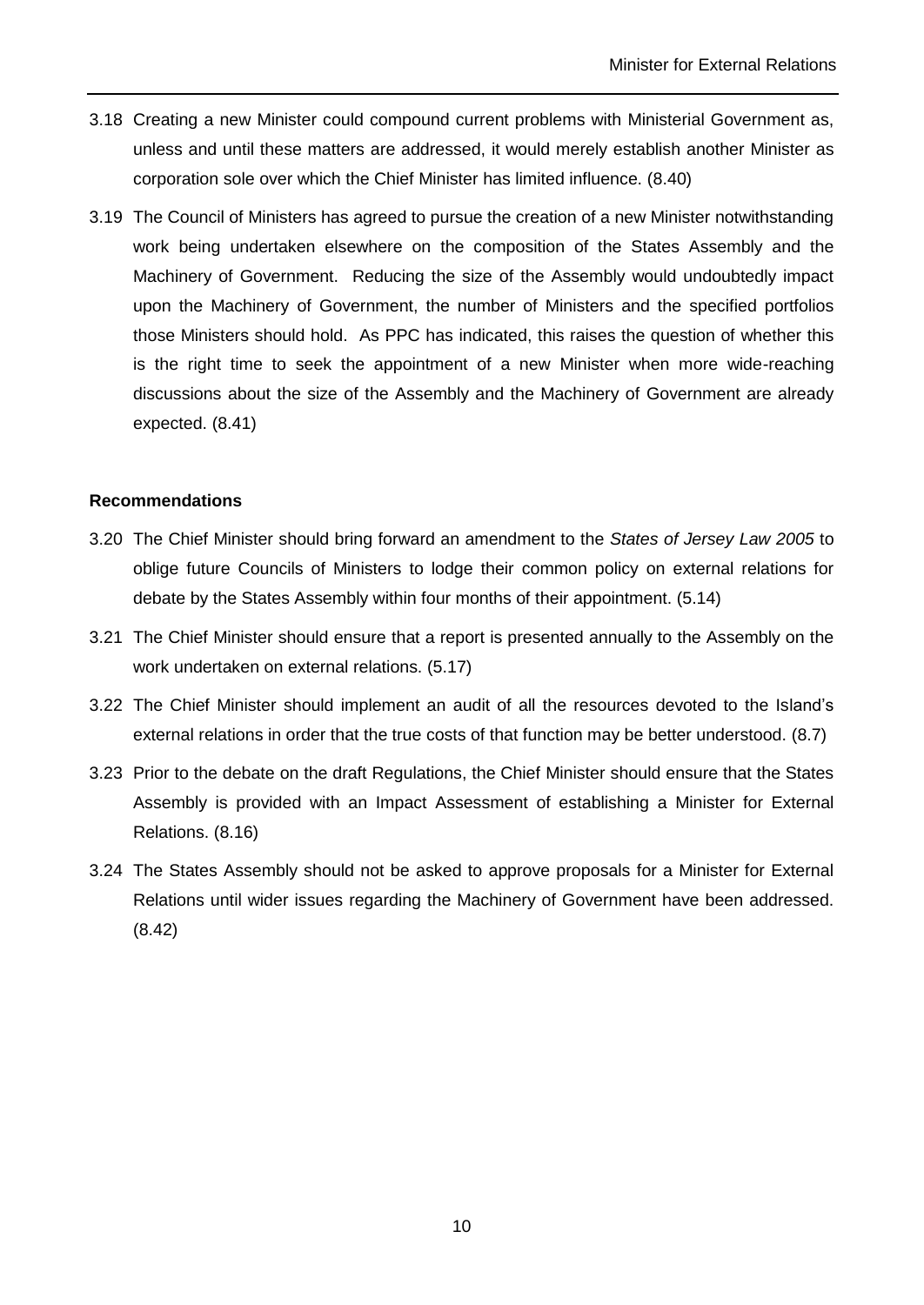## <span id="page-13-0"></span>**4. INTRODUCTION**

- 4.1 In March 2013, the Chief Minister published draft Regulations which, if approved, will see the creation of a Minister for External Relations. The new Minister would undertake Jersey's external relations "*concurrently*" with the Chief Minister and the Chief Minister's responsibilities under 25 enactments would be transferred to the new Minister.
- 4.2. The Corporate Services Scrutiny Panel was first informed of the Chief Minister's proposals in May 2012. Due to other review commitments, it was not possible to consider the Regulations at that time. We are therefore grateful to the Chief Minister for providing sufficient time for the Regulations to be reviewed and for presenting the draft Regulations as a report to the States Assembly in the first instance as this allowed us to undertake our review in the public domain without any hindrance. The draft Regulations were subsequently lodged for debate on 4th June 2013.
- 4.3 There was no doubt that the proposals should be subjected to some review as their adoption would see the creation of the first new Minister since the advent of Ministerial Government in December 2005. The proposals raised a number of questions. We invited submissions from the public and from identified key stakeholders and we held a public hearing with the Chief Minister. A list of the evidence we have considered has been appended to this report.
- 4.4 A copy of our Terms of Reference has also been appended. There were two important, underlying questions to be considered. First, what need is there for a Minister for External Relations? And, secondly, what impact would the creation of the new Ministerial post have? We shall address both questions in this report.
- 4.5 In doing so, we shall be mindful of developments in respect of the composition of the States Assembly and of the Machinery of Government. Whilst overarching questions relating to these matters do not generally fall within our remit, they are pertinent to the subject of creating a new Minister and we shall therefore touch upon such questions as they relate to the proposals we examined.
- 4.6 We shall begin our report, however, with a brief summary of the parties involved in Jersey's external relations and of the Chief Minister's proposals.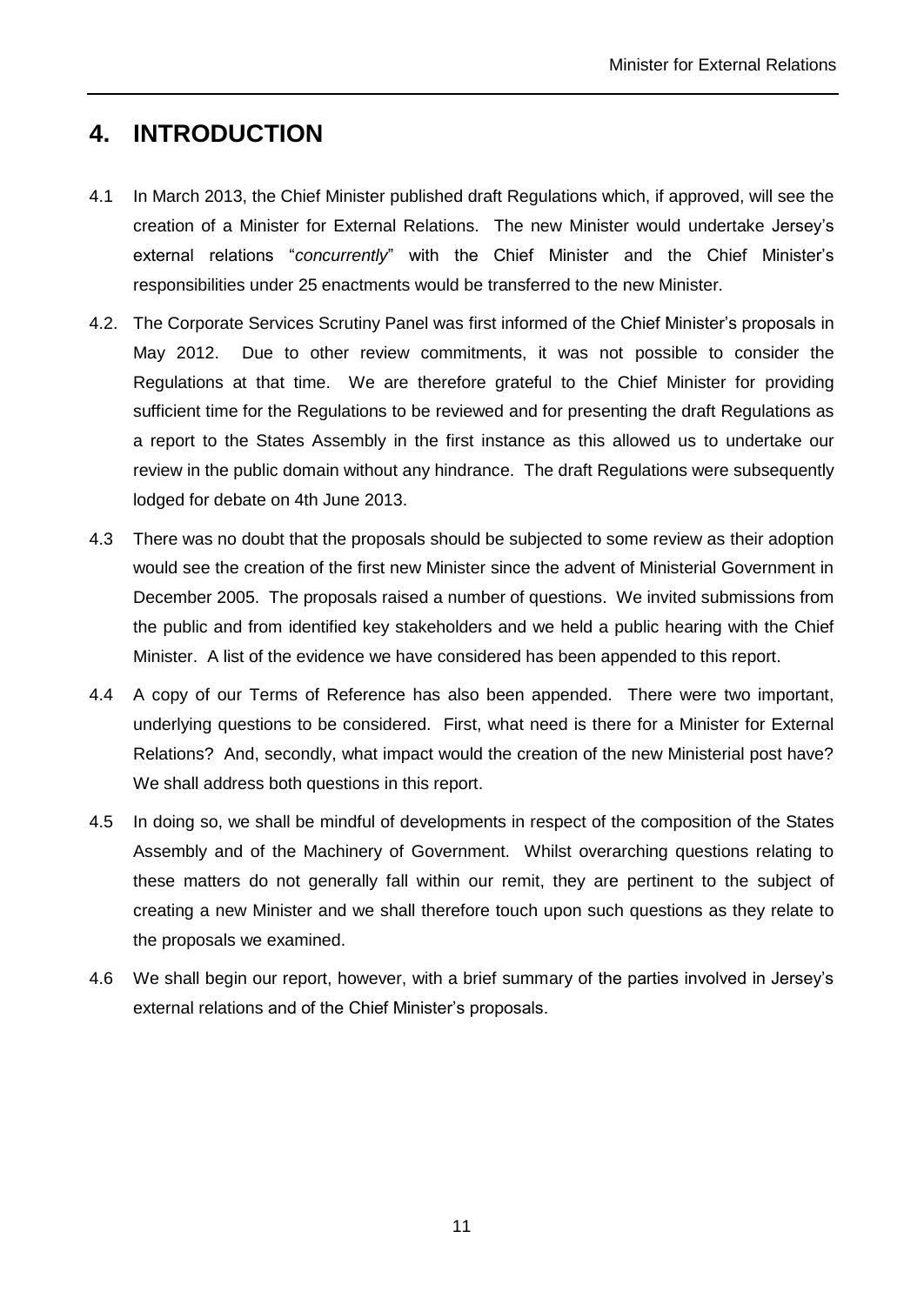## <span id="page-14-0"></span>**5. CURRENT ARRANGEMENTS**

5.1 It is not simply the Chief Minister who is involved in Jersey's external relations. In order to understand the potential impact of establishing a Minister for External Relations, we believe it necessary to understand how external relations are currently undertaken and we have therefore described below the various parties involved. In considering this matter, we have taken 'external relations' to mean the Island's relationships with other jurisdictions, whether sovereign States, other dependencies, devolved jurisdictions or multi-national organisations.

#### **Chief Minister**

- 5.2 Under the *States of Jersey Law 2005*, one of the Chief Minister's functions is to conduct external relations "*in accordance with the common policy agreed by the Council of*  Ministers."<sup>1</sup> He is therefore politically responsible for external relations, a position which has existed since the introduction of Ministerial Government and which seemingly stems from a recommendation of the 'Clothier Review' that "*the responsibility for external relations should be in the province of the Chief Minister and his or her Department*."<sup>2</sup>
- 5.3 Research undertaken in 2008 by the Constitution Review Group suggests that this is not unusual; the Group reported that "*the conduct of foreign affairs usually has its genesis in the Prime Minister's Department*."<sup>3</sup>
- 5.4 In recent years, Chief Ministers have delegated political responsibility for external relations to an Assistant Chief Minister and those Assistant Chief Ministers have often been styled as Jersey's 'Foreign Minister'. The Chief Minister advised us that "*generally day-to-day meetings outside of Jersey are undertaken by the Assistant Minister*." However, on occasion and when required, the Chief Minister also travels overseas.<sup>4</sup>
- 5.5 The Chief Minister and Assistant Chief Minister are supported by the International Affairs Section. A discrete part of the Chief Minister's Department, the Section currently has 6 Full Time Equivalent (FTE) members of staff and, for 2013, a budget of £920,700. It is led by the Director of International Affairs, who has been accounting officer for the Section since May  $2011.<sup>5</sup>$
- 5.6 The Section engages with the United Kingdom (UK), overseas governments and international organisations such as the European Union (EU) and the Organisation for

 $\frac{1}{1}$ Article 18(3)(b), *States of Jersey Law 2005*

<sup>2</sup> *Report of the Review Panel on the Machinery of Government in Jersey* (December 2000), page 22

<sup>3</sup> Second Interim Report of the Constitution Review Group (R.64/2008), paragraph 35

<sup>4</sup> Senator I.J. Gorst, Chief Minister, Transcript, 15th April 2013, page 2

<sup>5</sup> Mr T. Walker, Director of International Affairs, Written Submission, 2nd May 2013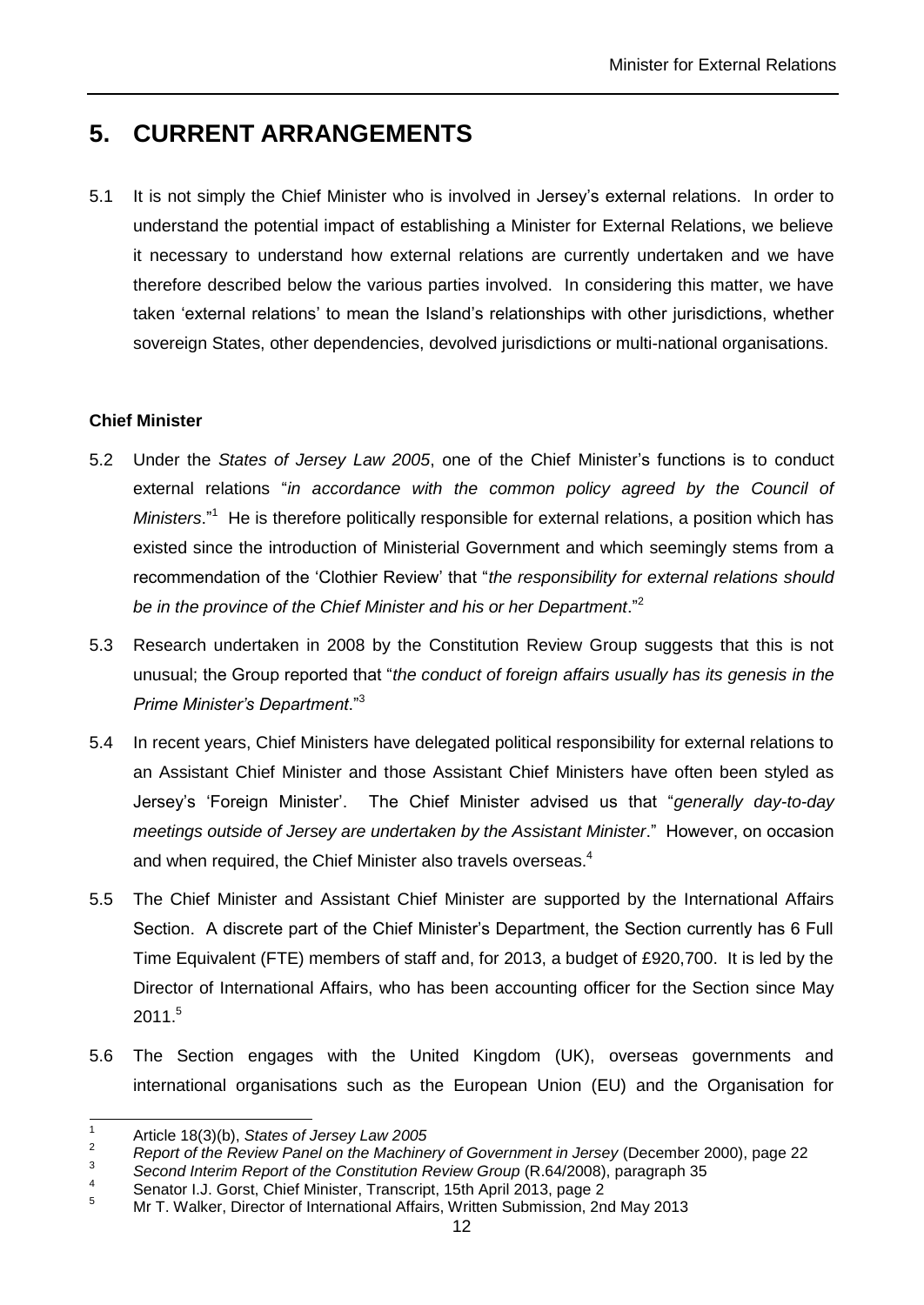Economic Co-Operation and Development (OECD). It co-ordinates with other Departments in Jersey in the delivery of policy objectives and participates in international forums such as the British-Irish Council and the OECD Global Forum. The Section deals with Jersey's international treaty obligations and negotiates treaties on tax and other matters. $6$ 

#### **Other Ministers**

- 5.7 Other Ministers are involved in external relations as part of their Ministerial portfolio, particularly the Ministers for Treasury and Resources and for Economic Development.
- 5.8 We were advised that the contribution of the Minister for Treasury and Resources relates to "*protecting Jersey's fiscal autonomy, promoting Jersey's international identity and good reputation, and in promoting growth and safeguarding our competitive position*." As examples, the Minister informed us of the work he had undertaken with counterparts in Guernsey; Ministers from the UK Treasury; and in the development of Tax Information Exchange Agreements (TIEAs) with G20, OECD and EU member states.<sup>7</sup>
- 5.9 With regard to the Minister for Economic Development, we were advised that he had taken part in, and led, a number of political and trade delegations to the UK, Middle East and Far East to assist in "*actively encouraging export trade development and inward investment by new businesses from around the world*." The Minister had liaised with the UK Government on specific issues such as e-gaming. $8$

#### **KEY FINDING**

**5.10 The Chief Minister is politically responsible for external relations although other Ministers are involved, particularly the Ministers for Treasury and Resources and for Economic Development.**

#### **Council of Ministers**

5.11 Under the *States of Jersey Law 2005*, the Council of Ministers is obliged to agree "*their common policy regarding external relations*."<sup>9</sup> The current policy was presented to the States in November 2012 as R.140/2012. Its presentation represented the first occasion on which a Council of Ministers had published a discrete common policy on external relations. The current policy refers to a number of key developments in the Island's constitutional

7 Senator P.F.C. Ozouf, Minister for Treasury and Resources, Written Submission, 28th March 2013 8

<sup>6</sup> <sup>6</sup> *Chief Minister's Department Business Plan 2013,* page 8

Senator A.J.H. Maclean, Minister for Economic Development, Written Submission, 5th April 2013

<sup>9</sup> Article 18(2)(c), *States of Jersey Law 2005*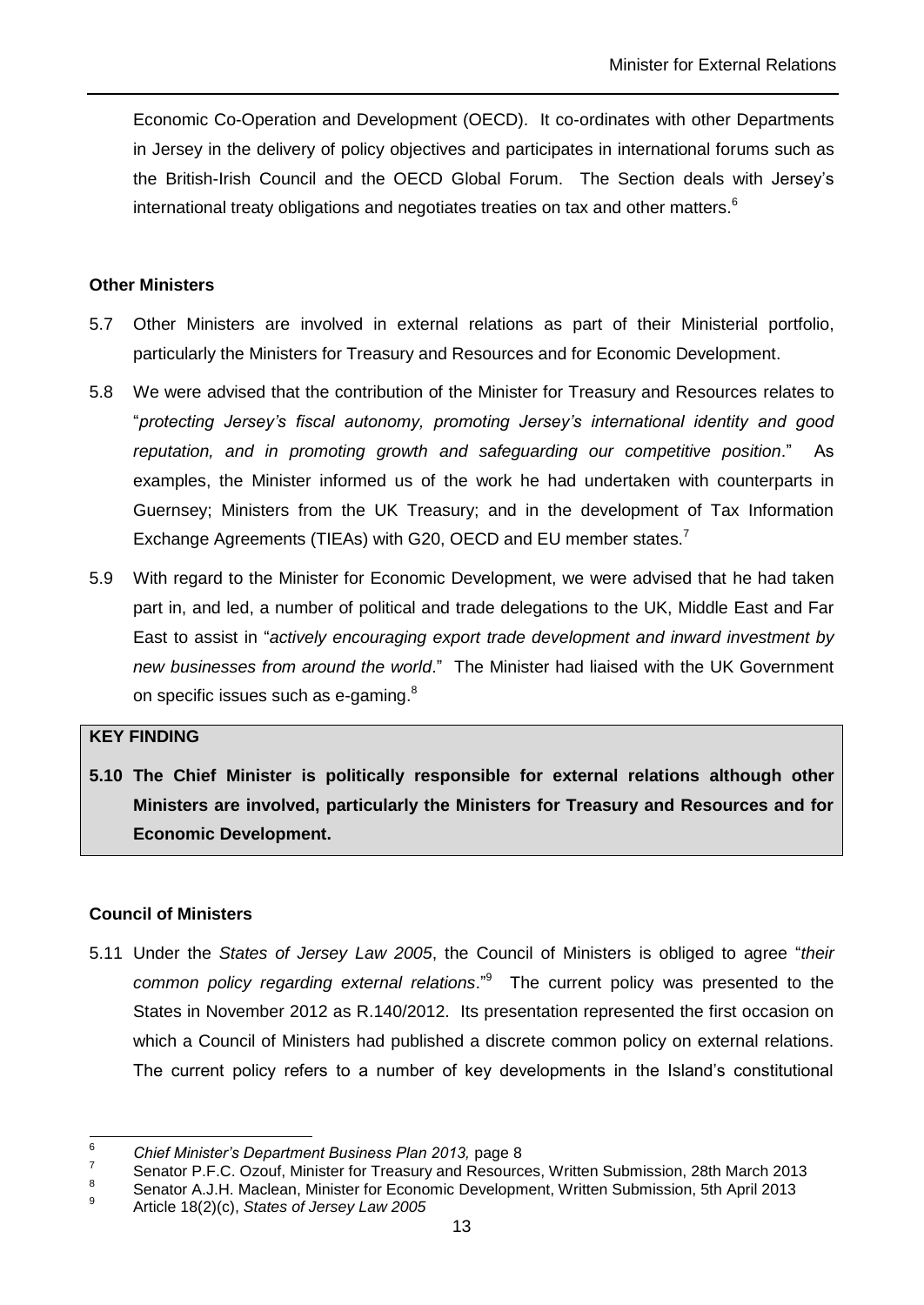history and international identity before establishing a number of principles and (on the basis of those principles) policies which will be pursued by the Council.

5.12 We noted during our review that the *States of Jersey Law 2005* places no obligation on the Council of Ministers to lodge its common policy for debate and approval by the States Assembly. We questioned the Chief Minister on this point and were advised that he saw "*no need at this time for any States debate on it*" and that States Members had had, or would have, opportunities to influence external relations policy, for instance in the debate on the Medium Term Financial Plan (MTFP).<sup>10</sup>

#### **KEY FINDING**

**5.13 External relations are undertaken in accordance with the common policy of the Council of Ministers. In November 2012, the current Council became the first to publish a discrete policy on external relations. The** *States of Jersey Law 2005* **places no obligation on the Council to lodge its common policy for debate by the States Assembly.**

#### **RECOMMENDATION**

**5.14 The Chief Minister should bring forward an amendment to the** *States of Jersey Law 2005* **to oblige future Councils of Ministers to lodge their common policy on external relations for debate by the States Assembly within four months of their appointment.**

#### **FERAG**

- 5.15 In May 2011, the Council of Ministers established the External Relations Advisory Group. The next Council agreed in October 2012 that financial services should be added to the Group's remit and the Financial Services and External Relations Advisory Group (FERAG) was thereby created. FERAG meets on a monthly basis and its purpose is "*to ensure that the Chief Minister, Ministers and Assistant Ministers with significant financial services and /*  or external relations responsibilities can receive co-ordinated advice."<sup>11</sup> The membership of FERAG is:
	- 1. Chief Minister
	- 2. Deputy Chief Minister
	- 3. Minister for Treasury and Resources
	- 4. Minister for Economic Development

 $10$  $10^{10}$  Chief Minister, Transcript, page 9

<sup>11</sup> Chief Minister, Written Submission, 8th April 2013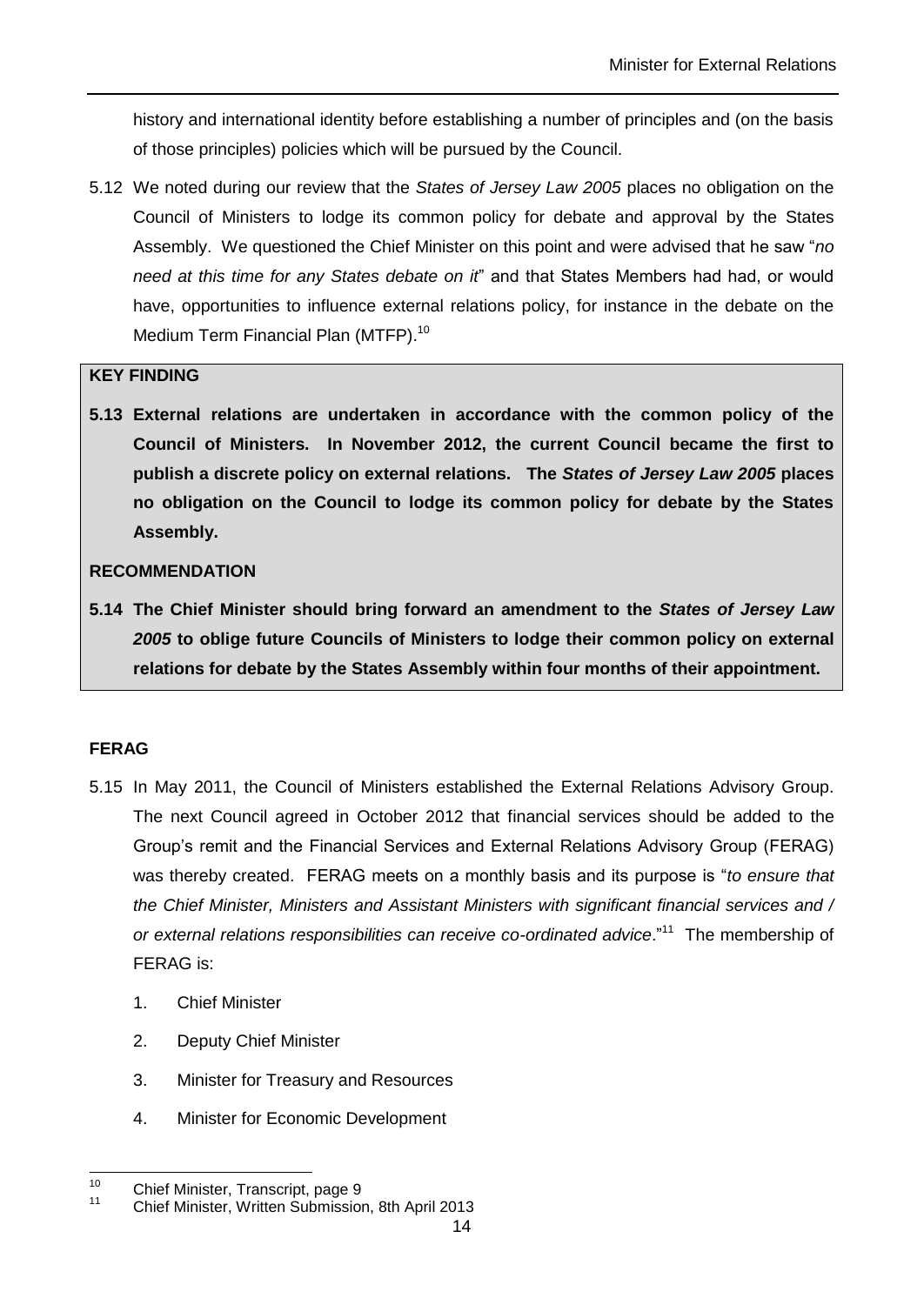- 5. Assistant Chief Minister with responsibility for External Relations
- 6. Assistant Minister for Treasury and Resources
- 7. HM Attorney General
- 8. Director of International Affairs
- 9. International Affairs Advisor
- 10. Treasurer of the States
- 11. Director of Tax Policy
- 12. Director of Financial Services
- 13. Chief Officer Economic Development

Other Ministers or officers are invited to attend as appropriate.<sup>12</sup>

#### **KEY FINDING**

**5.16 The establishment of the Financial Services and External Relations Advisory Group (FERAG) in 2011 as a means of ensuring co-ordinated development and delivery of policy is to be welcomed. There needs to be requisite transparency regarding FERAG's work.** 

#### **RECOMMENDATION**

**5.17 The Chief Minister should ensure that a report is presented annually to the Assembly on the work undertaken on external relations.**

#### **Other States Members**

5.18 Other States Members can be involved in external relations in a wider sense through membership of such bodies as the Commonwealth Parliamentary Association, the Assemblée Parlementaire de la Francophonie or the British-Irish Council. This is recognised in the common policy for external relations (R.140/2012) in which the Council of Ministers commits to *"build on the current, active participation in the Commonwealth, through the Secretariat, Law Association, Parliamentary Association and other Commonwealth bodies;" and to* "*support the work of Members of the States Assembly with the Assemblée Parlementaire de la Francophonie and the British-Irish Parliamentary Assembly." 13*

 $12<sup>12</sup>$  $\frac{12}{13}$  Ibid

<sup>13</sup> *External Relations: Common Policy* (R.140/2012)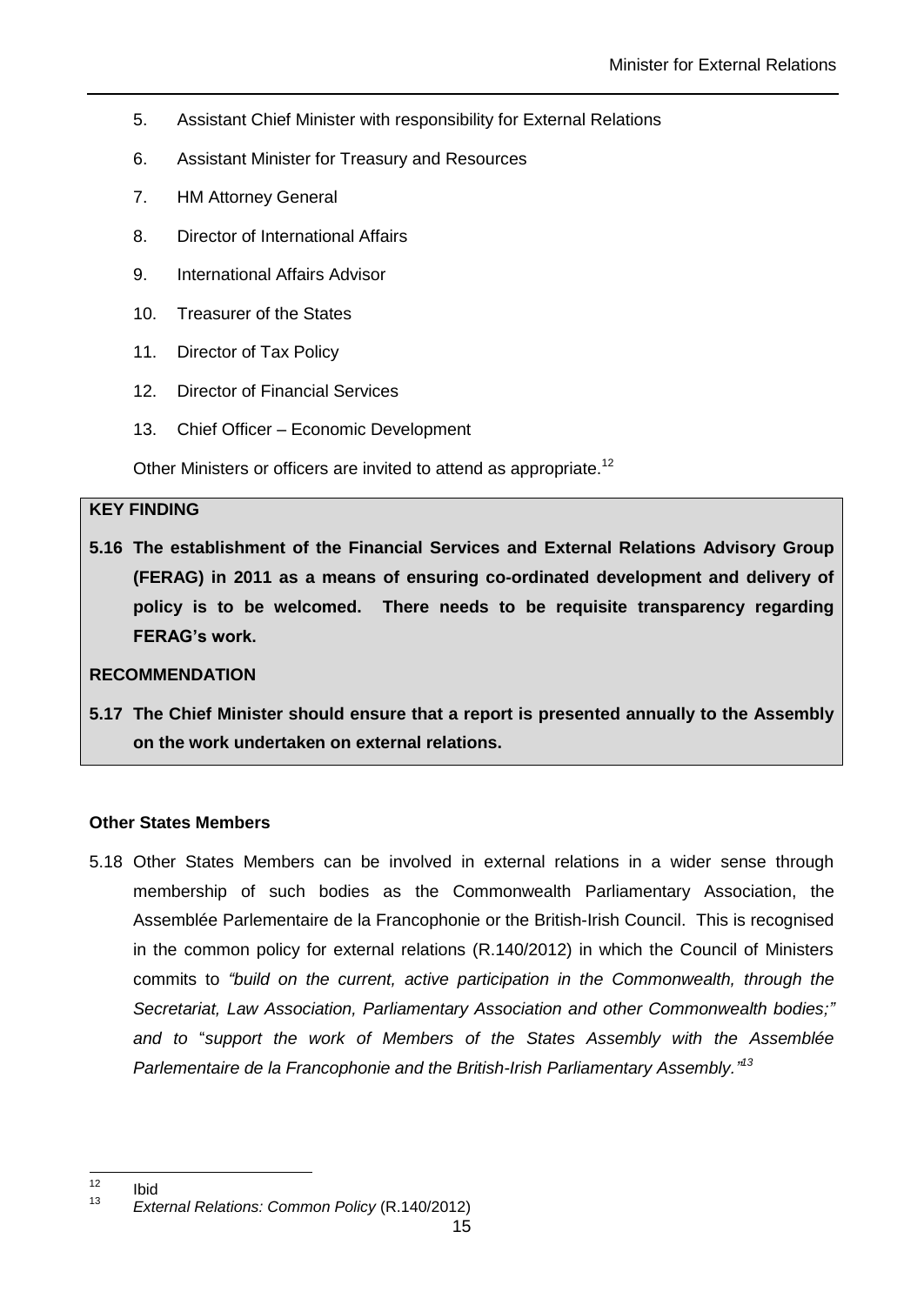#### **Bailiff**

5.19 The Bailiff has no political responsibility in respect of external relations. In a more general sense, however, the Bailiff's role as civic head of the Island means he has a role in "*the hosting of dinners for distinguished visitors such as ambassadors*", the number of which visits we were advised had increased in recent years. The Bailiff is therefore responsible for meeting all incoming diplomats / external senior representatives, explaining the constitutional position, commenting on Jersey's autonomy, and hosting a dinner in honour of the distinguished visitor which includes delivering the key note speech of the entire programme that goes with these visits. There is a great deal of co-operation and consultation between the Bailiff's Chambers, the Chief Minister's Department and Government House in supporting such visits. Furthermore, as 'guardian of the constitution', the Bailiff "*is in a position to tender advice to Ministers where there is a constitutional implication to any course of action which is proposed*" although the role is advisory "*and any decision is ultimately for political decision*." The Bailiff is also involved in the Official Channel of Communication used for official correspondence between the Crown and Jersey.

#### **Lieutenant Governor**

- 5.20 Similarly, His Excellency the Lieutenant Governor has no political responsibility in respect of Jersey's external relations but plays a vital role in a wider sense. We were advised that the Office of the Lieutenant Governor supports work in respect of visits to Jersey by senior representatives of other countries and that His Excellency and his wife (when the visitor is accompanied by his wife) can spend more time with the distinguished visitor than almost anyone else involved in a particular visit. In that regard "*the coordination of visits to the Island is shared: political visits (the majority) are led by the Chief Minister's Office, civic visits*  by the Bailiff's Chambers and Royal visits by the Office of the Lieutenant Governor."<sup>14</sup> We were informed that the number of visits has increased in recent years, as have the expectations for such visits. A considerable amount of planning and work is therefore required on the part of the three departments involved, as they collaborate to make the best use of resources available: whichever department leads on the arrangements for a particular visit receives considerable support and assistance from the other two departments.
- 5.21 His Excellency is also the Queen's personal representative in the Island and therefore "*deals with certain Crown appointments and […] the Lord Chancellor and Secretary of State for Justice*." He also has a "*supporting role*" in respect of the Island's relations with the UK and acts as a point of contact between the Island's authorities and the UK Government, as

 $14$ His Excellency the Lieutenant Governor, Written Submission, 4th April 2013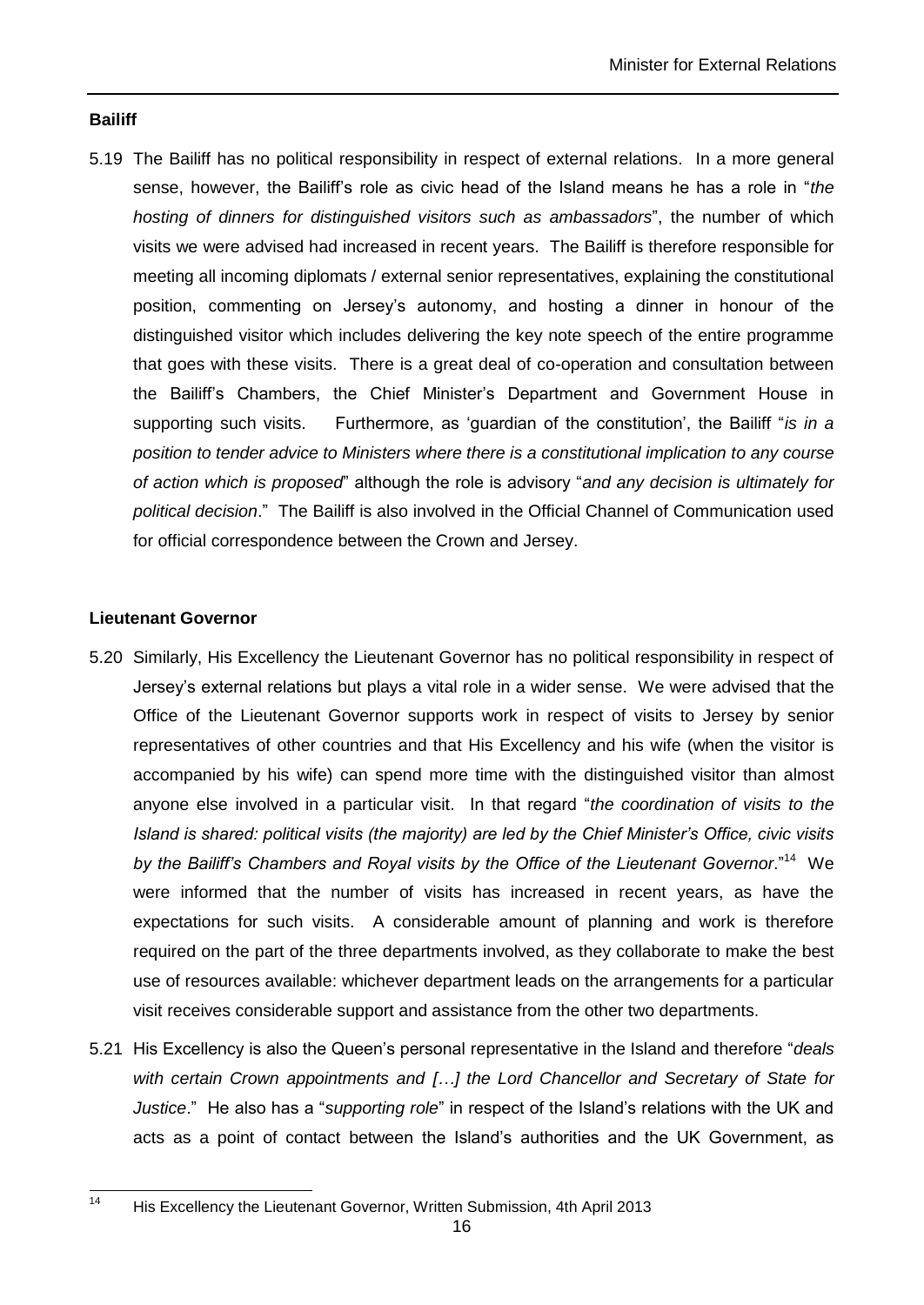required, in order to "*facilitate mutual understanding*."<sup>15</sup> This was reflected in testimony from the Assistant Chief Minister that "*the Lieutenant Governor plays a very useful role in interpreting the United Kingdom Government to the Government of Jersey and conversely interpreting the Government of Jersey to the Government of the United Kingdom*."<sup>16</sup>

#### **KEY FINDING**

**5.22 The Bailiff and His Excellency the Lieutenant Governor have no political responsibility in respect of external relations but work closely with the Chief Minister in receiving an increasing number of distinguished visitors to the Island. The Bailiff can also offer constitutional advice to Ministers whilst His Excellency deals with Crown appointments and is a point of contact between the Island's authorities and the UK Government.**

#### **HM Attorney General**

5.23 HM Attorney General also has no political responsibility in respect of external relations and has no formal role in that regard. He does, however, often have direct contact with other jurisdictions in the areas of mutual legal assistance and other aspects of law enforcement, participating in Commonwealth and other international conferences and forums. Within the common policy for external relations (R.140/2012), the Council of Ministers has committed to "*support the Law Officers' Department in the provision of Mutual Legal Assistance to other countries and in the lawful recovery and return and/or sharing of forfeited or confiscated*  assets, where reciprocal agreements exist."<sup>17</sup> As already noted, HM Attorney General is a member of FERAG.

#### **Constitutional Position**

5.24 The Island's external relations are undertaken within the context of its constitutional position as a Crown Dependency. In that regard, we have appended to our report a fact sheet produced by the UK Ministry of Justice which explains the UK's relationship with the Crown Dependencies (Jersey, Guernsey and the Isle of Man) and the Islands' international personalities. The Island has "*rights of self-government and judicial independence*" and a degree of autonomy. However, "*the Crown Dependencies are not recognised internationally as sovereign States in their own right but as territories for which the United Kingdom is* 

<sup>15</sup>  $\frac{15}{16}$  Ibid

<sup>&</sup>lt;sup>16</sup> Assistant Chief Minister, Transcript, page 4<br><sup>17</sup> External Palational Common Paliau (D. 440)

<sup>17</sup> *External Relations: Common Policy* (R.140/2012)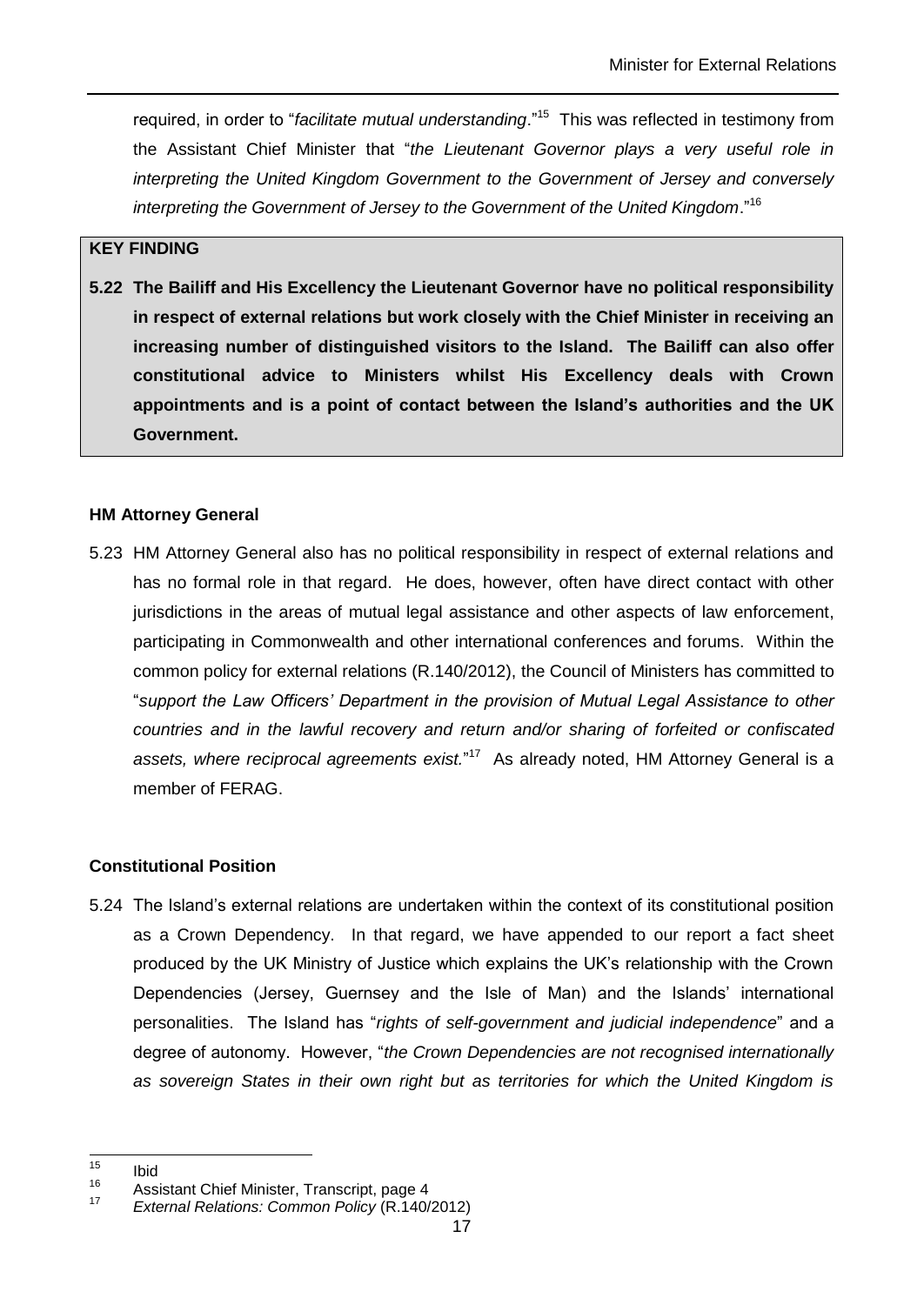responsible".<sup>18</sup> We have noted in that regard that the UK Government (in its 2010 response to the Justice Select Committee's report on the Crown Dependencies) stated that "*the Crown Dependencies are not sovereign States and cannot represent themselves; the UK Government represents the Crown Dependencies internationally*." The UK Government also noted that "*it should be recognised that the Crown Dependencies do have an international identity which is different from that of the United Kingdom",* and that "*the United Kingdom supports the use of entrustments as a way to enable the Crown Dependencies to represent their own interests on the international stage.*" <sup>19</sup> This reflected the position established in 2007 with the *Framework for Developing the International Identity of Jersey*, in which the constitutional relationship was clarified and recognition was given to the fact that Jersey has a separate international identity to the UK. $^{20}$ 

#### **KEY FINDING**

**5.25 The Island's external relations are undertaken within the context of its constitutional position as a Crown Dependency. Jersey is not recognised internationally as a sovereign State but as a territory for which the UK is responsible. However, the UK Government has recognised that the Island has an international identity which is different from that of the UK and has supported the use of entrustments as a means by which the Island might represent its own interests on the international stage.**

<sup>18</sup> <sup>18</sup> *Fact sheet on the UK's relationship with the Crown Dependencies*, Ministry of Justice

<sup>19</sup> *Government Response to the Justice Select Committee's Report: Crown Dependencies* (November 2010), Pages 13 to 14

<sup>20</sup> *Framework for Developing the International Identity of Jersey* (1st May 2007)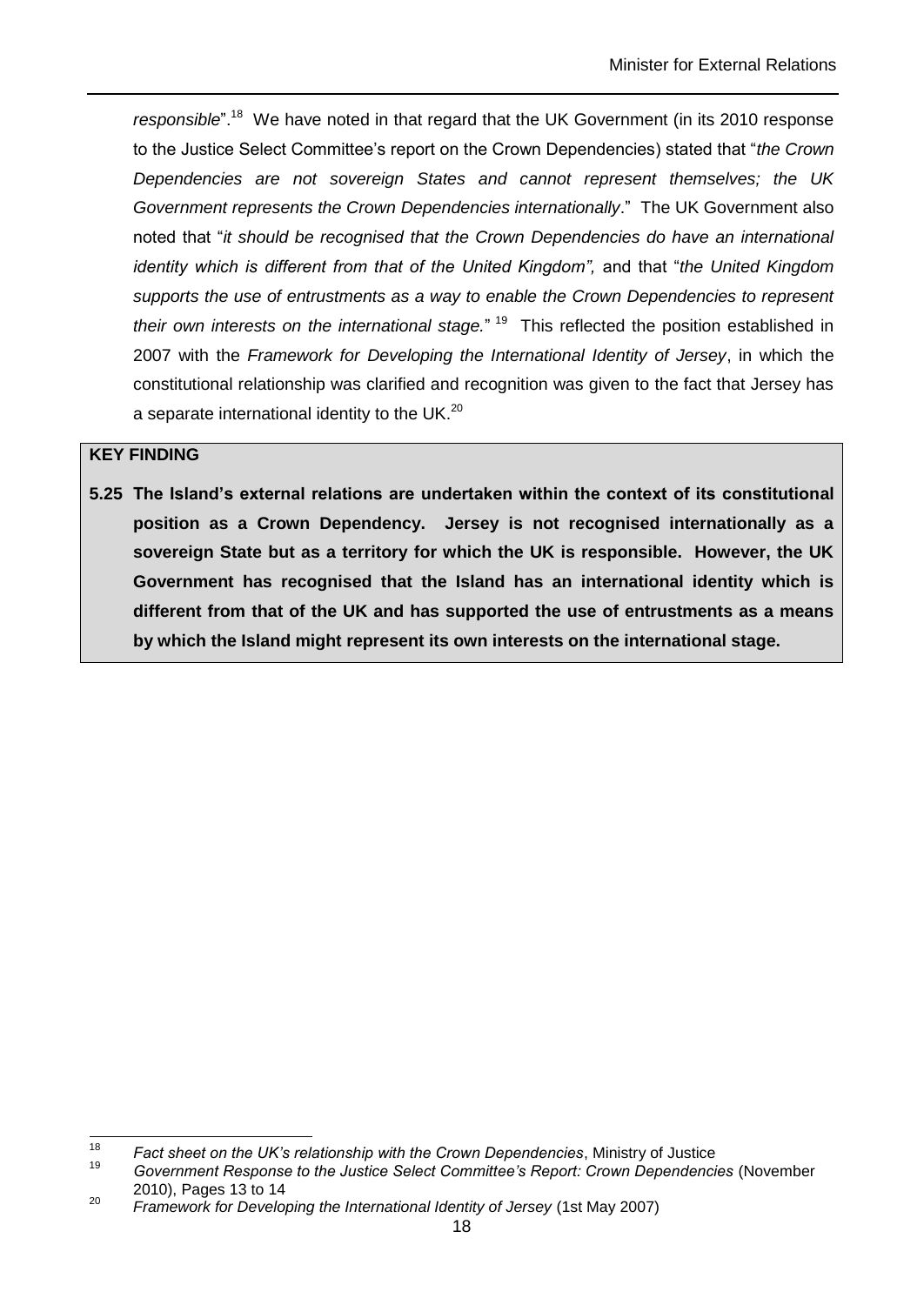## <span id="page-21-0"></span>**6. THE PROPOSALS**

- 6.1 Article 29 of the *States of Jersey Law 2005* allows for the States to adopt Regulations which "*establish and abolish Ministers*" and for the Assembly to adopt Regulations which "*direct that the functions exercisable by any Minister shall be or shall cease to be exercisable*  concurrently with another Minister."<sup>21</sup> It is under this Article that the Chief Minister is proposing to create a Minister for External Relations who would share responsibility for external relations with the Chief Minister.
- 6.2 The Chief Minister is also proposing that his responsibilities under 25 specified enactments are transferred to the Minister for External Relations. These enactments include the *European Communities Legislation (Implementation) (Jersey) Law 1996*, the *Taxation (Exchange of Information with Third Countries) (Jersey) Regulations 2008* and a number of items involving restrictive measures or sanctions against identified countries.
- 6.3 Once established, the new Minister would be subject to the provisions of the *States of Jersey Law 2005* and the *Standing Orders of the States of Jersey* as all other Ministers already are. The Minister would therefore be a corporation sole under Article 26 of the Law and would be elected by the States Assembly in accordance with Standing Orders.

#### **KEY FINDING**

- **6.4 The Minister for External Relations would be subject to the provisions of the** *States of Jersey Law 2005* **and the** *Standing Orders of the States of Jersey* **like any other Minister. The Minister would be a corporation sole under Article 26 of the Law.**
- 6.5 Plans for the creation of a Minister for External Relations date from at least January 2011. It was at that time that the first Assistant Chief Minister with responsibility for External Relations was appointed. In the Ministerial Decision confirming that appointment, it was stated that the move was intended to be an interim measure and that the Chief Minister would "consider putting forward a proposition for a new ministerial post at a later date."<sup>22</sup>
- 6.6 The Council of Ministers agreed in May 2011 to establish a Minister for External Relations with effect from 2012.<sup>23</sup> We have noted the comments of the previous Chief Minister, Mr T.A. Le Sueur, that "*it was my conscious decision to make [then Senator F.E. Cohen] an*  Assistant Minister rather than propose to the States the creation of a new Ministerial post."<sup>24</sup>

 $21$ <sup>21</sup> Article 29(2), *States of Jersey Law 2005*

<sup>22</sup> *Appointment of Assistant Chief Minister with responsibility for External Affairs* (13th January 2011), MD-C-2011-0001

<sup>23</sup> Minute B4, Council of Ministers, 12th May 2011<br> $24$  Minute B4, Council of Ministers, 12th May 2011

Mr T.A. Le Sueur, Written Submission, 25th March 2013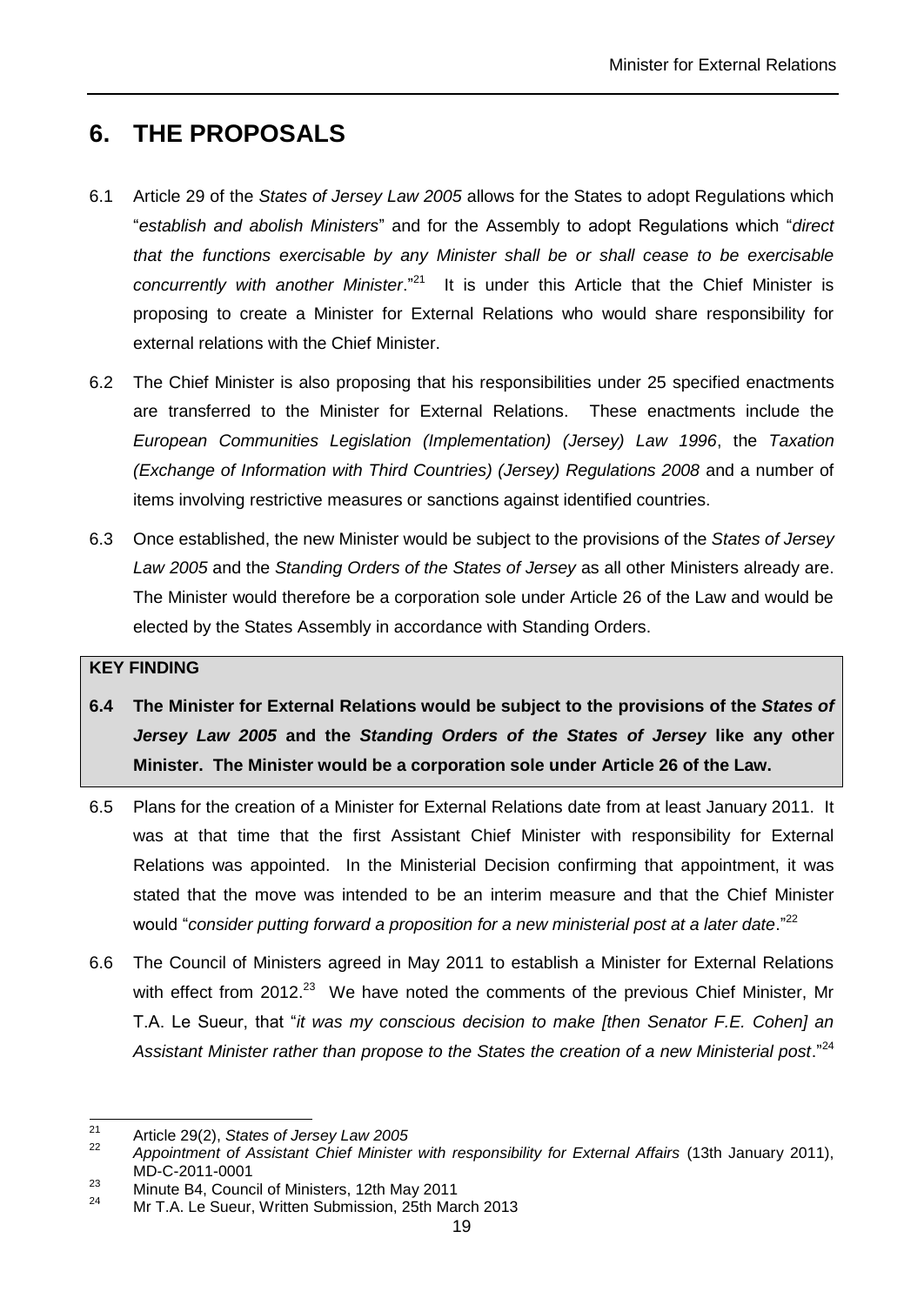In retrospect, the previous Chief Minister appeared to have reservations regarding the proposal to establish a Minister, rather than an Assistant Minister, for External Relations.

- 6.7 Further work was undertaken on Regulations and a draft had been prepared by at least May 2012 (when we first received a copy). On 10th July 2012, the Chief Minister advised the States Assembly that "*the office of Assistant Minister for External Relations should be made into a ministerial office*" but that the Council of Ministers had yet to consider it.<sup>25</sup>
- 6.8 The Council discussed proposals for a new Minister in December 2012 when it affirmed the decision made in 2011 by its predecessor and agreed to seek States Assembly approval for the creation of the new Ministerial post. $26$  The draft Regulations were subsequently presented as a report to the States Assembly in March 2013 (as R.18/2013).
- 6.9 It must be noted that, during 2011 and 2012, other discussions were also taking place in respect of the composition of the States Assembly and the Machinery of Government. For instance, the Electoral Commission was established; undertook its work; and the referendum resulting from that work has recently been held. Secondly, there have been suggestions that the 'Troy Rule' (whereby the number of Ministers and Assistant Ministers is limited to ensure a majority of non-Executive States Members in the Assembly) should be re-considered. Indeed, the Privileges and Procedures Committee (PPC) established a Sub-Committee to consider questions regarding the Machinery of Government and the Sub-Committee has recently published an interim report (presented as R.39/2013). Finally, there have been suggestions that other new Ministers should be established, for example a Minister for Justice or a Minister for Children.
- 6.10 Given that plans for a Minister for External Relations were being developed in such circumstances, we were keen to know what consultation had taken place with the PPC as one of PPC's Terms of Reference is "*to keep under review the composition, the practices and the procedures of the States as Jersey's legislature and bring forward for approval by*  the States amendments to the Law and Standing Orders as considered appropriate."<sup>27</sup> We understand that the Chief Minister wrote to PPC in February 2013 to provide an update on progress and to agree to attend a future meeting of the Committee to discuss the proposals. There was no further consultation by the Chief Minister with PPC about a Minister for External Relations until 25th April 2013, when the Chief Minister and PPC met to discuss the proposals. We received a written submission from PPC during our review which we shall consider in due course.

<sup>25</sup> <sup>25</sup> Chief Minister, The Official Record, 10th July 2012

<sup>&</sup>lt;sup>26</sup> Minute B1, Council of Ministers, 7th December 2012

<sup>27</sup> Standing Order 128(a), *Standing Orders of the States of Jersey*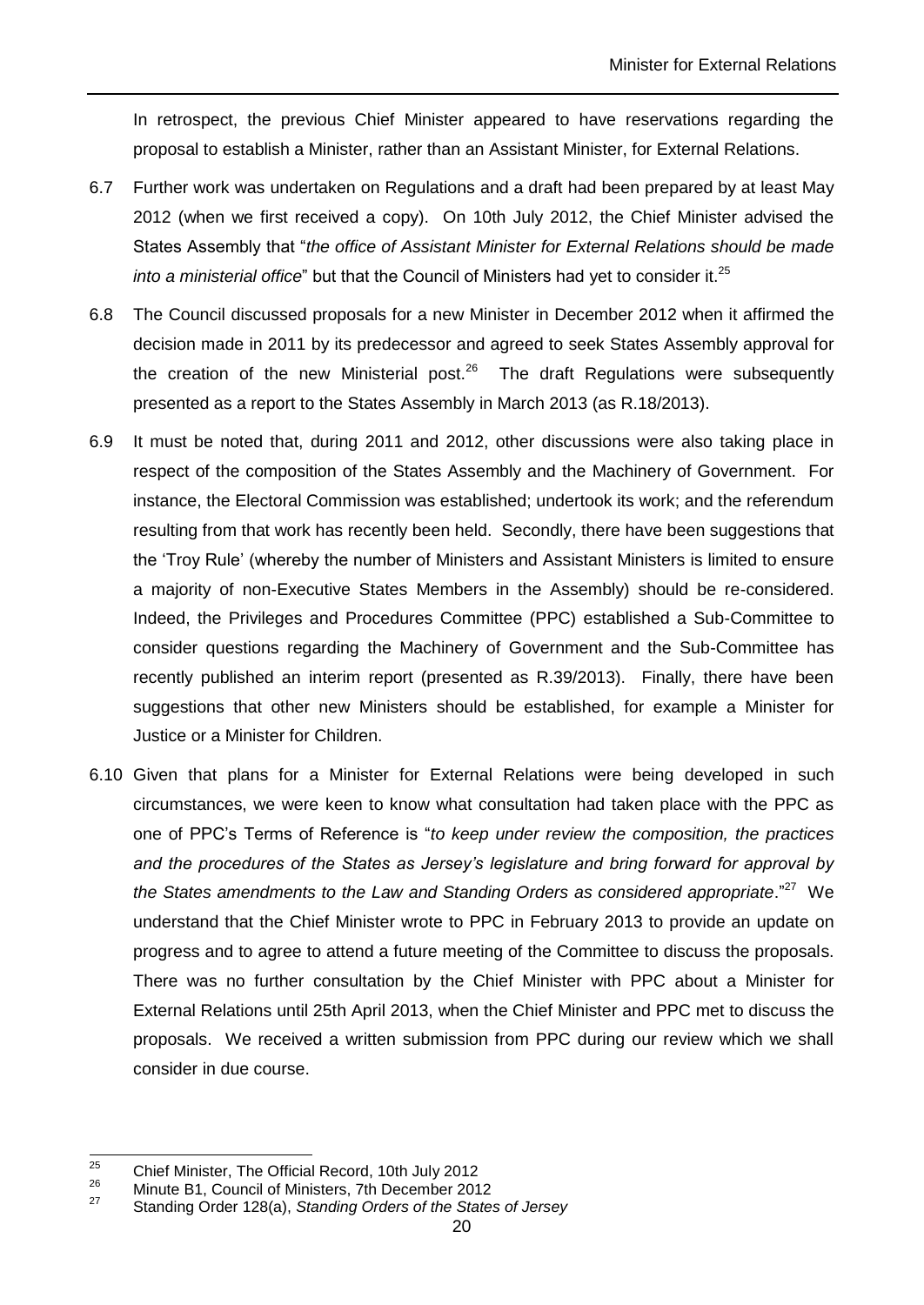## <span id="page-23-0"></span>**7. THE NEED FOR A NEW MINISTER**

7.1 In this chapter, we shall consider what need there may be for a Minister for External Relations. One of the primary aims of our review was to understand why the Chief Minister has proposed the establishment of the new Minister and why current arrangements (where he is solely responsible and delegates responsibility to an Assistant Chief Minister) need to be changed.

#### **The Chief Minister's Rationale**

- 7.2 A number of reasons have been given for why a Minister for External Relations should be established:
	- a) It is the international norm for external relations to be shared by the 'head of government' and a minister for external relations, a norm to which Jersey does not currently adhere;
	- b) It would improve accountability to the Council of Ministers, the States Assembly and would provide additional clarity for islanders in holding their Government to account in the increasingly important area of UK and international relations;
	- c) It would enhance delivery of the common policy for external relations;
	- d) It would help to co-ordinate assistance for other Ministers with a significant international aspect to their portfolios (e.g. the Minister for Economic Development and the Minister for Treasury and Resources); and
	- e) It would offer other jurisdictions a single, recognisable representative at Ministerial level. This would be important for dealing with those jurisdictions, such as China and India, which are "*very status conscious*."<sup>28</sup>
- 7.3 This rationale is underpinned by a view that Jersey's international identity is developing and its external relations are of growing importance.

#### **KEY FINDING**

**7.4 A number of reasons have been given for establishing a Minister for External Relations: (i) it is the international norm for external relations to be shared by the 'head of government' and a minister for external relations; (ii) it would improve accountability to the Council of Ministers, the States Assembly and provide clarity for islanders; (iii) it would enhance delivery of the common policy for external relations;**

 $\overline{28}$ <sup>28</sup> *Minister for External Relations* (7th December 2012), Council of Ministers Report, page 2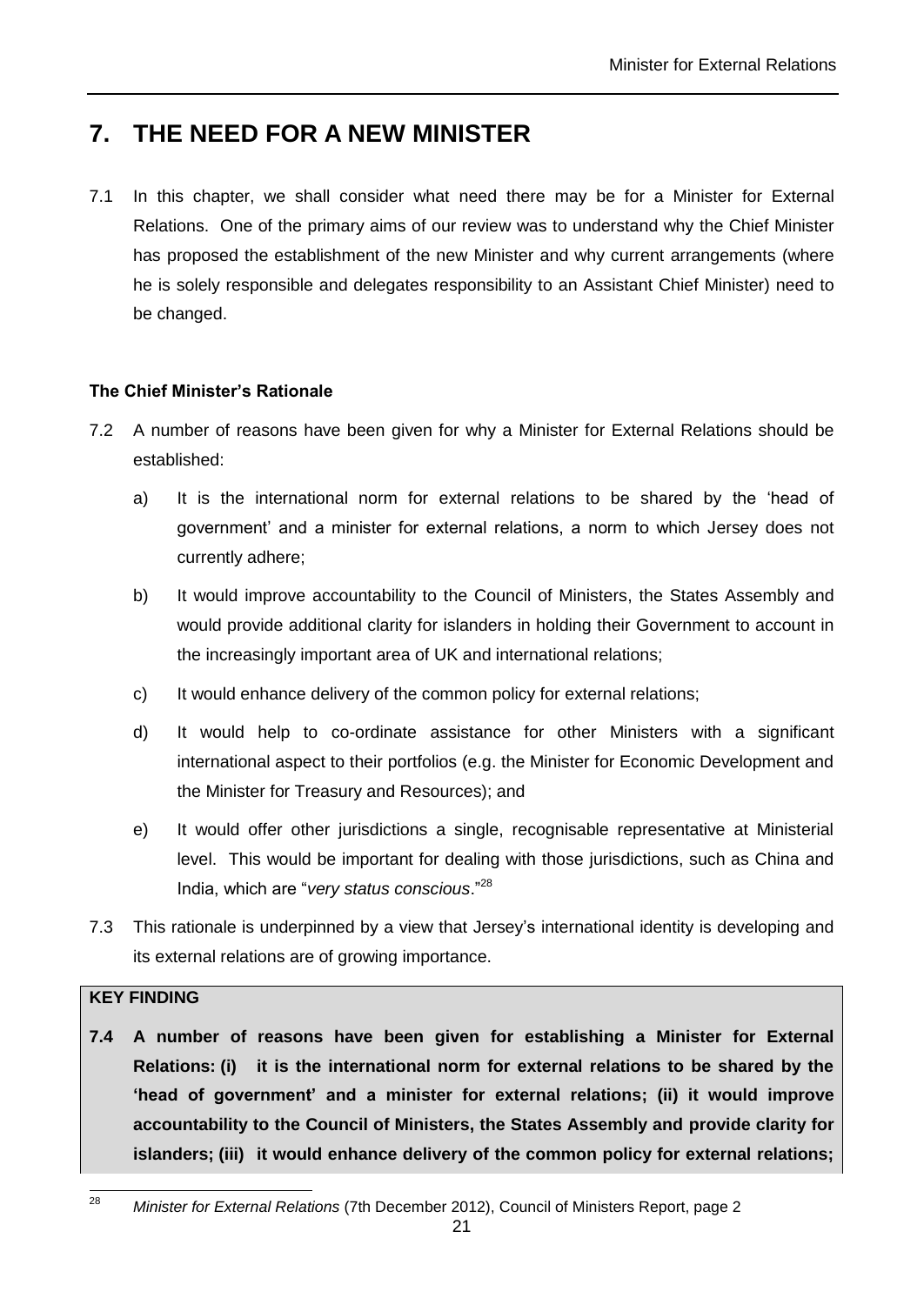**(iv) it would help to co-ordinate assistance for other Ministers with a significant international aspect to their portfolios; and (v) it would offer other jurisdictions a single, recognisable representative at Ministerial level.**

#### **Jersey's Developing International Identity**

- 7.5 In terms of Jersey's international identity and external relations, there have been some significant developments in recent years. On 1st May 2007, for example, Jersey and the UK signed the *Framework for Developing the International Identity of Jersey* in which it was acknowledged that the Island's international interests might differ to those of the UK and the UK undertook to support the principle of Jersey's development of its own identity.<sup>29</sup>
- 7.6 In 2010, following an enquiry by the Justice Select Committee into the Crown Dependencies, the UK Government (whilst stating that the UK represents Jersey internationally, as it is not a sovereign State) supported the establishment of the Channel Islands Brussels Office and the use of entrustments by which the Island could enter into agreements with other jurisdictions.<sup>30</sup> The Select Committee's enquiry also led to an acknowledgment that the Ministry of Justice could no longer play as large a role as it had previously in serving as intermediary between Jersey's Government and other UK Government departments. Jersey has therefore had to establish more direct relations with individual UK departments and has had to take more responsibility for itself in those relations. Furthermore, in recent years, the Island has seen a number of TIEAs and Double Taxation Agreements (DTAs) signed with other jurisdictions and in 2012, as part of the MTFP, the States Assembly approved funding for the establishment of a London Representative Office.
- 7.7 The Chief Minister confirmed that increasing demands on the Island were behind the plans for a Minister for External Relations. He stated that the Island could no longer take the approach of 'keeping its head down' as it may once have done adding, "*we know that people can criticise us, can misunderstand us, and to some extent we are not always represented because of resource issues by the United Kingdom. We therefore have to stand up, correct those misconceptions and help people to understand how Jersey operates, what Jersey does, and represent ourselves*."<sup>31</sup>
- 7.8 Other correspondents agreed with that sentiment. Of the submissions we received from members of the public, several were supportive of the proposed approach and spoke of the need for Jersey to be able to promote its interests on the global stage. For instance, Sir

<sup>29</sup> <sup>29</sup> *Framework for Developing the International Identity of Jersey*

<sup>30</sup> *Government Response to the Justice Select Committee's Report: Crown Dependencies* (November 2010)

<sup>31</sup> Chief Minister, Transcript, page 6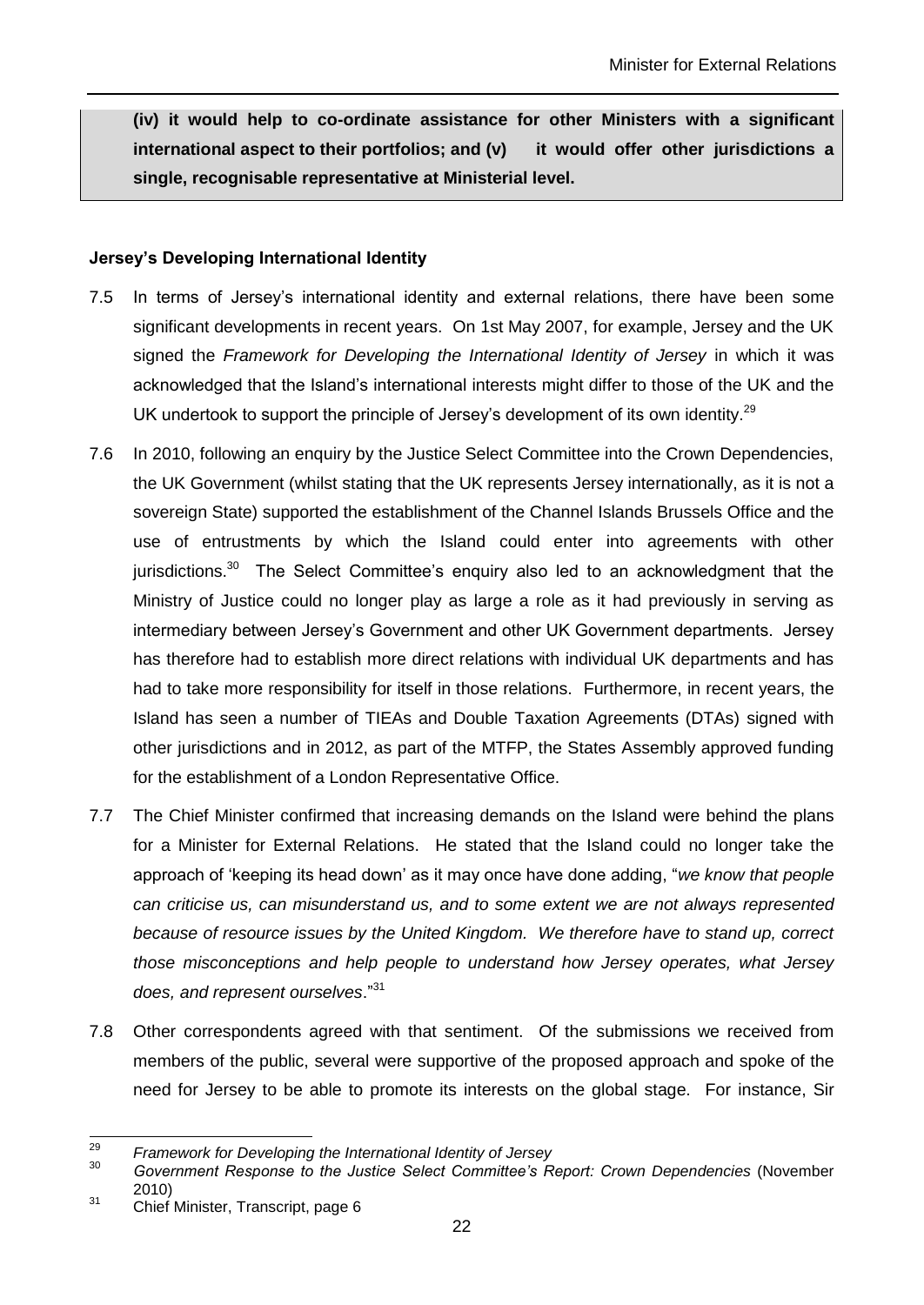Nigel Broomfield advised us that "*the most effective way of developing relationships and explaining your interests is by doing it yourself, in this case for Jersey to act independently*" and that "*it is essential for our future success that Jersey should have intergovernmental relations with a range of countries like India and China and areas like the Middle East where a governmental framework and relationship can make a substantial contribution*."<sup>32</sup>

7.9 Jersey's international identity has therefore grown in recent times and there is a need for the Island to be well-represented externally. It could be argued, however, that this situation in itself does not necessarily justify the proposal to replace current arrangements with the establishment of a Minister for External Relations.

#### **KEY FINDING**

**7.10 Recent years have seen significant developments in Jersey's international identity and there is a need for the Island to be well-represented externally.**

#### **Co-ordination of External Relations Policy**

- 7.11 Part of the rationale underlying the proposals states that the appointment of a Minister for External Relations would assist in co-ordinating the work of those parties involved in the undertaking of external relations (e.g. the Chief Minister, the Minister for Economic Development and the Minister for Treasury and Resources).
- 7.12 With a number of parties involved in the Island's external relations, it would be sensible to ensure that there was co-ordination in order that there was consistency in policy development and implementation. This will no doubt be helped with the agreement of a common policy by the Council of Ministers, something we note had not occurred before November 2012. However, the Council has already created FERAG to co-ordinate the Island's external relations and, in some respects, therefore already taken action to ensure co-ordinated delivery of external relations policy. It is therefore somewhat difficult to see what the creation of a Minister for External Relations would add in terms of co-ordinating policy, given that the Chief Minister and Assistant Chief Minister with responsibility for External Relations already sit on FERAG.

#### **KEY FINDING**

**7.13 Given FERAG was created to co-ordinate the Island's external relations, it is difficult to see how the creation of a Minister for External Relations would in itself enhance current co-ordination and delivery of policy.**

 $32$ <sup>32</sup> Sir Nigel Broomfield, Written Submission, 1st April 2013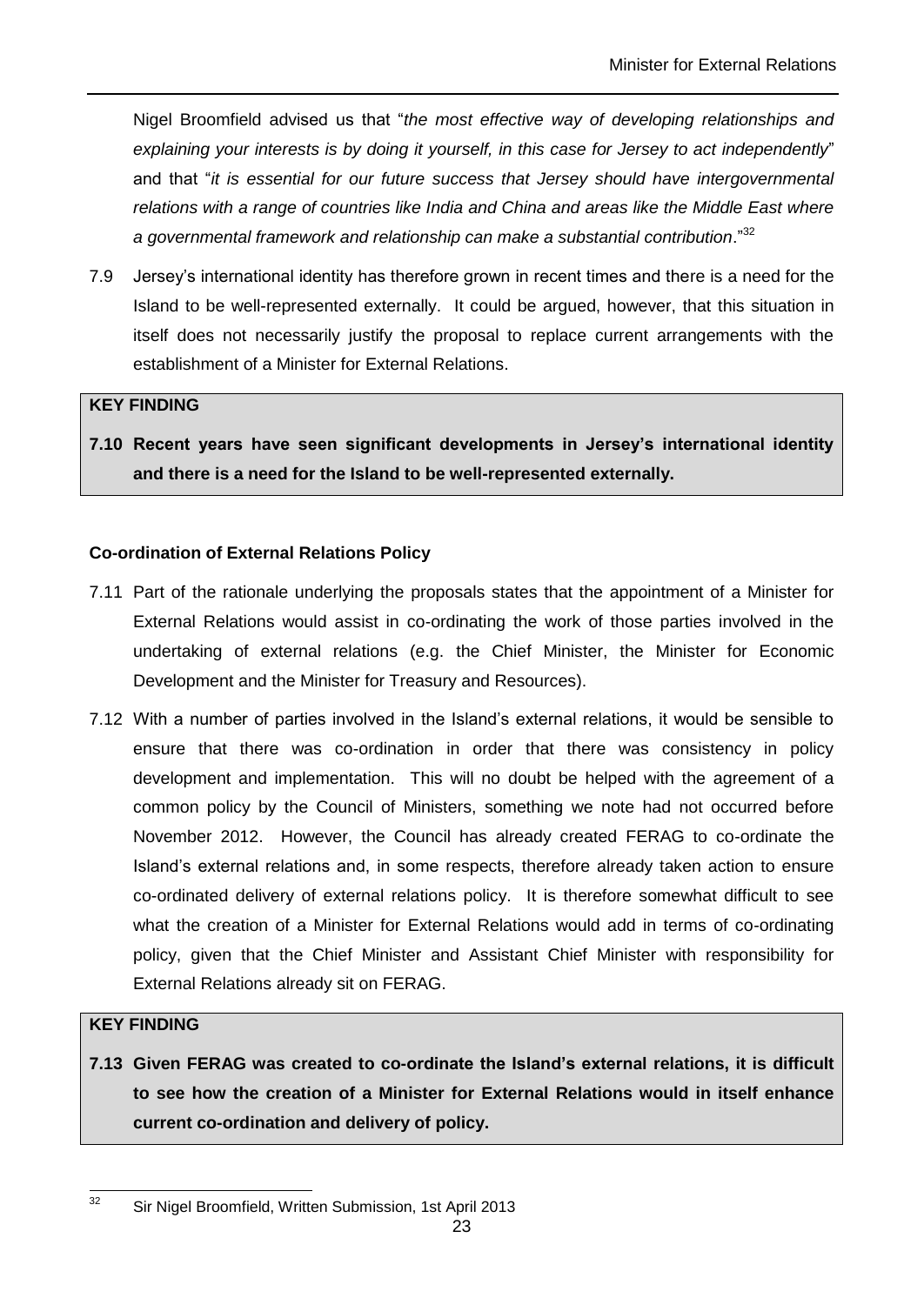#### **The International Norm and a Single, Recognisable Figure**

- 7.14 Perhaps the most important aspect of the Chief Minister's rationale, however, was the need for Jersey to reflect the international norm and for there to be a single, recognisable figure with whom other jurisdictions could correspond.
- 7.15 We were advised that the international norm is for foreign affairs "*to be the shared responsibility of the Head of Government and the Minister for Foreign Affairs […]. This international norm ensures that responsibility for foreign affairs, as with domestic affairs, rests ultimately with the Head of Government, whilst also ensuring that there is someone within the Executive Government who has both the necessary seniority and capacity to engage routinely with other countries*."<sup>33</sup>
- 7.16 The Chief Minister reiterated this point in his written submission:

"*There is an expectation overseas that, alongside the Head of Government (Chief Minister), finance minister (Minister for Treasury and Resources) and trade minister (Minister for Economic Development), the Government will include within its cabinet (Council of Ministers) the important role of Minister for Foreign Affairs. At present, this is a significant gap in our government and one which should be filled if we are to be able to engage with other governments around the world on equal terms*."<sup>34</sup>

7.17 A number of smaller jurisdictions have governmental structures that reflect this description, including Monaco, Singapore, Liechtenstein, Malta and Andorra although in some instances this only occurred once the jurisdiction had achieved independence (e.g. Malta in 1964 and Singapore in 1965). The other Crown Dependencies have not yet taken the decision to create a distinct Minister for External Relations, however. In the Isle of Man, one of the functions of the Council of Ministers is external relations and the External Relations Division sits within the Chief Secretary's Office.<sup>35</sup> In Guernsey, it is one of the mandates of the Policy Council "*to advise the States on matters relating to the Island's constitutional position including its relationships with the United Kingdom, European Union and other Crown Dependencies, international relations and matters relating to the Parishes and other Islands*  of the Bailiwick."<sup>36</sup> The Chief Minister suggested that, nevertheless, the other Crown Dependencies were developing their external relations functions, thereby raising the possibility that they would potentially propose the introduction of a Minister in due course.<sup>37</sup>

<sup>33</sup> <sup>33</sup> *Minister for External Relations* (7th December 2012), page 2

 $35$  Chief Minister, Written Submission

<sup>&</sup>lt;sup>35</sup> [www.gov.im/cso/externalrelations](http://www.gov.im/cso/externalrelations)

 $rac{36}{37}$  WWW.gov.gg

<sup>37</sup> Chief Minister, Transcript, page 5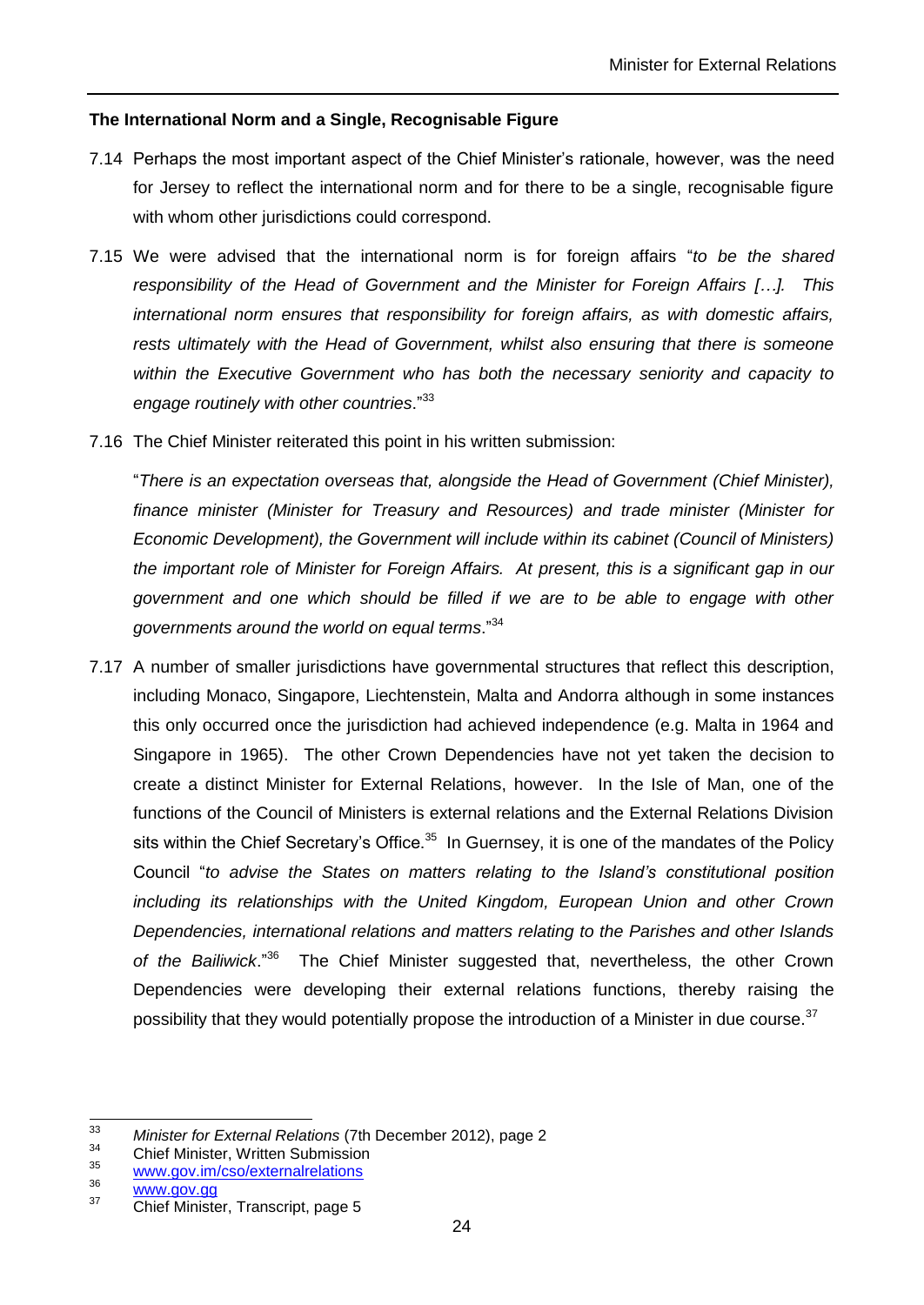#### **KEY FINDING**

#### **7.18 The other Crown Dependencies have yet to create a Minister for External Relations.**

- 7.19 It does therefore appear that the international norm to have a Minister for External Relations or Foreign Affairs acting alongside other Ministers is adhered to more consistently by nations and jurisdictions that have achieved the status of sovereign States. However, we were advised that certain non-sovereign jurisdictions have established such posts and that, for example, Scotland has a Cabinet Secretary for Culture and External Affairs supported by a Directorate for European and External Affairs. According to the rationale underlying the Chief Minister's proposals, Jersey would have a Minister for External Relations who would be the single, recognisable representative at Ministerial level "*who has both the necessary seniority and capacity to engage routinely with other countries*."<sup>38</sup>
- 7.20 The Assistant Chief Minister advised us of the need for someone of a certain position or standing to represent the Island in order to enhance Jersey's external relations:

"*The conduct of external affairs, the conduct of foreign affairs, is really quite hierarchical and although hierarchy may not matter quite so much in Europe or in the United Kingdom, in some parts of the world, particularly in the Gulf and in the Far East, it makes a great deal of difference as to the doors which a visiting dignitary is able to open what position he or she occupies*."

The Assistant Chief Minister spoke of instances when there had been concern that his position as an Assistant Minister might cause difficulties in 'opening doors'.<sup>39</sup> We were advised that this would be addressed if Jersey were instead represented by a Minister.

7.21 It would appear that the provision of a politician of a certain status is not required by all jurisdictions including other crown dependencies and we therefore questioned the Chief Minister on whether a new Minister was being proposed for the sake of the Island's relationships with a few jurisdictions. The Chief Minister highlighted that jurisdictions with more hierarchical tendencies were becoming more important globally and that Jersey would need to have strong relationships with such jurisdictions.<sup>40</sup> The Assistant Chief Minister subsequently added:

"*It is not just a question of title. It is also a question of being seen, and this applies as much in Europe as it does to other parts of the world. Being seen that Jersey is attaching a greater importance than it did in the past to the conduct of foreign relations, and that is important with Germany and with France and with other European countries as well. If we take* 

<sup>38</sup> <sup>38</sup> *Minister for External Relations* (7th December 2012), page 2

 $39$  Assistant Chief Minister, Transcript, page 18

<sup>40</sup> Chief Minister, Transcript, page 20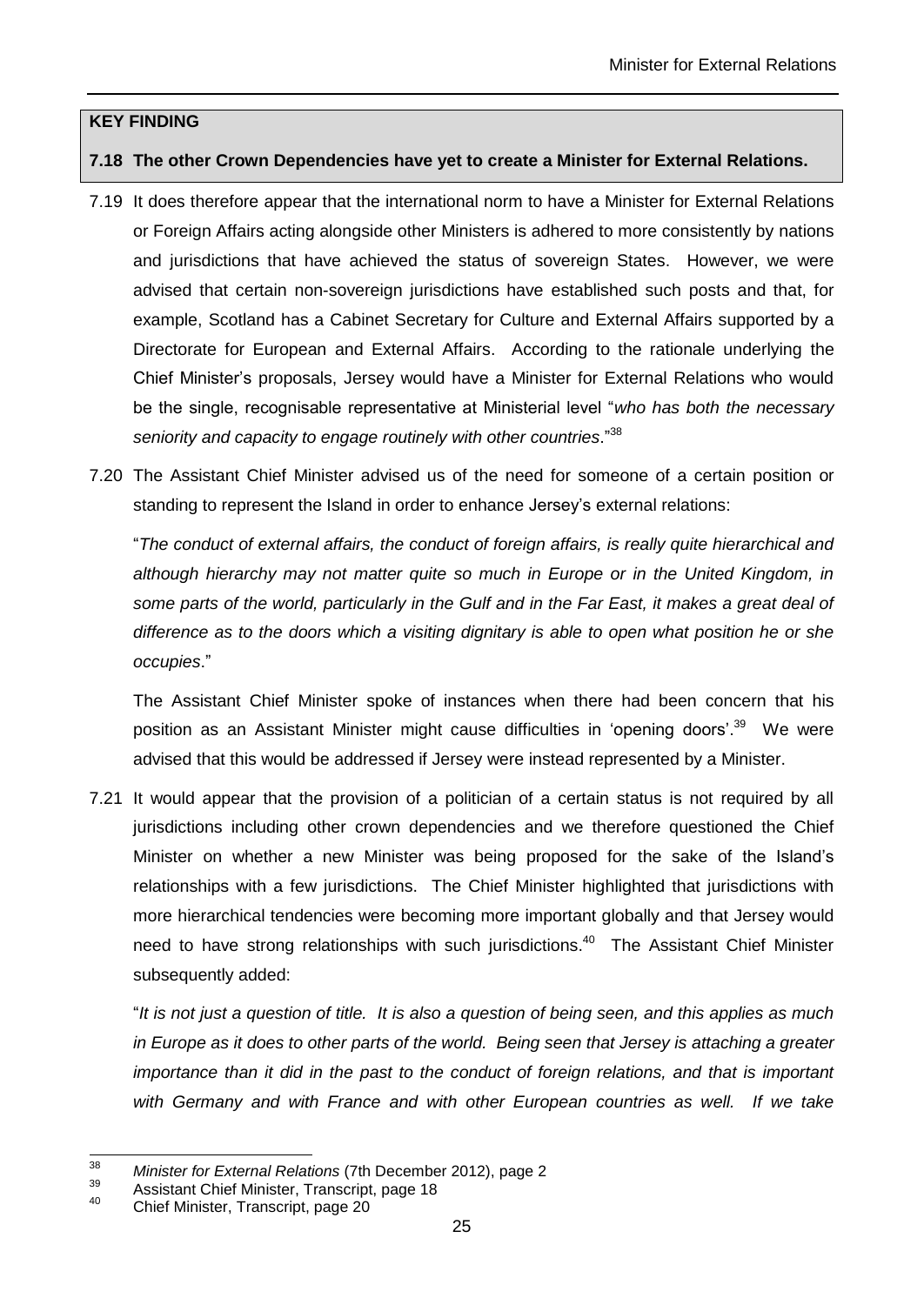*ourselves seriously in wanting to project our international identity for the benefit of the Island, then we have to be seen to be taking foreign affairs seriously.*" 41

- 7.22 One of the primary arguments behind the proposals does therefore appear to be that appointing a Minister for External Relations would demonstrate the Island's commitment to external relations and would ensure that the Island was represented by someone of an appropriate status. This raises the question of why a new Minister is required when the Chief Minister is currently responsible for external relations and is the head of government: does he not occupy a position of appropriate status to be able to undertake the Island's external relations?
- 7.23 This was a matter raised by the previous Chief Minister in his written submission:

"*Whilst on the one hand the status of a full Ministerial post would give the incumbent greater status than that of an Assistant Minister (an important distinction in certain parts of the world) it can be argued that where major political presence is seen as important then nobody less than the Chief Minister (when considering a small jurisdiction such as ours) should fulfil that function*."<sup>42</sup>

7.24 This was a point we put to the Chief Minister, who responded in the following terms:

"*It is impossible for a Chief Minister to get to London and around Europe at the frequency which is today required of any modern jurisdiction. Therefore, one needs to have a senior Minister associate undertaking those pieces of work*."<sup>43</sup>

7.25 The Chief Minister also advised us that the Chief Minister would still be involved in external relations and required to represent the Island elsewhere when appropriate and when required. The proposals are seemingly therefore intended to address the 'day-to-day' undertaking of external relations which are currently the function of the Assistant Chief Minister: ensuring those duties were carried out by a Minister would mean other jurisdictions were interacting with someone of higher status. However, the Chief Minister's comments (and the fact that an Assistant Chief Minister has been delegated responsibility for external relations in recent times) also highlight another reason for bringing forward the proposals: with the number of responsibilities the Chief Minister has, he is currently unable to perform fully his functions in respect of external relations.

#### **KEY FINDING**

**<sup>7.26</sup> We were informed that an Assistant Minister did not have sufficient status to undertake external relations effectively on behalf of the Island. However, the Island is** 

<sup>41</sup> <sup>41</sup> Assistant Chief Minister, Transcript, page 21<br><sup>42</sup> M<sub>4</sub>T<sub>A</sub> Le Sueur Written Submission 25th l

<sup>&</sup>lt;sup>42</sup> Mr T.A. Le Sueur, Written Submission, 25th March 2013

<sup>43</sup> Chief Minister, Transcript, page 14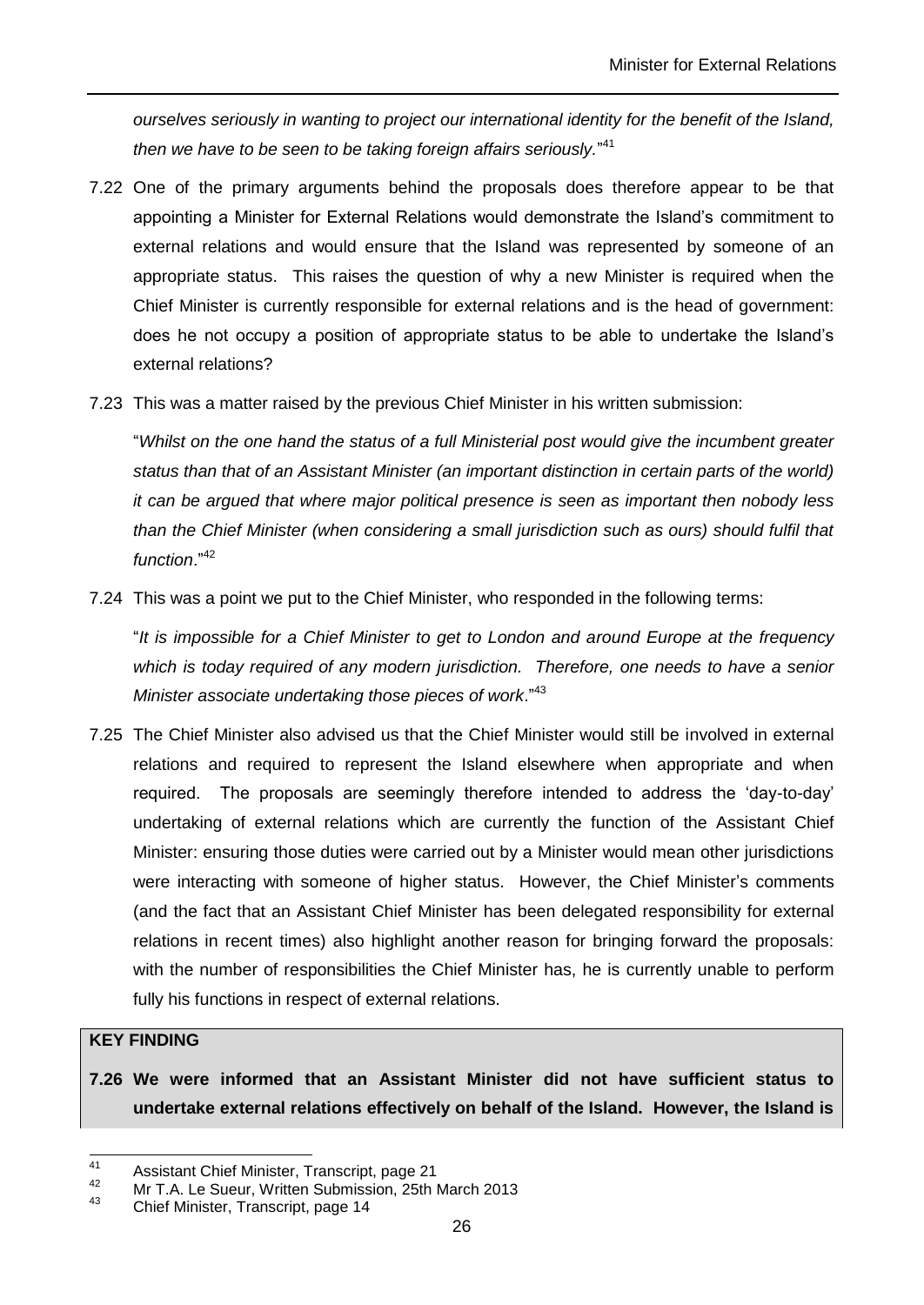**already represented externally by the Chief Minister and other Ministers and the immediate need for a new Minister is not therefore apparent.** 

#### **Other Options**

7.27 The Chief Minister has proposed that a Minister for External Relations be established as a means of addressing the issues which have been identified. However, we asked whether there were any alternatives to that structure which could be implemented and were advised as follows:

"*In western democracies the post of Minister for Foreign Affairs is held by a democratically elected representative of the people. The western democratic norm is for this post to be filled by a member of the Government who is part of the cabinet. There are a range of other diplomatic posts, such as Ambassador or Special Envoy, which are often filled by either civil servants or political appointments depending on the system of government, but this is not the western democratic norm for the post of Minister for Foreign Affairs. Therefore, the Council [of Ministers] did not give any substantive consideration to following a path that would sit outside this norm given the likely reputational implications of doing so*."<sup>44</sup>

- 7.28 We have noted, however, that the representatives of other jurisdictions who come to the Island on official visits are often not Ministers themselves but appear more frequently to be ambassadors. This appeared to suggest that Jersey might therefore be taking a different step in appointing a Minister when other countries did not despatch Ministers to represent them in the Island. We discussed this with the Chief Minister and Assistant Chief Minister and the Assistant Chief Minister stated that "*the fact that we do not get many Ministers coming to Jersey, apart from United Kingdom Ministers, I do not think is significant because the representative of a foreign country outside that country is the ambassador to the Court of St. James and we fall within the ambit of the United Kingdom for constitutional purposes and, therefore, it is right that the ambassador for that country, who is the highest representative, if you like, of that country in the United Kingdom, should pay us a visit*." Some heads of state had visited the Island on occasion, however.<sup>45</sup>
- 7.29 Our discussions about a possible Minister for External Relations did focus more on the need for a suitable representative of the Island overseas rather than on what happens when representatives of other jurisdictions come to Jersey. It would appear that proposals for a new Minister stem more from the former than the latter.

 $44$ <sup>44</sup> Chief Minister, Written Submission<br><sup>45</sup> Apsistant Chief Minister, Transarint

<sup>45</sup> Assistant Chief Minister, Transcript, page 21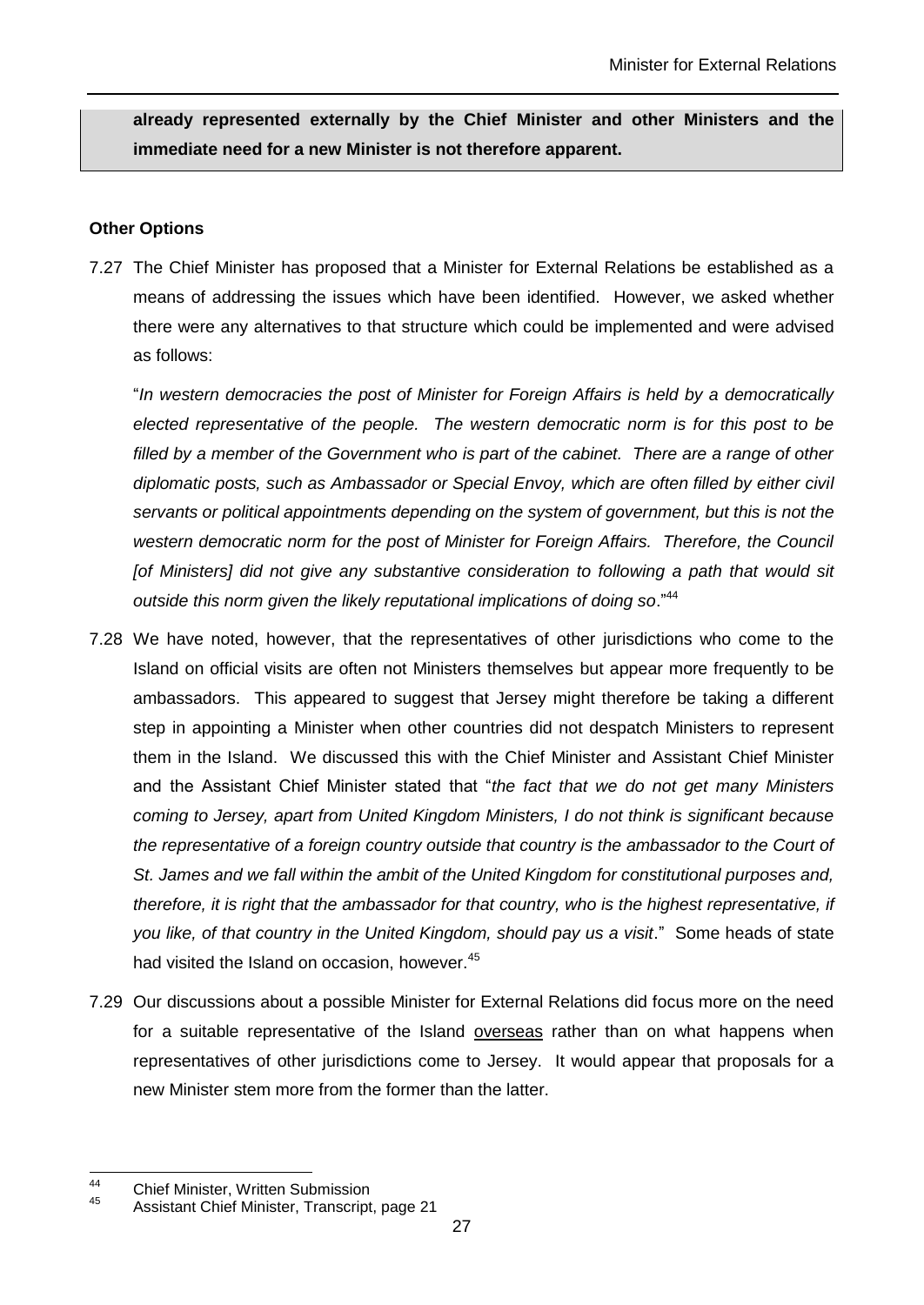## <span id="page-30-0"></span>**8. THE POTENTIAL IMPACT OF A NEW MINISTER**

8.1 There were two areas we considered in terms of the impact that the appointment of a Minister for External Relations might have. First, we looked at what impact the appointment would have on how the Island's external relations are currently managed. Secondly, we considered the impact that the appointment would have in terms of ministerial accountability and, more broadly, the Machinery of Government.

#### **External Relations**

8.2 The potential resource implications of creating a new Minister were of concern to some correspondents from whom we received a submission. One correspondent indicated that there should be no new Minister as "*we have enough bureaucracy in the States without*  establishing another department."<sup>46</sup> The Minister for Economic Development acknowledged the existence of such concerns in his own written submission:

"*It is possible that at a time when public opinion is strongly in favour of reducing the scale of government and reforming the public sector that this proposal will not be fully understood. However, provided costs are carefully controlled in the future the role itself offers an opportunity for the Island to represent itself more effectively on the international stage*."<sup>47</sup>

- 8.3 The advice we consistently received (both from the Chief Minister and Minister for Treasury and Resources) was that the measure would be "*cost neutral*": the Minister for External Relations would remain part of the Chief Minister's Department and "*the maintenance of the existing staffing arrangements will ensure there is a proper structure to support the Chief*  Minister, Minister for External Relations and Assistant Chief Minister."<sup>48</sup> The Minister for Treasury and Resources informed us that *"creating this role has no direct resource implications, as a post of Assistant Minister would simply be replaced by a post of Minister, but such a change would deliver an essential improvement to the ability of the government to represent the best interest of the island overseas."<sup>49</sup>*
- 8.4 The message was therefore that the International Affairs Section, which supports the work of the Chief Minister and Assistant Chief Minister, would not grow as a result of the new Minister's appointment and that there would be no new Department. We undertook some research into the budget and manpower resources of the Section and have appended to our report the results of that research. They show that the budget underpinning the International

<sup>46</sup>  $^{46}$  Written Submission 2.1, 26th March 2013

<sup>&</sup>lt;sup>47</sup> Minister for Economic Development, Written Submission<br><sup>48</sup> Minister for External Belatings (7th December 2012), near

<sup>48</sup> *Minister for External Relations* (7th December 2012), page 4

Minister for Treasury and Resources, Written Submission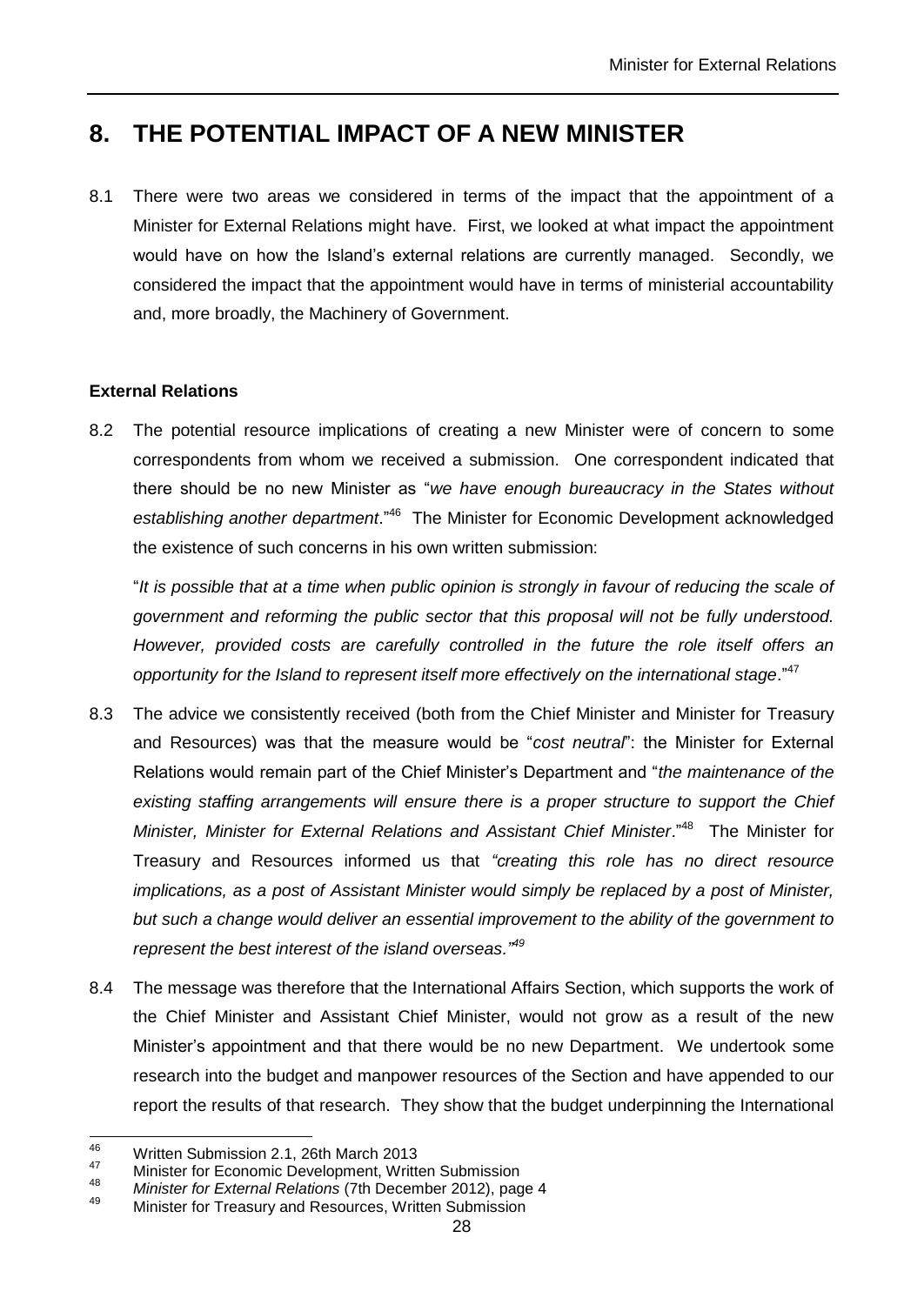Affairs Section grew from £393,765 in 2008 to £1,154,100 in 2011 and now, in 2013, stands at £920,700. It will grow further to £1,699,600 in 2015. Meanwhile, the size of the Section has grown from 2 FTE to 6 FTE and is due to increase to 7 FTE. These increases have been provided for in the Chief Minister's Department's cash limits as approved by the States Assembly through the adoption of Annual Business Plans and, since the change to a threeyear financial planning cycle, the MTFP. The current budget incorporates staff costs of approximately £480,000 and non-staff costs of approximately £440,000, with non-staff costs covering office expenses, operational expenses, expert advice and grants to bodies such as the Channel Islands Brussels Office, Bureau de Jersey and the Alliance Française. This budget does not include any resources which Departments such as Economic Department or Treasury and Resources may devote to the work undertaken by their respective Ministers on the Island's external relations or indeed the resources of the Bailiff's Chambers and the Office of the Lieutenant Governor in the work they undertake.

8.5 It can therefore be seen that the Section has grown in recent years. As the Council of Ministers was advised when considering proposals for a Minister for External Relations in December 2012, "*the external relations function has been funded for a number of years from non-recurring sources, such as under-spends and fiscal stimulus. The Medium Term Financial Plan 2013-2015 includes changes to fund more of external relations from recurring*  funds from 2014 onwards to reflect that this is now an established section with the Chief *Minister's Department*."<sup>50</sup>

#### **KEY FINDING**

**8.6 The budget underpinning the International Affairs Section of the Chief Minister's Department has grown from £393,765 in 2008 to £920,700 in 2013 and will grow further to £1,699,600 in 2015. Meanwhile, the size of the Section has grown from 2 FTE to 6 FTE and is due to increase to 7 FTE. This budget does not include resources which other departments, both ministerial and non-ministerial, may devote to the work on the Island's external relations.**

#### **RECOMMENDATION**

- **8.7 The Chief Minister should implement an audit of all the resources devoted to the Island's external relations in order that the true costs of that function may be better understood.**
- 8.8 We were advised that the Section has therefore been placed on a sound financial footing and no further funding requests are anticipated within the current MTFP period, even if a new Minister is created. It could be argued, however, that the Section has been enhanced in

<sup>50</sup> <sup>50</sup> *Minister for External Relations* (7th December 2012), page 4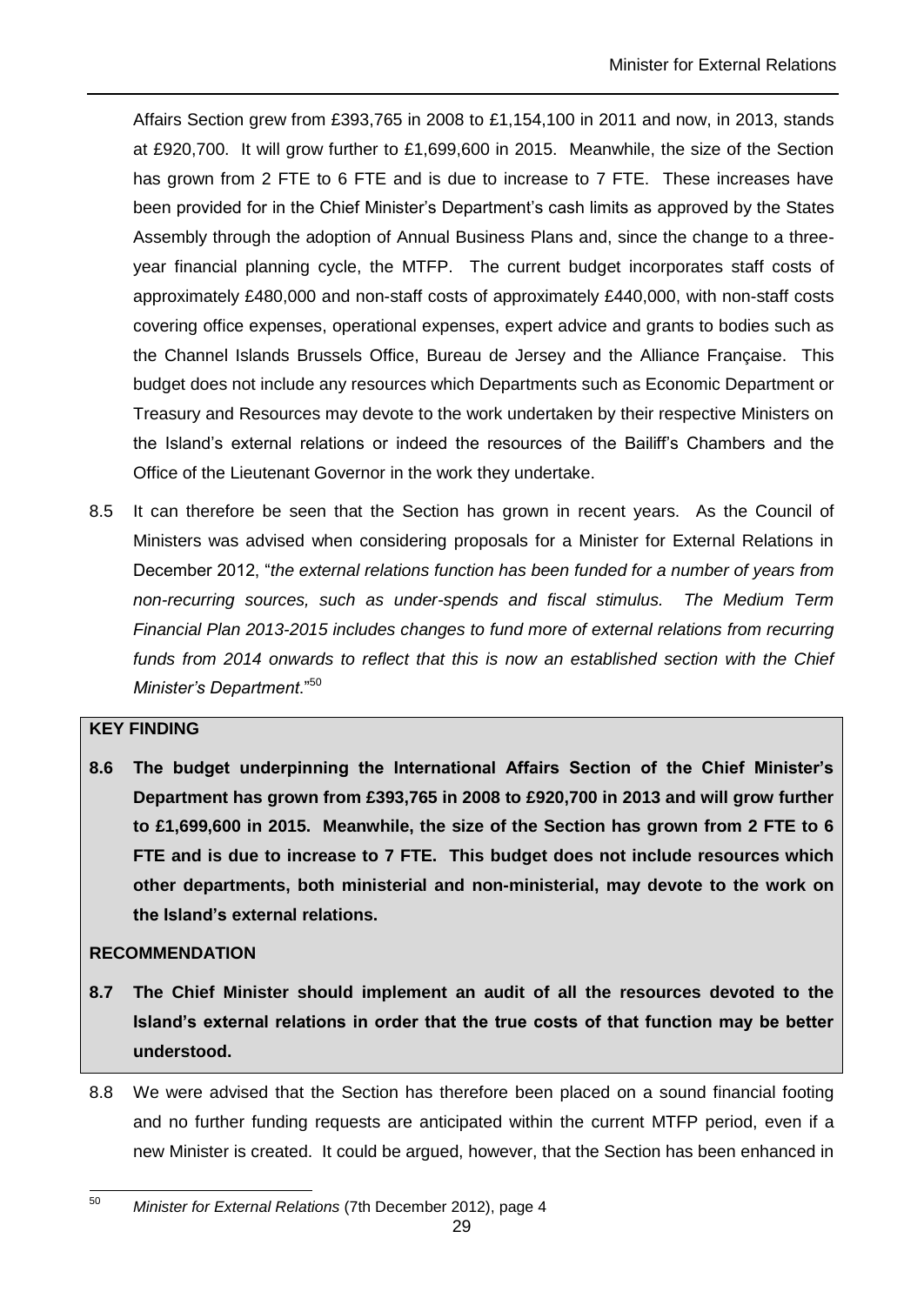recent years and that, whilst it is true to say the creation of a Minister for External Relations will not lead to increased resources, it is because that increase in resources has already occurred. Concerns about the creation of a new Department are therefore somewhat too late as the Department has effectively already been created and the only effect of appointing a Minister for External Relations would be to ensure that the political structure mirrored the operational one.

- 8.9 In that regard, we have noted the findings of the Constitution Review Group in its Second Interim Report published in June  $2008<sup>51</sup>$  In the report, the Group considered the implications if Jersey were ever to seek independence and outlined the processes it believed the Island would need to follow in the event that such an occurrence came to pass. One section of the Group's report related to International Relations. The Group concluded that a 'foreign office' would be required with some 20 individuals, a third of whom would be based in Jersey (the remainder being based in offices elsewhere such as London, Brussels and New York). At the time, the International Affairs Section within the Chief Minister's Department comprised one individual and the Group therefore recommended that "*a section exclusively dedicated to international affairs should also be established within the Chief Minister's Department as the nucleus of a future foreign office. If established, it should be staffed by two or three full-time senior officials and a number of talented graduates who*  could be offered training in the skills of diplomacy and international affairs."<sup>52</sup> This is what appears to have happened.
- 8.10 It was stated to us, however, that the establishment of a Minister for External Relations was not connected in any way to a decision about independence.<sup>53</sup> The common policy of the Council of Ministers states that "*it is not Government policy to seek independence from the United Kingdom, but rather to ensure that Jersey is prepared if it were in the best interests of Islanders to do so*."<sup>54</sup>

#### **KEY FINDING**

- **8.11 The Panel was informed that the establishment of a Minister for External Relations is not connected to a decision about Jersey seeking independence from the UK.**
- 8.12 The message was therefore that the creation of a Minister would be cost neutral. However, we were also advised that Jersey's international identity is developing and that the Island's external relations are a growth area (in that Jersey has been required to take on more responsibility for its external relations and those demands are likely to increase). We

 $51$ <sup>51</sup> The Group comprised the Bailiff, HM Attorney General, the Chief Executive, the Director of International Finance, the International Affairs Advisor and the International Relations Officer.

<sup>52</sup> Second Interim Report of the Constitution Review Group, paragraph 53

 $^{53}$  Chief Minister, Transcript, page 5

<sup>54</sup> *External Relations: Common Policy* (R.140/2012)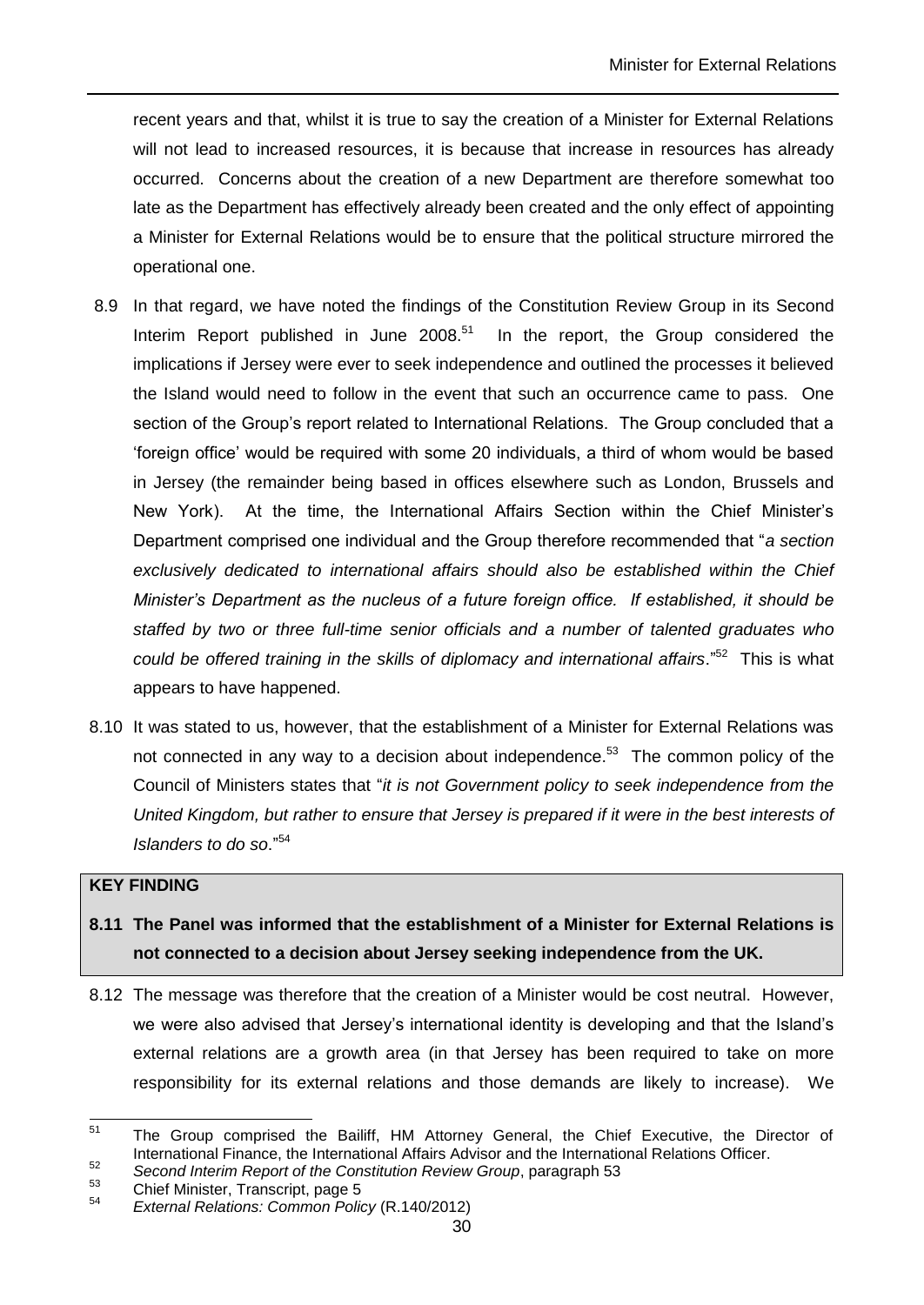questioned the Chief Minister on whether it was indeed likely that there would be no further requests for funding. The Chief Minister advised us:

"*As you know, the Medium Term Financial Plan put in place monies for the international section of the department and it is proposed that they will work within those budgets as agreed by the States. Any Minister after that who is seeking to ask for growth monies, although I am sure that would not be the current Assistant Minister, will have to make a very, very strong case indeed*."<sup>55</sup>

The Chief Minister also confirmed that, notwithstanding the findings in 2008 of the Constitution Review Group, there were no plans to establish a Washington or New York office along the lines of the Channel Islands Brussels Office or the London Representative Office.<sup>56</sup> Statements relating to future resource requirements apply to the period of the current MTFP, however, and would not appear to guarantee that further resources will not be requested during the subsequent MTFP period of 2016 to 2018.

#### **KEY FINDING**

- **8.13 Jersey's external relations are a growth area. There would not appear to be any guarantee that further resources will not be requested for the subsequent MTFP period of 2016 to 2018.**
- 8.14 We would highlight that, even if there are no resource implications for the Chief Minister's Department, there may well be some implications elsewhere. We envisage that the new Minister would fall within our remit, in terms of Scrutiny, and it would therefore lead to slight increases in expenditure with the need to hold Quarterly Public Hearings et al. PPC also highlighted this in its written submission when indicating that "*thought will also need to be given to the corresponding scrutiny function*" when considering changes to ministerial portfolios.<sup>57</sup> When considering the appointment of new Ministers, consideration therefore needs to be given not only to the resource requirements of that Minister's Department, but also of any consequential impact on other areas of the public administration.

#### **KEY FINDING**

**8.15 When considering the appointment of new Ministers, consideration needs to be given not only to the resource requirements of Ministerial Departments, but also to any consequential impact on other areas of public administration.**

<sup>55</sup>  $^{55}$  Chief Minister, Transcript, page 22

 $^{56}$  Ibid, page 24

<sup>57</sup> Connétable A.S. Crowcroft, Chairman – Privileges and Procedures Committee, Written Submission, 7th May 2013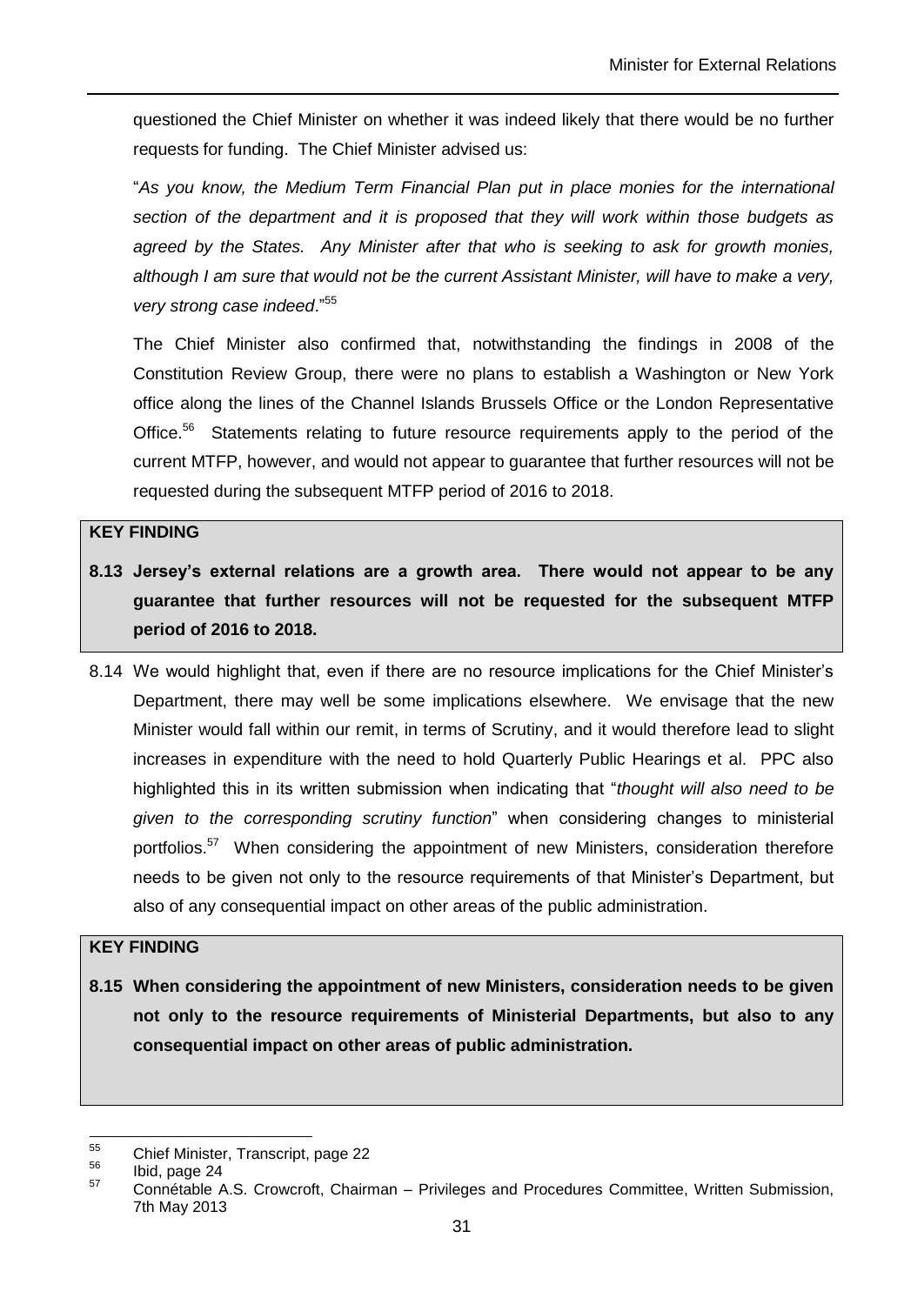#### **RECOMMENDATION**

- **8.16 Prior to the debate on the draft Regulations, the Chief Minister should ensure that the States Assembly is provided with an Impact Assessment of establishing a Minister for External Relations.**
- 8.17 Beyond the question of resources we were advised that the creation of a Minister for External Relations would not lead to any changes in the undertaking of external relations. The Minister for Economic Development, the Minister for Treasury and Resources and HM Attorney General all advised us that the appointment would not impact upon their role in respect of external relations. The Bailiff made a similar comment, although the appointment of a Minister might mean that the Bailiff's constitutional advice "*might in future be tendered to that Minister rather than to the Chief Minister*."<sup>58</sup> Sir Nigel Broomfield concurred that the appointment would not in itself have a great impact.<sup>59</sup> The Assistant Chief Minister, meanwhile, advised that there was no intention to alter the roles played by His Excellency the Lieutenant Governor and the Bailiff in terms of receiving visiting dignitaries such as ambassadors and high commissioners. For example, the Official Channel of Correspondence with the Crown would remain unaffected.<sup>60</sup>
- 8.18 The Chief Minister would see some slight changes from the fact that his responsibility for 25 enactments would be transferred to the Minister for External Relations. As the Chief Minister explained, "*there are many small decisions, particularly around sanctions, that find their way up to requiring my decision which does not really need the Chief Minister's decision but will be quite adequately and ably be able to be administered by the new Minister for External Relations*." The Chief Minister would still be required, on occasion and when appropriate, to travel overseas and to undertake external relations himself. However, the bulk of day-to-day external relations would be undertaken by the Minister for External Relations – the work currently undertaken by the Assistant Chief Minister.<sup>61</sup>
- 8.19 That would relate to political responsibilities, however. We envisage that there are risks within the proposals that the creation of a new Minister could impact upon the roles of those parties involved in the Island's external relations at a non-political level. Particularly in respect of visits to the Island of representatives from other jurisdictions, the creation of a new Minister could impact upon the Bailiff's civic role in receiving such representatives; it would add another person to the 'line up' which meets visitors to the Island and thereby create the context for confusion or dispute (whether wittingly or not) over which party takes precedence.

<sup>58</sup>  $^{58}$  Bailiff, Written Submission

 $^{59}$  Sir Nigel Broomfield, Written Submission

 $^{60}$  Chief Minister, Transcript, page 16<br> $^{61}$  Chief Minister, Transcript, page 2

Chief Minister, Transcript, page 2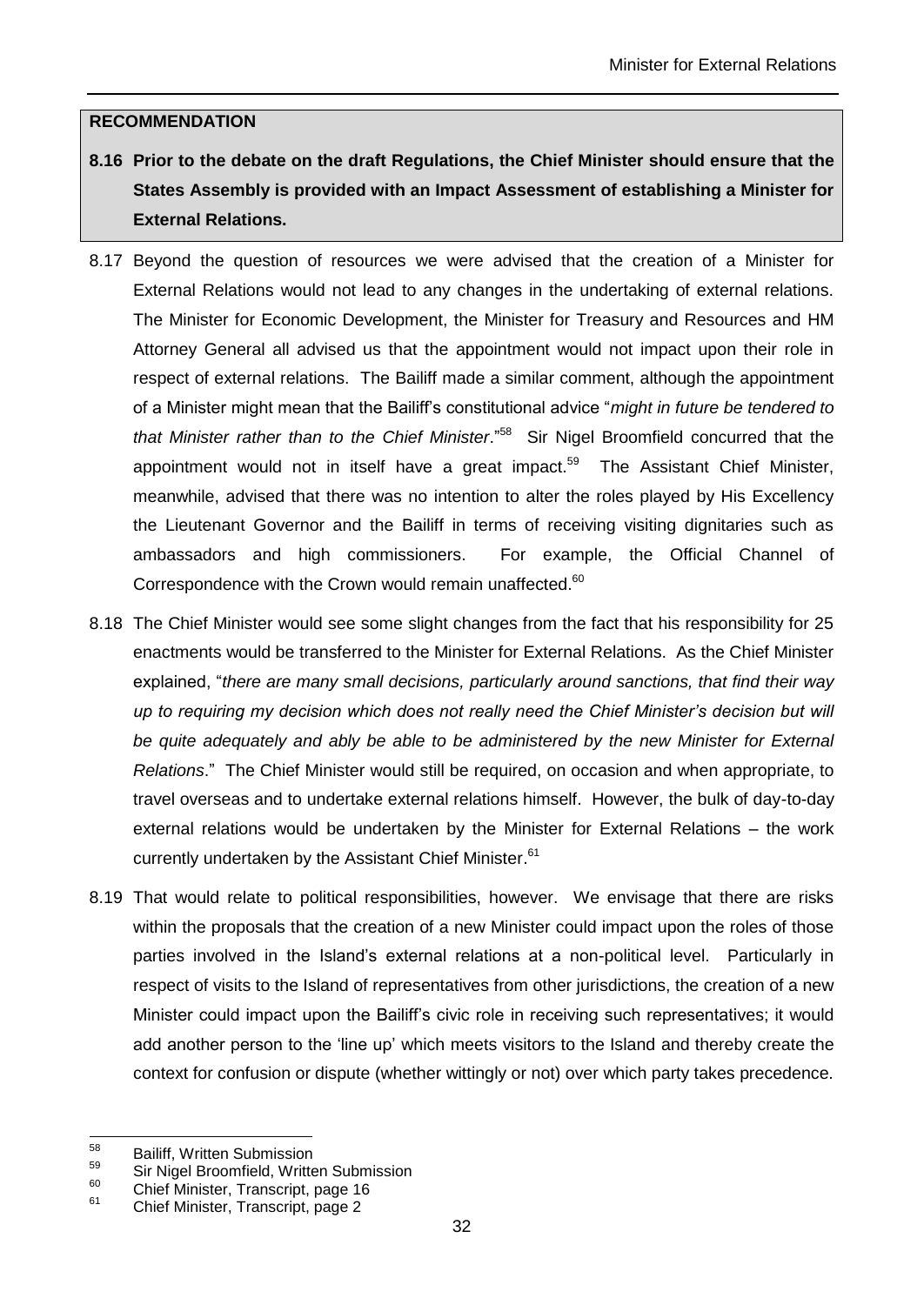#### **KEY FINDING**

**8.20 Although the Panel was advised that the creation of a Minister for External Relations would not lead to any changes in the current undertaking of external relations, the Panel remains concerned that the creation of a new Minister could impact upon the Bailiff's role.**

#### **Ministerial Accountability**

- 8.21 The proposals state that the creation of a Minister for External Relations would ensure clearer lines of accountability for the undertaking of the Island's external relations. It has been suggested to us that the measure would ensure "*clear accountability for external relations within the executive, alongside the common policy for external relations adopted by the Council, which can be properly scrutinised*."<sup>62</sup>
- 8.22 In his written submission, the Chief Minister explained how this was intended to be the case:

"*The creation of a Minister for External Relations to replace an Assistant Minister with these responsibilities would improve accountability in a number of ways. There would be enhanced accountability to the Council of Ministers as a Minister would be in attendance at each Council meeting to account for their actions in a way that is not necessarily the case with an Assistant Minister. There would be improved accountability to the States Assembly as a Minister would be voted into office by Members and would be required to regularly answer questions in the Assembly and appear before Scrutiny as is the case with other Ministers. Most importantly, the creation of a Minister with these responsibilities would provide additional clarity for Islanders in holding their Government to account in the increasingly important area of UK and international relations.*" 63

8.23 The Minister for External Relations would indeed be subject to Standing Orders in the way that all Ministers are and therefore could indeed be subjected to questioning in the Assembly. And, as we have noted, we expect that greater scrutiny would occur with the appointment of a Minister. However, under the Regulations the Minister for External Relations would share responsibility for external relations "*concurrently*" with the Chief Minister. This raises the question of how accountability can be improved if a matter falls within the purview of two individuals. This was a point raised by the former Chief Minister, Mr T.A. Le Sueur:

<sup>62</sup> <sup>62</sup> *Minister for External Relations* (7th December 2012), page 4

<sup>63</sup> Chief Minister, Written Submission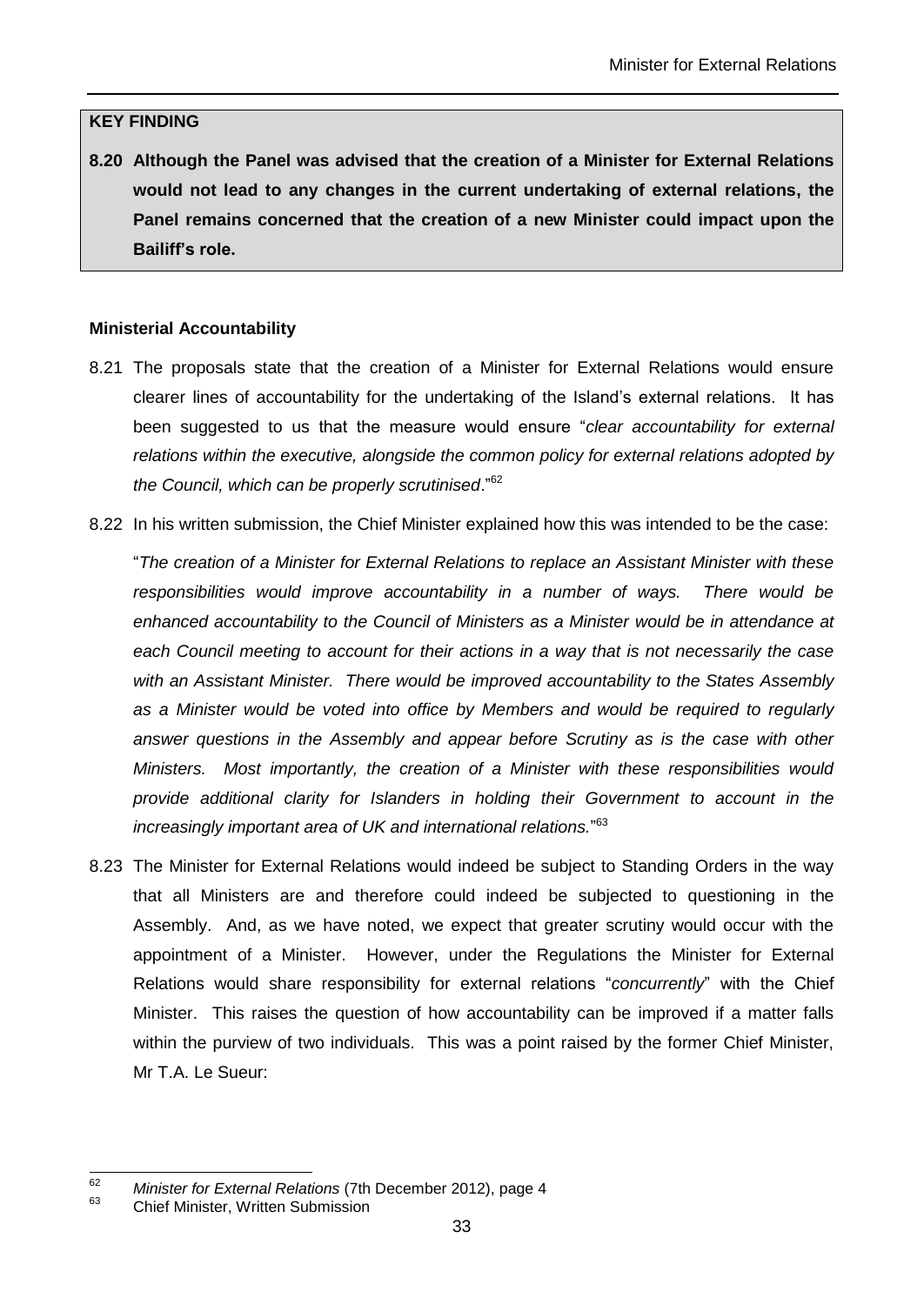"*Items (d) and (e) of [the Panel's] terms of reference are interesting in that (d) talks about shared responsibilities, whilst (e) talks about Ministerial accountability. It is hard to see how these two subjects can sit comfortably together*."<sup>64</sup>

8.24 This raises the issues of how the Chief Minister and Minister for External Relations would work together; who would take precedence; and how any potential disputes between the two would be resolved. Sir Nigel Broomfield advised that some tension or conflict was likely to occur:

"*In all governments of which I have had experience there has always been a certain tension between the Prime Minister and the Minister for Foreign Affairs. This is inevitable since many international negotiations and agreements are conducted and signed by the Prime Minister / Chief Minister with the Foreign Minister leading on the preparatory negotiations. It is not a field where formal delineation of responsibilities is likely to prove effective. The only workable solution, in my experience, is for both the Foreign Minister and the Prime Minister to have a close working relationship combined with an understanding that headlines and photographs in the press are not the real evidence of an effective foreign policy*."<sup>65</sup>

- 8.25 Both the Chief Minister and Assistant Chief Minister did not envisage any problems, with the Chief Minister advising that "*the Assistant Minister and myself have a good working relationship. We, as you would expect, as in common with other Ministers, discuss issues robustly because we are both keen to defend Jersey's interests*."<sup>66</sup>
- 8.26 However, the Regulations, if approved, will not simply apply to how this Chief Minister and his Minister for External Relations would operate; it will apply to all Chief Ministers and Ministers for External Relations. We therefore enquired how any conflicts between the Chief Minister and the Minister for External Relations would be resolved and were informed to the following effect:

"*As the senior of the two Ministerial offices, it is expected that ultimate responsibility and authority rests with the Chief Minister, just as ultimate responsibility rests with the Prime Minister in the UK even though responsibility for foreign affairs is shared concurrently with the Foreign Secretary. Whether conducted by the Chief Minister or the Minister for External Relations, external relations are to be conducted in accordance with the common policy agreed by the Council [of Ministers].*" 67

8.27 The following advice was also provided:

<sup>64</sup>  $^{64}$  Mr T.A. Le Sueur, Written Submission

 $^{65}$  Sir Nigel Broomfield, Written Submission

 $^{66}$  Chief Minister, Transcript, page 8

<sup>67</sup> *Minister for External Relations* (7th December 2012), page 3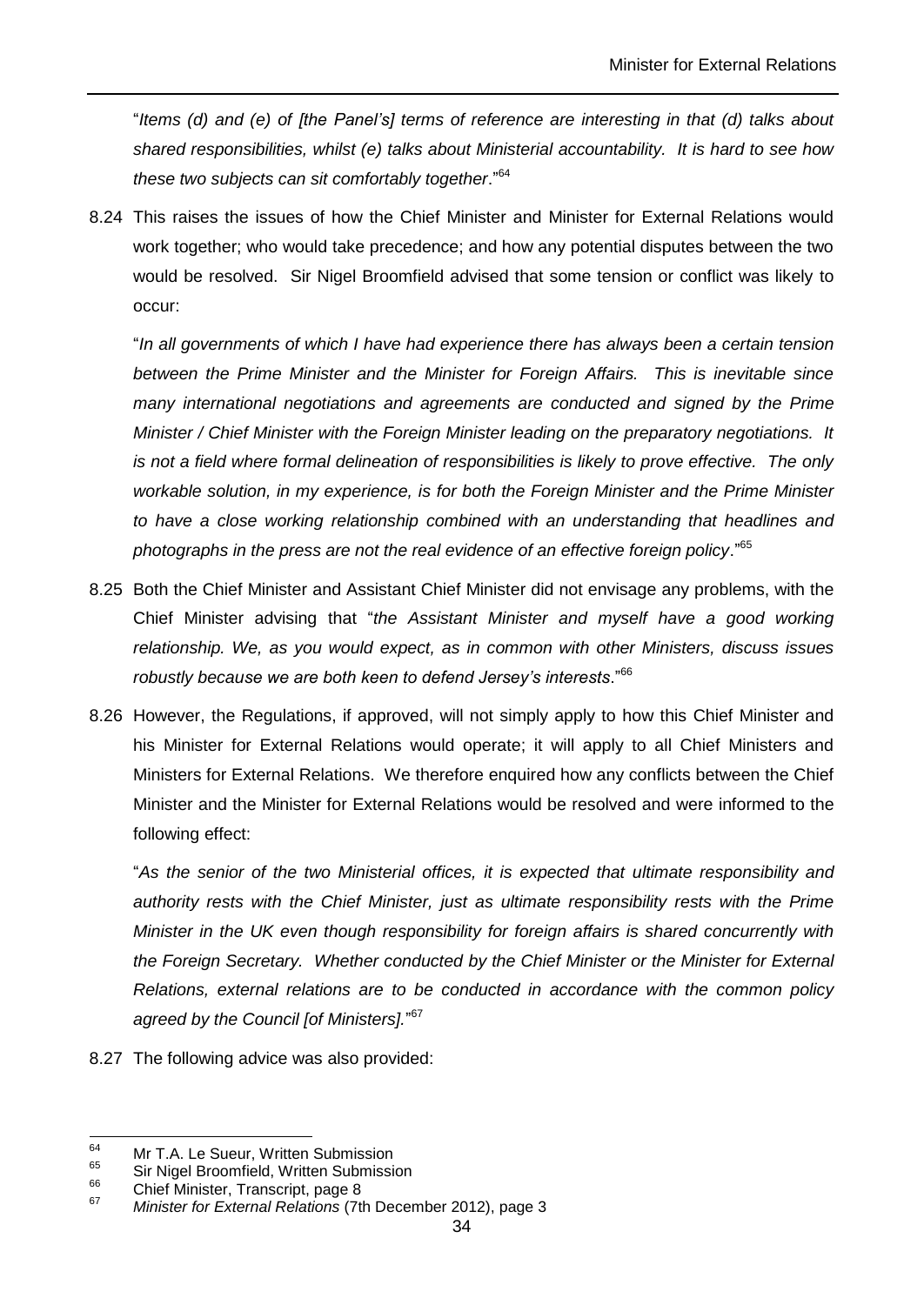"*If there was a policy dispute between the Chief Minister and the Minister for External Relations, for example regarding a proposed change of external relations policy, then the matter would be referred back to the Council to agree their common policy as required by the States of Jersey Law 2005. If there was a dispute between the Chief Minister and the Minister for External Relations with regards to the implementation of the agreed policy, for example regarding the relative prioritisation of resources, then they would first seek to resolve this matter within the Chief Minister's Department, drawing on advice from senior officials, failing which, the matter would be referred back to the Council.*" 68

8.28 We also enquired what would happen (given that the Chief Minister would maintain some responsibility for external relations) if a subsequent Chief Minister wished to undertake external relations alone, without the assistance of a Minister for External Relations as future Chief Ministers might have different priorities to the current incumbent of the office. The Chief Minister spoke again about the demands on the Chief Minister and the fact that this was unlikely to be feasible:

"*I do not believe that the volume of work which now requires to be undertaken is going to reduce. It is only going to increase and that cannot be undertaken by one Chief Minister. Perhaps it could in the past, as we said earlier in our conversation, but I do not believe it can today and that is only going to be increasingly the case*."<sup>69</sup>

8.29 Although in some respects accountability for external relations would be improved by the creation of a Minister for External Relations, it must be recognised that there would be a risk of disagreement between the Chief Minister and Minister for External Relations.

#### **KEY FINDING**

**8.30 The Regulations, if approved, would not simply apply to how this Chief Minister and his Minister for External Relations but to all future Chief Ministers and Ministers for External Relations. Future Chief Ministers may wish to take sole responsibility for external relations. Although it has been suggested that accountability for external relations might be improved as the new Minister would be subjected to Scrutiny and questions in the States Assembly, the fact that responsibility would be shared between the new Minister and the Chief Minister could in fact blur the lines of accountability.**

<sup>68</sup>  $^{68}$  Chief Minister, Written Submission<br> $^{69}$  Chief Minister, Transacint, nege 14

<sup>69</sup> Chief Minister, Transcript, page 14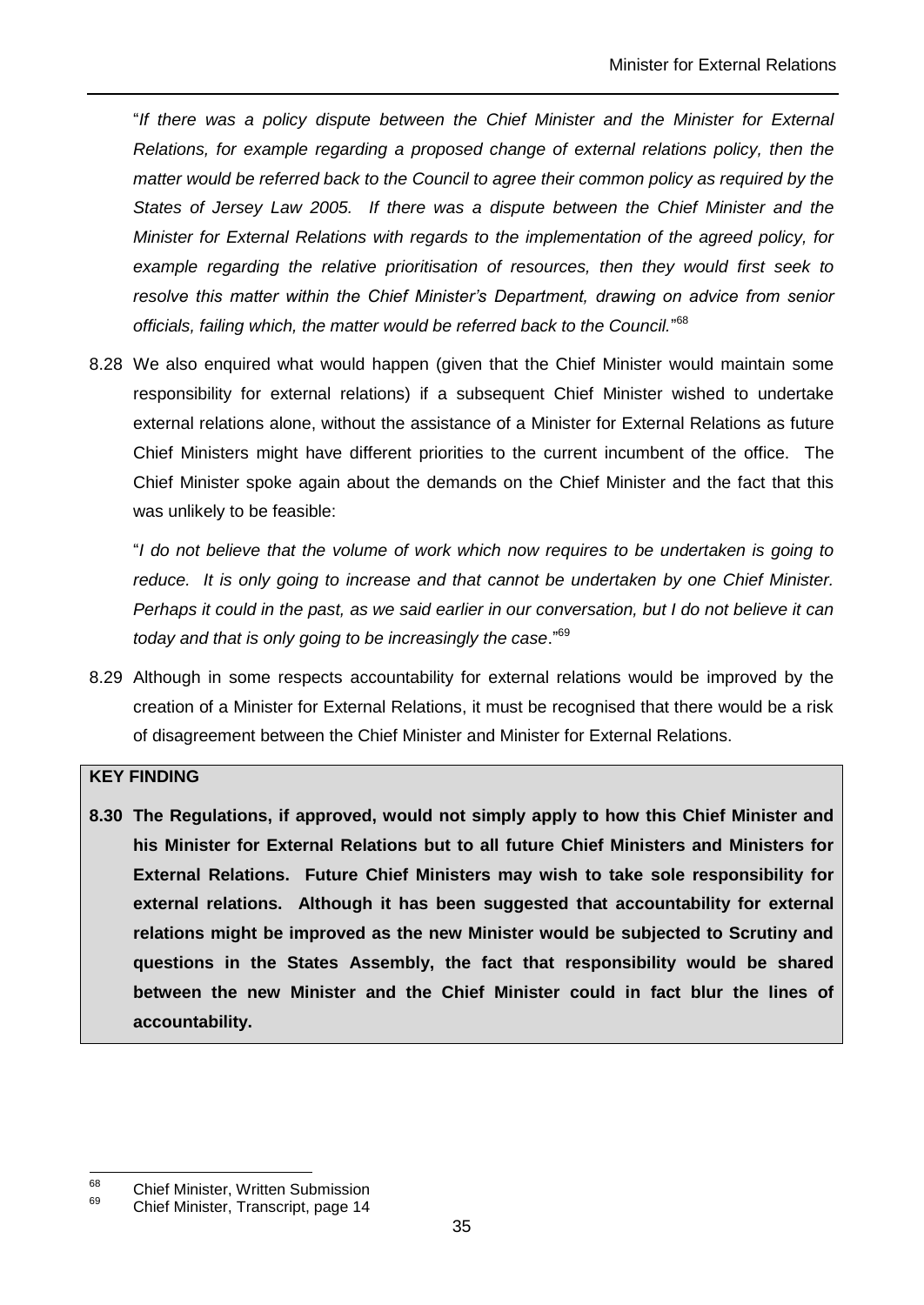#### **Machinery of Government**

- 8.31 The relationship between Chief Minister and Minister for External Relations (and the sharing of responsibility for external relations) needs to be considered within the context of the current Machinery of Government.
- 8.32 Under current arrangements, the Chief Minister does not have total control over the appointment and dismissal of Ministers; that is in the hands of the States Assembly. Furthermore, under the *States of Jersey Law 2005*, the Minister for External Relations would be a corporation sole (as is the case for each Minister) and would have the power to enter into agreements et al. There may therefore be limits within the current Machinery of Government as to how much control or influence a Chief Minister could exert over a Minister for External Relations, if a situation were to arise (whereas the appointment and dismissal of an Assistant Chief Minister, to which responsibility for external relations has been delegated, are within the purview of the Chief Minister without recourse to the Assembly and the Chief Minister could therefore be seen to exert more influence). The former Chief Minister indicated there could be issues:

"*Whilst the wording of Draft Regulation 3 does indeed state that the Minister for External Relations shall, concurrently with the Chief Minister, discharge the functions described in Article 18(3)(b) of the Principal Law, I do not see that necessarily working so easily in practice, when each Minister is still a Corporation Sole and the Council of Ministers is not bound by a policy of collective responsibility. Whilst it may at present be the norm for States Members to endorse most of the Chief Minister's nominees in their posts, this may not always be the case*."<sup>70</sup>

The former Chief Minister also indicated that "*it is not just the situation in relation to External Relations which is imperfect; it is the whole structure of the Council of Ministers which has been unsatisfactory ever since there were certain amendments to the original proposals put forward in 2005.*" He stated he would have preferred "*to see this subject resolved within a better Constitutional framework, and that, of course, is a much more substantial exercise.*" 71

8.33 The current Chief Minister also acknowledged that there were wider problems with the Machinery of Government that he was endeavouring to address beyond whether a Minister for External Relations should be appointed. He stated:

"*Let us be quite clear, I have been in this office now for probably 15 months and it has become apparent to me throughout those 15 months – and I have said it on more than one occasion – that our current system does not work in Jersey's best interest. You can sit across the table and ask me a question the premise of which is that I am the Prime Minister* 

<sup>70</sup>  $\frac{70}{71}$  Mr T.A. Le Sueur, Written Submission

**Ibid**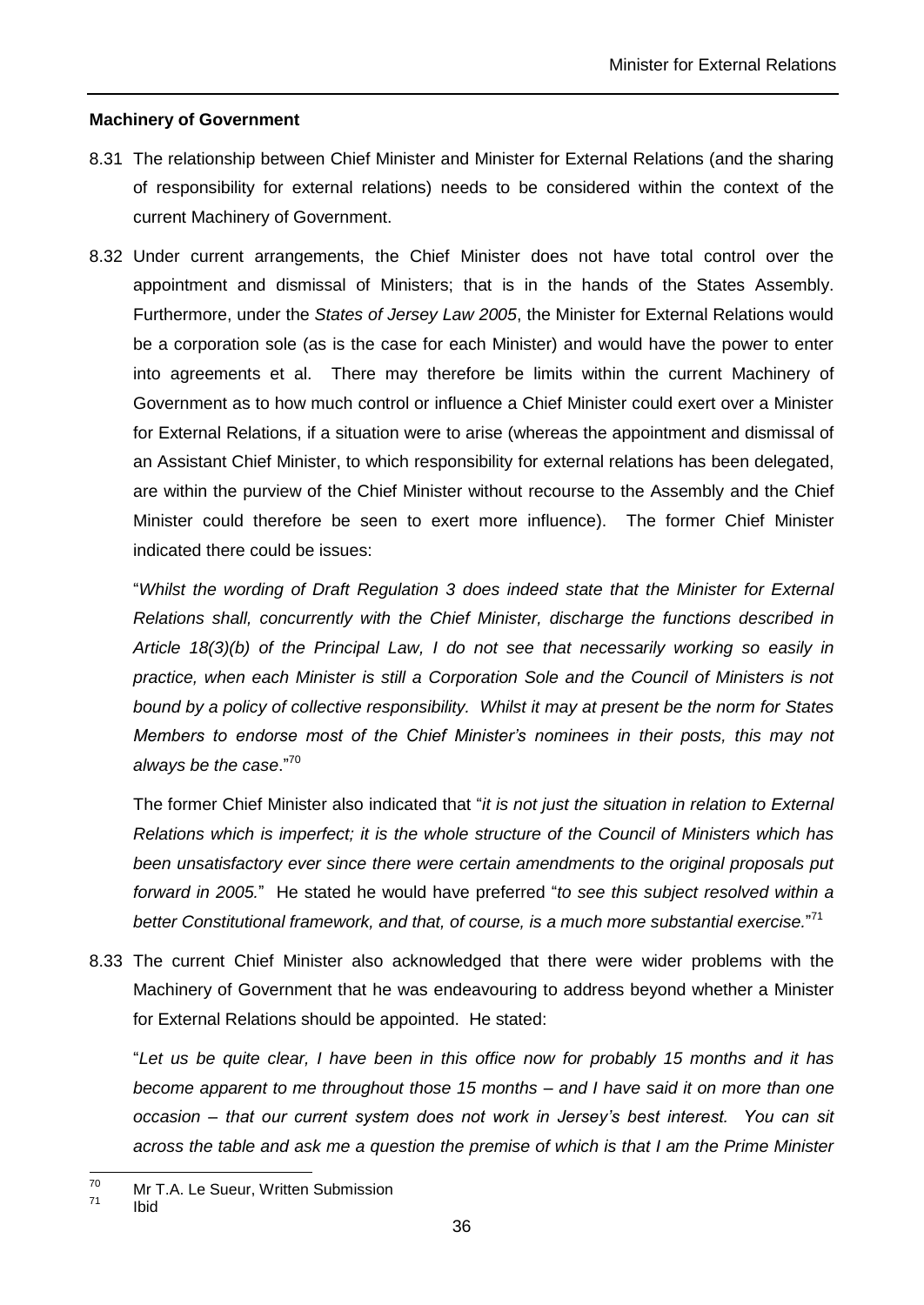*of Jersey. I am not. I currently under the Law am the Chairman and that is the power I have over the Council of Ministers*."<sup>72</sup>

If that is the case, creating a new Minister could be seen to compound the problem as it will only establish another Minister over which the Chief Minister has limited influence – in this instance, a Minister with whom the Chief Minister would share responsibility for certain functions.

- 8.34 This 'problem' with the current Machinery of Government is only one matter which has been raised recently in either one quarter or another. For instance, the Chief Minister has also previously spoken of his view that the 'Troy Rule' (whereby members of the Executive should be in the minority within the Assembly) should be revisited. In that regard, it must be noted that the appointment of a Minister for External Relations will not affect the 'Troy Rule' in itself. Under the *States of Jersey Law 2005*, the Executive of Ministers and Assistant Ministers cannot exceed 22 individuals in total. If the draft Regulations were approved, the number of Ministers would be raised to 11 in total and Ministers would therefore only be able to appoint 12 States Members as Assistant Ministers (compared to 13 Members at present). Taking that into account, the Minister for External Relations would be able to appoint a maximum of two Assistant Ministers (with the Chief Minister's consent) in the way that any Minister can.
- 8.35 In addition to concerns or developments in respect of the Machinery of Government, there have also been developments in respect of the composition of the States Assembly. The referendum arising from the Electoral Commission has taken place and if the Assembly chooses to endorse the winning result, the Assembly will be reduced to a total of 42 Members. This would undoubtedly have an impact upon the Machinery of Government, the number of Ministers and the specified portfolios those Ministers should hold.
- 8.36 The Council of Ministers took these developments into account in December 2012 when considering whether to proceed with plans for Minister for External Relations, noting:

"*Lastly, the Interim Report on the Reform of Jersey's States Assembly notes that whilst the States can be reduced to 42 members, this would mean that there would need to be fewer Ministers and Assistant Ministers. Therefore, if the provisional recommendations are agreed, a more fundamental re-assessment of the numbers and composition of the Government would need to be undertaken in due course.*" 73

The Council therefore agreed to pursue the creation of a new Minister notwithstanding the work being undertaken elsewhere on the composition of the States Assembly and the Machinery of Government.

 $72$  $\frac{72}{73}$  Chief Minister, Transcript, page 11

<sup>73</sup> *Minister for External Relations* (7th December 2012), page 4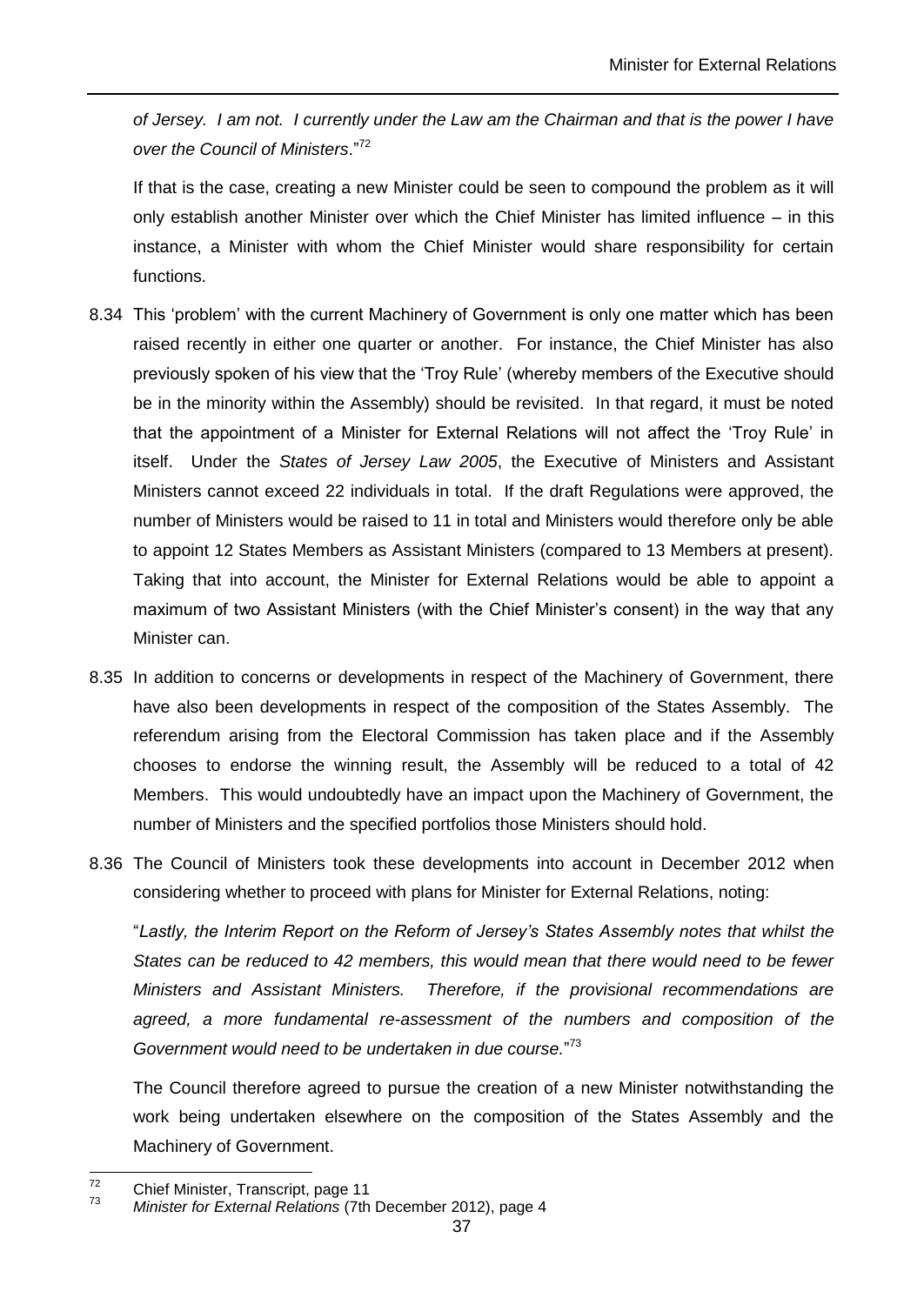- 8.37 Given PPC's responsibilities in respect of the composition of the States Assembly, we sought its views on the proposal to establish a Minister for External Relations. In its submission, PPC raised the prospective changes which might imminently be discussed (and made) to the size of the States Assembly and the size of the Executive. It highlighted that consideration would need to be given to ministerial portfolios, the manner in which Ministers are appointed and the 'Troy Rule' within the underlying context of the size of the Assembly and the type of Machinery of Government that was required overall. We were advised that "*in summary, PPC's view is that the question of whether the office of Minister for External Relations should be created may to some extent have been overtaken by the issue of how*  our machinery of government should be adapted to fit a smaller States Assembly."<sup>74</sup> This raises the question of whether this is the right time to seek the appointment of a new Minister when more wide-reaching discussions about the size of the Assembly and the Machinery of Government are already expected.
- 8.38 We questioned the Chief Minister on whether it would be preferable to start by addressing wider issues in respect of the Machinery of Government. He advised us that he did intend to address issues with the current Machinery of Government, but was also keen to pursue his proposals to establish a Minister for External Relations:

"*I am in the process of correcting those as well. I do not think I should wait to correct one [issue] before I start correcting another. We do not get enough done in a 3-year term as it is, but we get even less done if we just had one problem and tried to solve it and then waited and did another. There are lots and lots of issues which we are bringing forward – amendments to legislation, changes to departmental structure, changes to the way we govern – every day, all the time.*" 75

8.39 In terms of wider reforms, the question is therefore whether plans for a Minister for External Relations should be put on hold and brought forward as part of a wider package of reforms; or whether the need for a Minister for External Relations is so pressing that it should be introduced sooner rather than later, even with the expectation that further amendments to the Machinery of Government are likely and may impact further upon the external relations portfolio.

#### **KEY FINDING**

**8.40 Creating a new Minister could compound current problems with Ministerial Government as, unless and until these matters are addressed, it would merely establish another Minister as corporation sole over which the Chief Minister has limited influence.**

 $74$ <sup>74</sup> Chairman – Privileges and Procedures Committee, Written Submission<br> $75$  Chief Minister, Transarint, noge 13

Chief Minister, Transcript, page 13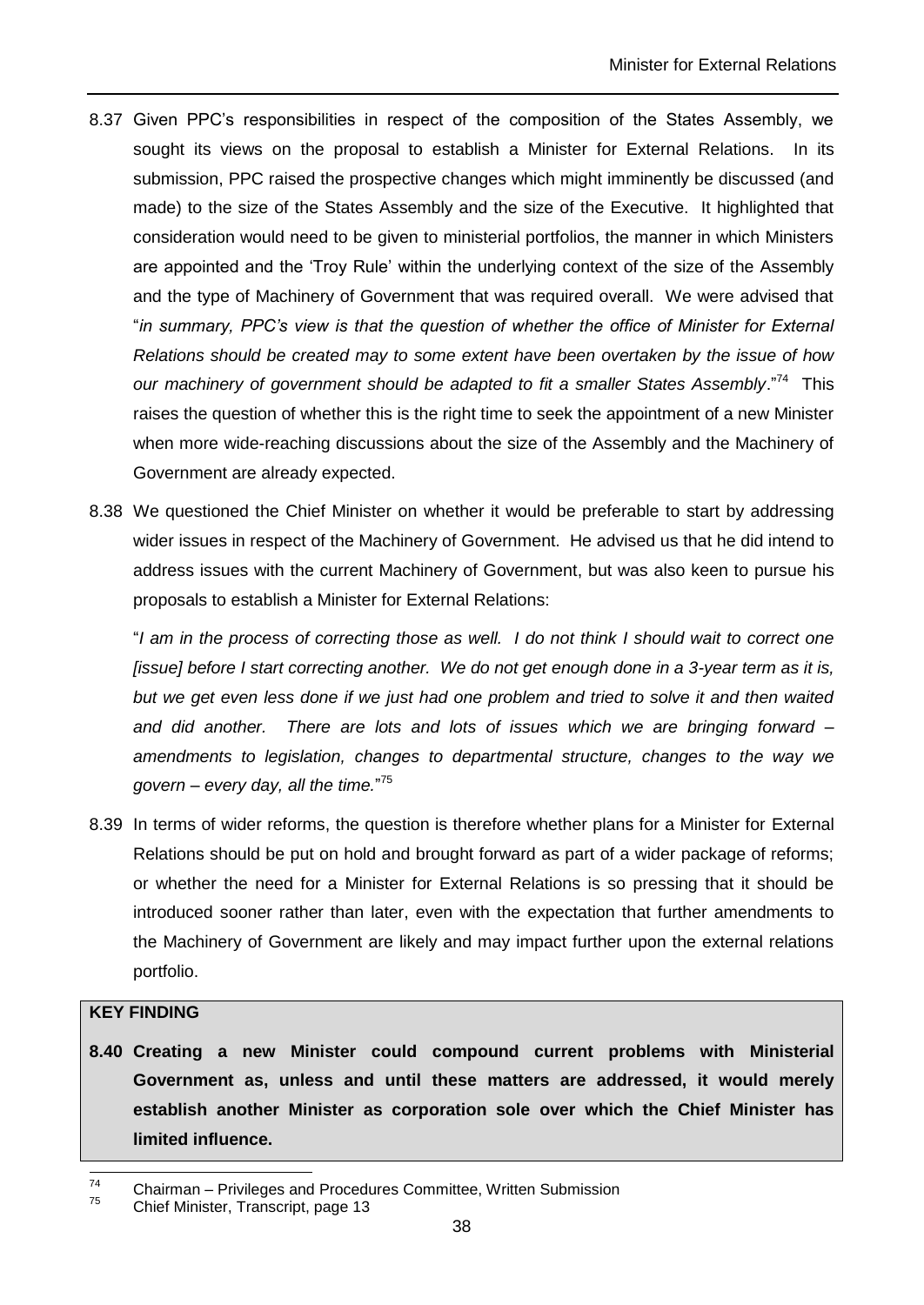#### **KEY FINDING**

**8.41 The Council of Ministers has agreed to pursue the creation of a new Minister notwithstanding work being undertaken elsewhere on the composition of the States Assembly and the Machinery of Government. Reducing the size of the Assembly would undoubtedly impact upon the Machinery of Government, the number of Ministers and the specified portfolios those Ministers should hold. As PPC has indicated, this raises the question of whether this is the right time to seek the appointment of a new Minister when more wide-reaching discussions about the size of the Assembly and the Machinery of Government are already expected.**

#### **RECOMMENDATION**

**8.42 The States Assembly should not be asked to approve proposals for a Minister for External Relations until wider issues regarding the Machinery of Government have been addressed.**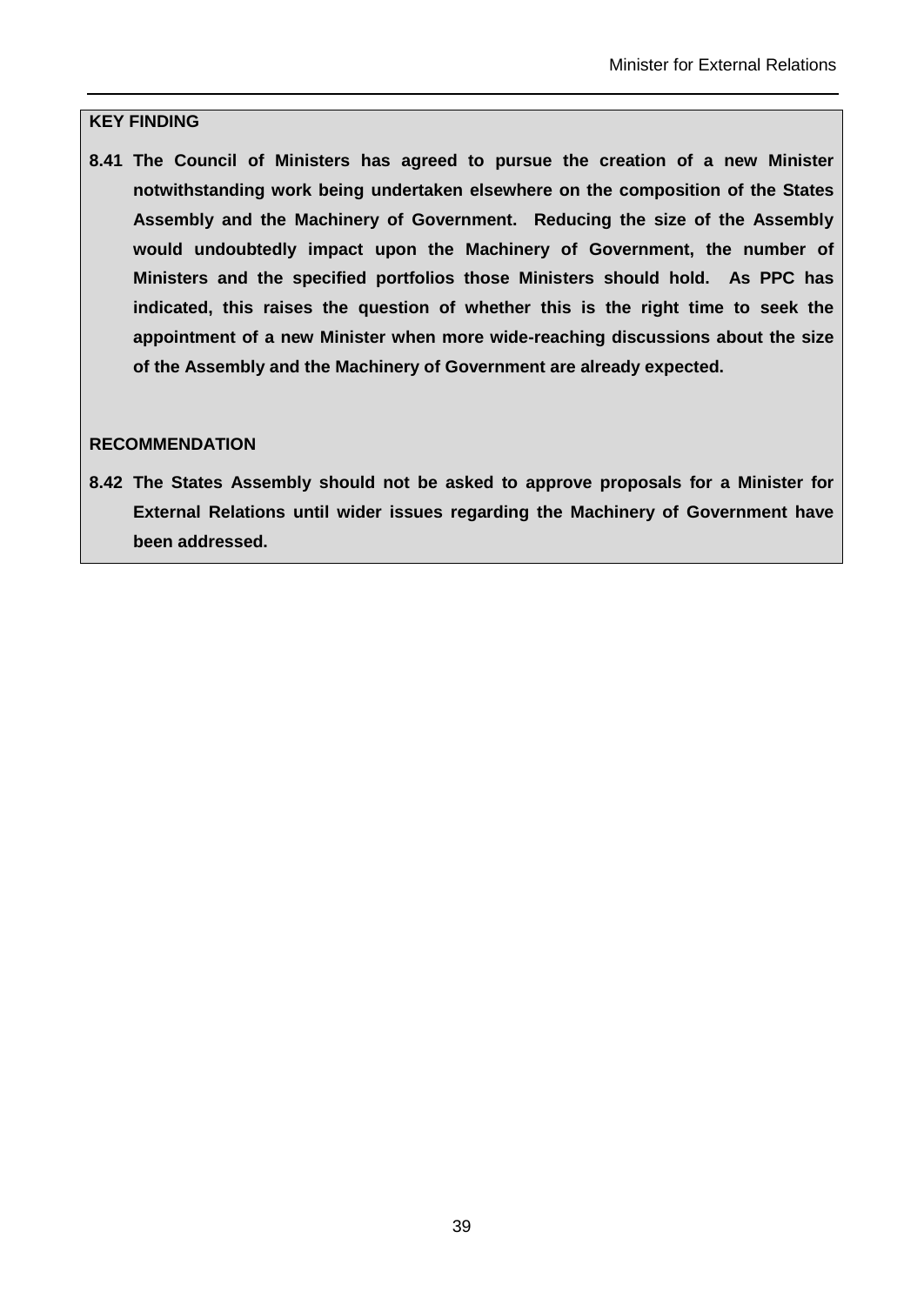## <span id="page-42-0"></span>**9. CONCLUSION**

- 9.1 External relations have been a growth area: the budget underpinning the International Affairs Section of the Chief Minister's Department has grown from £393,765 in 2008 to £920,700 in 2013 and will grow further to £1,699,600 in 2015. In recent years, there have been significant developments in Jersey's international identity as there is a need for the Island to be well-represented externally. We recognise the work that has already been undertaken in that regard: the fact that the current Council of Ministers was the first to publish a common policy on external relations and the decision to create FERAG as a co-ordinating body. Our recommendations for the common policy to be debated by the States Assembly and an annual report published on external relations will lead to greater understanding on the part of both Members and the public of what happens in this area.
- 9.2 In terms of establishing a Minister for External Relations, however, creating a situation whereby responsibility for external relations is shared between two positions could blur lines of accountability. It is also difficult to see the immediate need for creating a new Minister to replace the current Assistant Minister's position as the Island can already be represented overseas at Ministerial level. With the Chief Minister currently solely responsible for external relations, there would appear to be someone of sufficient status to represent the Island.
- 9.3 Ultimately, however, we have found that it is not yet the right time to debate the creation of a Minister for External Relations. Creating a new Minister could simply compound wider difficulties with Ministerial Government which have already been identified. Given that discussions regarding the composition of the States Assembly and the Machinery of Government are imminent, it is this Panel's view that it would therefore be preferable to await those discussions and the resultant decisions of the Assembly before proceeding to consider whether a Minister for External Relations should be established.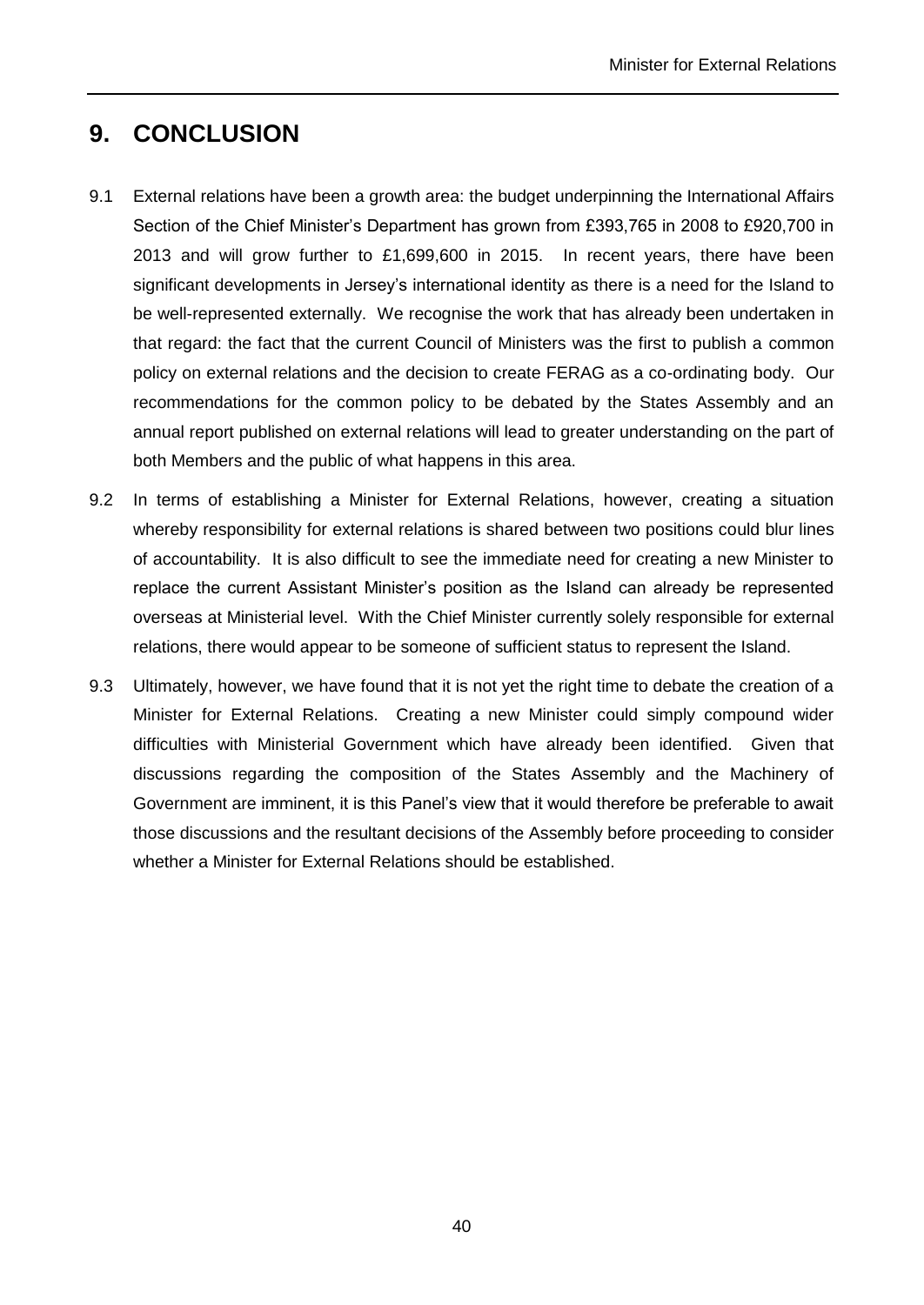## <span id="page-43-0"></span>**10. APPENDIX 1: EXTERNAL RELATIONS RESOURCES**

10.1 One of the lines of enquiry we pursued during our review was what resource implications, if any, the establishment of a Minister for External Relations would have. We therefore requested information from the Chief Minister on the development in recent years of manpower and budgetary resources underpinning the External Relations function. The following table is taken from information provided to us by the Director of International Affairs and shows the development of those resources from 2008 to 2015.

| <b>Source</b>                                              | £         | <b>FTE</b> | <b>Material Changes</b>                                                                                                                                                                        |
|------------------------------------------------------------|-----------|------------|------------------------------------------------------------------------------------------------------------------------------------------------------------------------------------------------|
| <b>MTFP</b><br>2015<br><b>Budget</b><br>per<br>(P.29/2012) | 1,699,600 | 7.0        | No material change                                                                                                                                                                             |
| <b>MTFP</b><br>2014<br><b>Budget</b><br>per<br>(P.29/2012) | 1,690,000 | 7.0        | £600,000 - London Representative<br>Office<br>£420,000<br>- Substantiation<br>οf<br>programme costs<br>Additional<br><b>FTE</b><br>for<br>International<br>Advisor to the Council of Ministers |
| <b>MTFP</b><br>2013<br><b>Budget</b><br>per<br>(P.29/2012) | 920,700   | 6.0        | No material change                                                                                                                                                                             |
| 2012 Budget per Business Plan<br>(P.123/2011)              | 940,800   | 6.0        | £152,000 - Working with MoJ and UK<br>departments<br>Less:<br>(£175,600) - Transfer Tax Policy<br>team to T&R<br>(£211,000) - Transfer International<br>Finance to EDD                         |
| 2011 Budget per Business Plan<br>(P.99/2010)               | 1,154,100 | 6.0        | £200,000 - Finance Industry Inward<br>investment<br>CSR growth                                                                                                                                 |
| 2010 Budget per Business Plan<br>(P.179/2009)              | 952,100   | 6.0        | No material change. Additional post<br>for Director of Civil Aviation (nil impact<br>on budget)                                                                                                |
| 2009 Budget per Business Plan<br>(P.113/2008)              | 975,183   | 5.0        | £400,000 - Additional funding for $3$<br>new post plus non-pay                                                                                                                                 |
| 2008 Budget per Business Plan<br>(P.93/2007)               | 393,765   | 2.0        | Baseline budget                                                                                                                                                                                |

10.2 The Director advised us that "*the establishment of the External Relations function started with the agreement of the States Assembly in 2008 to the Annual Business Plan for 2009, which included the creation of the post of Director of International Affairs*."<sup>76</sup>

<sup>76</sup> Director of International Affairs, Written Submission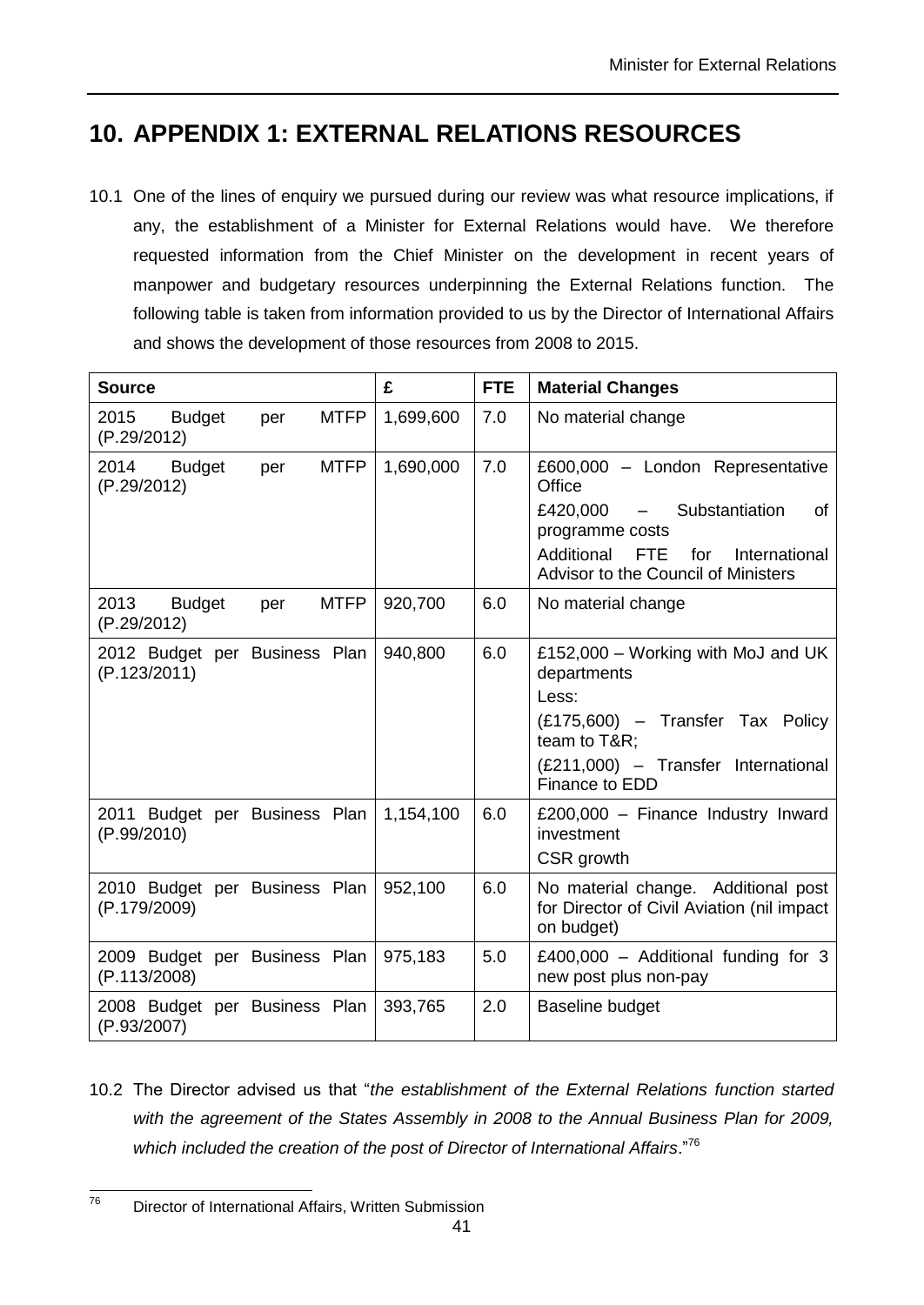10.3 In terms of how the budget for external relations is broken down into different areas, the Director advised us that, for 2013, the budget covered the following areas:

| <b>Budget Category</b>                                                                         | $MTFP - 2013$ |  |
|------------------------------------------------------------------------------------------------|---------------|--|
| <b>Income</b>                                                                                  | £0            |  |
| <b>Staff</b>                                                                                   | £476,600      |  |
| <b>Non-Staff</b>                                                                               |               |  |
| <b>Office Expenses</b>                                                                         | £9.000        |  |
| Operational Expenses (Travel etc)                                                              | £35,700       |  |
| <b>Expert Advice and Professional Fees</b>                                                     | £7,400        |  |
| Grants (including Channel Islands Brussels Office, Bureau de Jersey<br>and Alliance Française) | £392,000      |  |
| <b>Sub-Total Non-Staff</b>                                                                     | £444,100      |  |
| <b>Grant Total</b>                                                                             | £920,700      |  |

The Director indicated that the breakdown for 2013 was indicative of the breakdown for previous years.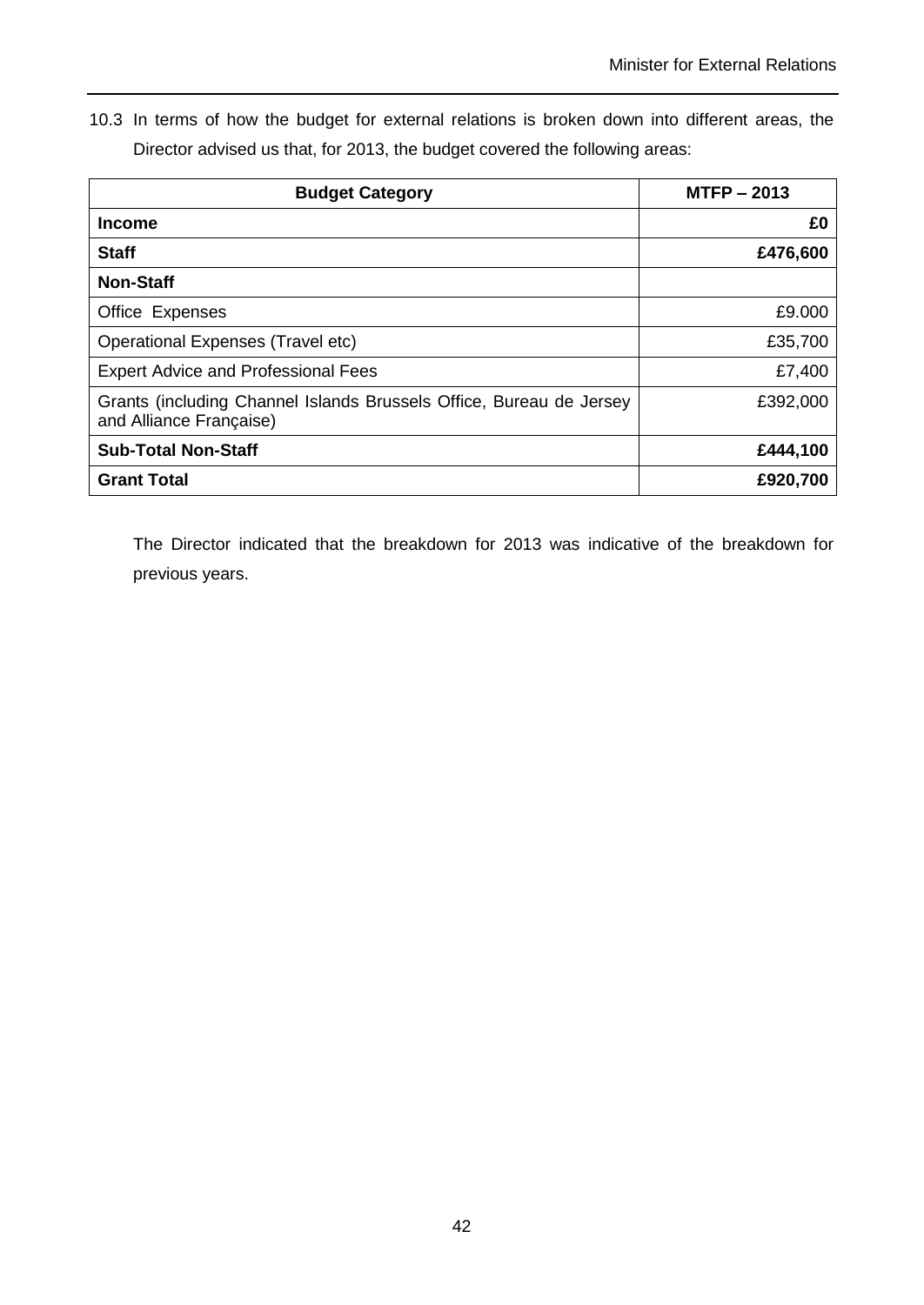## <span id="page-45-0"></span>**11. APPENDIX 2: FACT SHEET ON THE UK'S RELATIONSHIP WITH THE CROWN DEPENDENCIES**

The following information is taken from a fact sheet produced by the UK Ministry of Justice to describe the UK's relationship with the Crown Dependencies.

"*This fact sheet is aimed at providing an introductory overview of the UK's relationship with the Crown Dependencies and the Islands' international personalities. For more detailed information on the Crown Dependencies, please see the Annexes to this document and the links to further reading at the end of this document.* 

#### *1. Constitutional relationship*

*The Crown Dependencies are the Bailiwick of Jersey, the Bailiwick of Guernsey and the Isle of Man. Within the Bailiwick of Guernsey there are three separate jurisdictions: Guernsey (which*  includes the islands of Herm and Jethou); Alderney; and Sark (which includes the island of *Brecqhou).* 

*The Crown Dependencies are not part of the UK but are self-governing dependencies of the Crown. This means they have their own directly elected legislative assemblies, administrative, fiscal and legal systems and their own courts of law. The Crown Dependencies are not represented in the UK Parliament.* 

*The Crown Dependencies have never been colonies of the UK. Nor are they Overseas Territories, like Gibraltar, which have a different relationship with the UK. The constitutional relationship of the Islands with the UK is through the Crown and is not enshrined in a formal constitutional document. HM Government is responsible for the defence and international relations of the Islands. The Crown, acting through the Privy Council, is ultimately responsible for ensuring their good governance.* 

*The Queen is the Head of State of each Island and the Lieutenant-Governor for each Crown Dependency is Her Majesty's personal representative. The Lord Chancellor and Secretary of State for Justice is the Privy Counsellor with special responsibility for Island Affairs. At present, Lord McNally is the Minister responsible for the conduct of Islands' business within Whitehall.* 

*The Ministry of Justice is responsible for managing the constitutional relationship with the Crown Dependencies, which involves a variety of different responsibilities including involvement in key Crown Appointments; working with the Palace on assessing Crown Dependencies' Coins and Stamps; and processing their legislation for Royal Assent.* 

*However, as per the Justice Select Committee Report 2010, all UK Government Department have a responsibility to engage directly with the Crown Dependencies on their policy areas. The Annexes to this document contain information on how Government Departments should consult Crown Dependencies on relevant issues.*

#### *2. Nationality and Immigration*

*The British Nationality Act 1981 confers British Citizenship on all those with close connections with the UK, the Channel Islands and Isle of Man. The Islands have adopted the common format passport and the Lieutenant Governor remains the passport-issuing authority in the Islands.*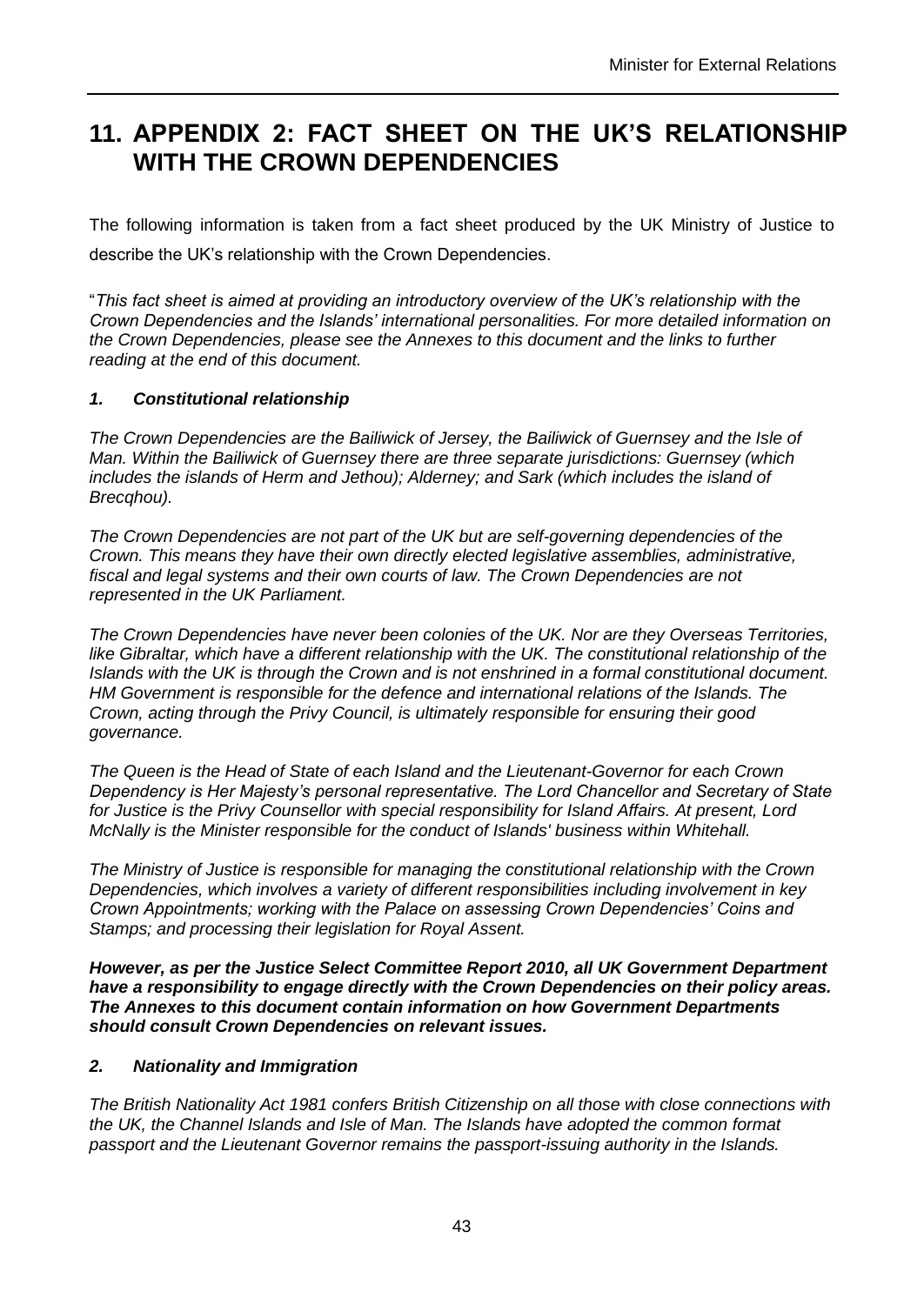*Jersey, Guernsey, the Isle of Man and the Republic of Ireland, together with the UK, comprise the Common Travel Area. There is no immigration control between the UK and the Islands or between the Islands themselves. Rather, the Islands form part of the border for the British Isles as a whole.* 

#### *3. Island Legislation*

*The Islands' legislatures make their own domestic legislation.* 

*Principal legislation made by the Islands' legislatures requires Royal Assent or sanction. The Ministry of Justice examines such legislation to ensure that there is no conflict with international obligations (including ECHR compliance) or any fundamental constitutional principles. This enables the Lord Chancellor to advise the Privy Council whether Her Majesty in Council can be advised to make an Assenting Order, and thereby grant Royal Assent. For non-reserved Isle of Man legislation the Ministry of Justice will directly inform the Lieutenant Governor when the Lord Chancellor is content that the delegated responsibility to grant Royal Assent may be exercised.* 

*UK legislation rarely extends to the Crown Dependencies and should not be extended without first consulting the Islands' Authorities and obtaining their consent. In instances where it does extend, it may do so either by virtue of the Act itself or by Order in Council made with their agreement under an enabling provision contained in the Act which provides for it to be extended to the Crown Dependencies. An enabling provision for an Order in Council, known as a 'permissive extent clause' (PEC), in a Bill could take the following form: "Her Majesty may by Order in Council provide*  for any of the provisions of this Act to extend, with or without modifications, to any of the Channel *Islands or the Isle of Man". For an Act to extend otherwise than by an Order in Council is now very unusual. Departments must consult the Crown Dependencies at the earliest opportunity in the event that extension is under consideration and a PEC should not be included in a Bill without the prior agreement of the Islands.* 

*More detailed information on how to engage with the Crown Dependencies on UK legislation that may affect them is included in Annex A – How to note on the extension of UK primary legislation to the Crown Dependencies.* 

#### *4. International Personality*

*The Crown Dependencies are not recognised internationally as sovereign States in their own right but as "territories for which the United Kingdom is responsible". As such they cannot sign up to international agreements under their own aegis but can have the UK's ratification of such instruments extended to them, unless they have been entrusted to do so, as they have been in the case of Tax Information Exchange Agreements, and other agreements relating to taxation that provide for exchange of information on tax matters, with EU Member States, including the UK, the Organisation for Economic Co-operation and Development and the G20 member countries.*

*However, the Crown Dependencies are developing their international identities and in 2007, the then-Secretary of State for Constitutional Affairs signed an agreement with the Chief Ministers of*  each of the Crown Dependencies stating that the UK would not act internationally on their behalf *without prior consultation and recognising that in international matters, particularly in relation to the EU, UK and Crown Dependency interests may differ. The agreements also set out a framework for the further development of the international identities of the Crown Dependencies. Copies of the framework agreements with each Crown Dependency are available on the Crown Dependencies Governments' websites (links in section 7 below).*

#### *5. Relationship to the European Union*

*The Islands have a special relationship with the European Union provided under Protocol 3 to the UK's Treaty of Accession to the European Community. This relationship cannot be changed without the unanimous agreement of all the Member States of the Union. Under Protocol 3, the*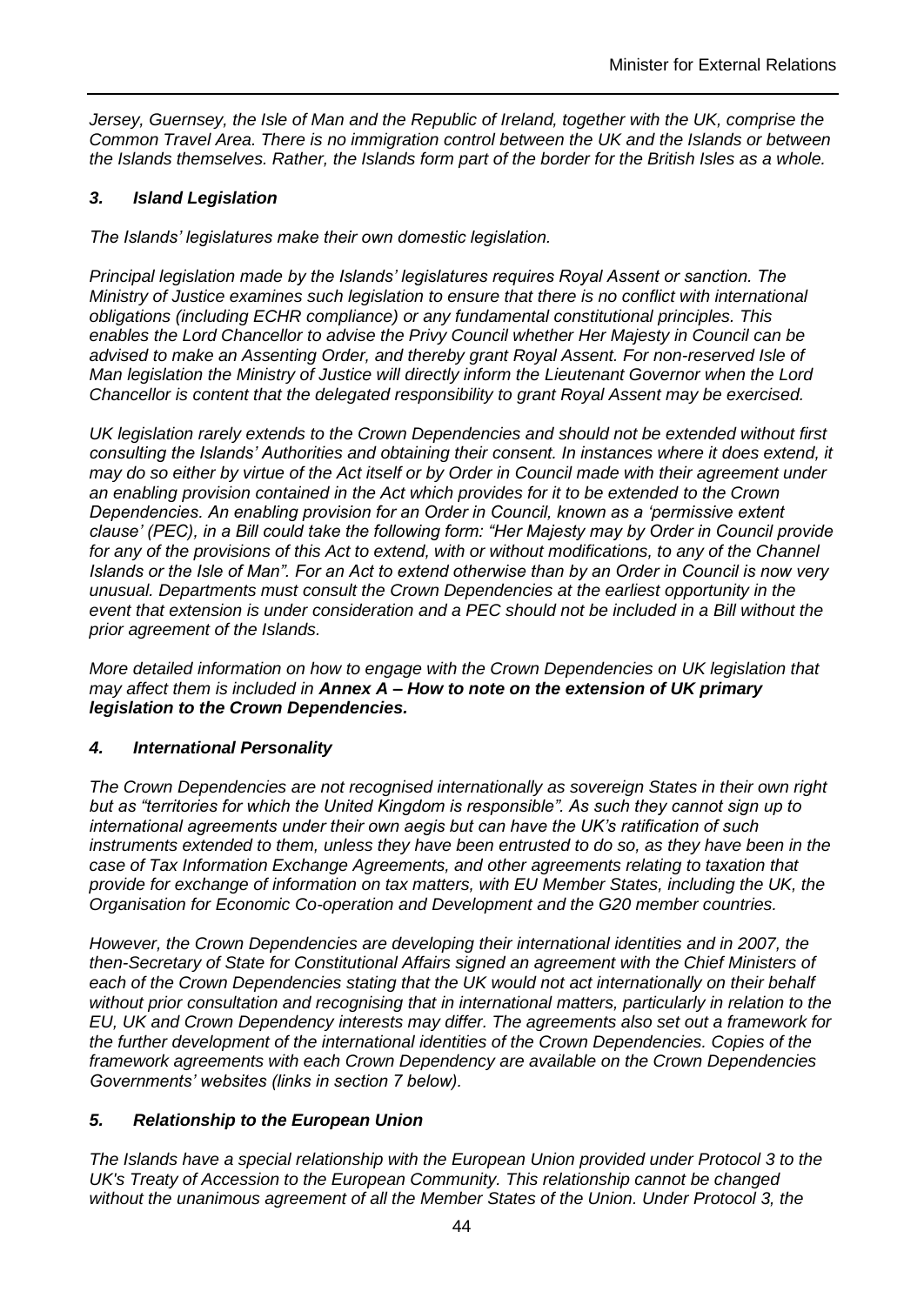*Islands are part of the customs territory of the Union and therefore Union customs matters, the common customs tariff, levies, quantitative restrictions and any measures having equivalent effect*  apply. There is free movement of agricultural goods and derived products between the Islands and *the Union. Also included are measures relating to the trade in agricultural goods and derived products with third countries.* 

*However, other EU Rules do not apply to the Crown Dependencies. Implementation of the provisions on the free movement of persons, services and capital is therefore not required, and the Islands are not eligible for assistance from the structural funds or under the support measures for agricultural markets. EU tax instruments do not apply, nor do the developing justice and home affairs initiatives or the Schengen acquis, although the Islands support improved judicial cooperation within Europe and have also voluntarily applied for recognised equivalent status in a number of key law and policy areas.* 

#### *6. Treaties and international agreements*

*Article 29 of the Vienna Convention on the Law of Treaties provides that "unless a different intention appears from the treaty or is otherwise established, a treaty is binding upon each party in respect of its entire territory". The long-standing practice of the UK when it ratifies, accedes to, or accepts a treaty, convention or agreement is to do so on behalf of the United Kingdom of Great Britain and Northern Ireland and any of the Crown Dependencies or Overseas Territories that wish the treaty to apply to them. The UK's ratification, accession or acceptance can also be extended at a later date.* 

*This means that, when the UK is planning to ratify a particular convention or treaty, it should consult the Crown Dependencies about whether they wish to have it extended to them.* 

*More detailed information on how to engage with the Crown Dependencies on International Treaties and Agreements that may affect them is included in Annex B – How to Note on the extension of International Instruments to the Crown Dependencies and Annex C – How to Note on dealing with requests from the Crown Dependencies to extend the UK's ratification of international Instruments.*

#### *7. Useful links*

- *Justice Select Committee Report on the Crown Dependencies (2010): [www.publications.parliament.uk/pa/cm200910/cmselect/cmjust/56/56i.pdf](http://www.publications.parliament.uk/pa/cm200910/cmselect/cmjust/56/56i.pdf)*
- *The Isle of Man Government: [www.gov.im](http://www.gov.im/)*
- *The States of Guernsey: [www.gov.gg](http://www.gov.gg/)*
- *The States of Jersey: [www.gov.je](http://www.gov.je/)* "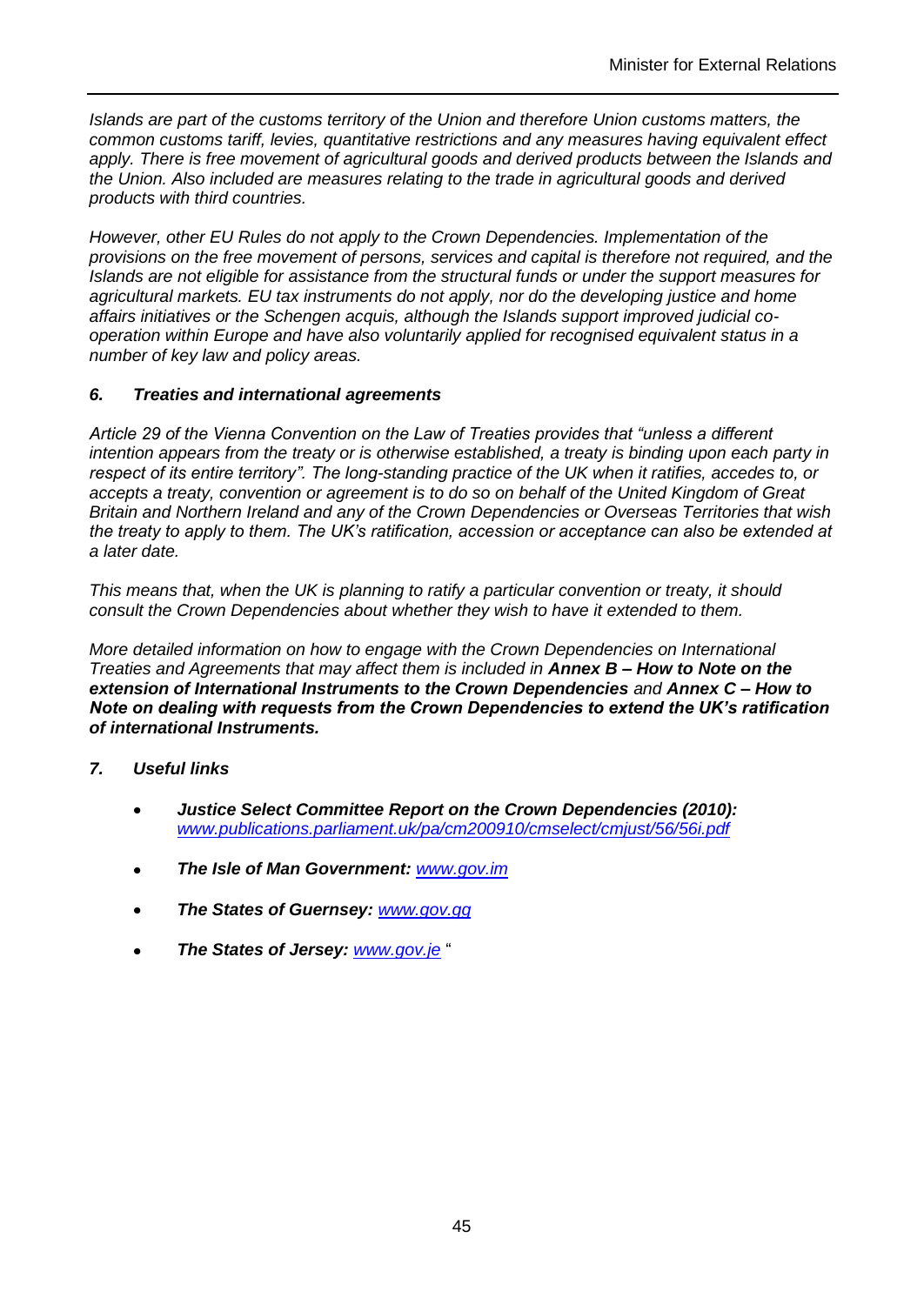## <span id="page-48-0"></span>**12. APPENDIX 3: PANEL MEMBERSHIP, TERMS OF REFERENCE AND EVIDENCE CONSIDERED**

#### **Panel Membership and Terms of Reference**

12.1 The Corporate Services Scrutiny Panel comprised the following Members:

Senator S.C. Ferguson, Chairman

Deputy J.G. Reed, Vice-Chairman

Connétable D.J. Murphy

Deputy S. Power

Deputy R.J. Rondel

- 12.2 The following Terms of Reference were agreed for the review:
	- 1. To consider *Draft States of Jersey (Minister for External Relations) (Jersey) Regulations 201-*, with particular regard to the following:
		- a) The rationale for establishing a Minister for External Relations;
		- b) Other options considered by the Council of Ministers;
		- c) The responsibility and authority that would be held by the Minister for External Relations;
		- d) The relationship between the proposed Minister for External Relations and the Chief Minister, including the division and sharing of responsibilities, the potential for any conflict and how any potential conflicts would be resolved;
		- e) Ministerial accountability for the conduct of external relations;
		- f) The role and position of the Minister for External Relations in respect of the Council of Ministers and the States;
		- g) The impact that the appointment of a Minister for External Relations would have on how Jersey's external relations are currently administered and managed; and
		- h) The resource implications of the proposals and their potential impact on departmental structure.
	- 2. To report to the States Assembly on the work undertaken.

#### **Evidence Gathered**

12.3 The following documents were considered by the Panel during its review: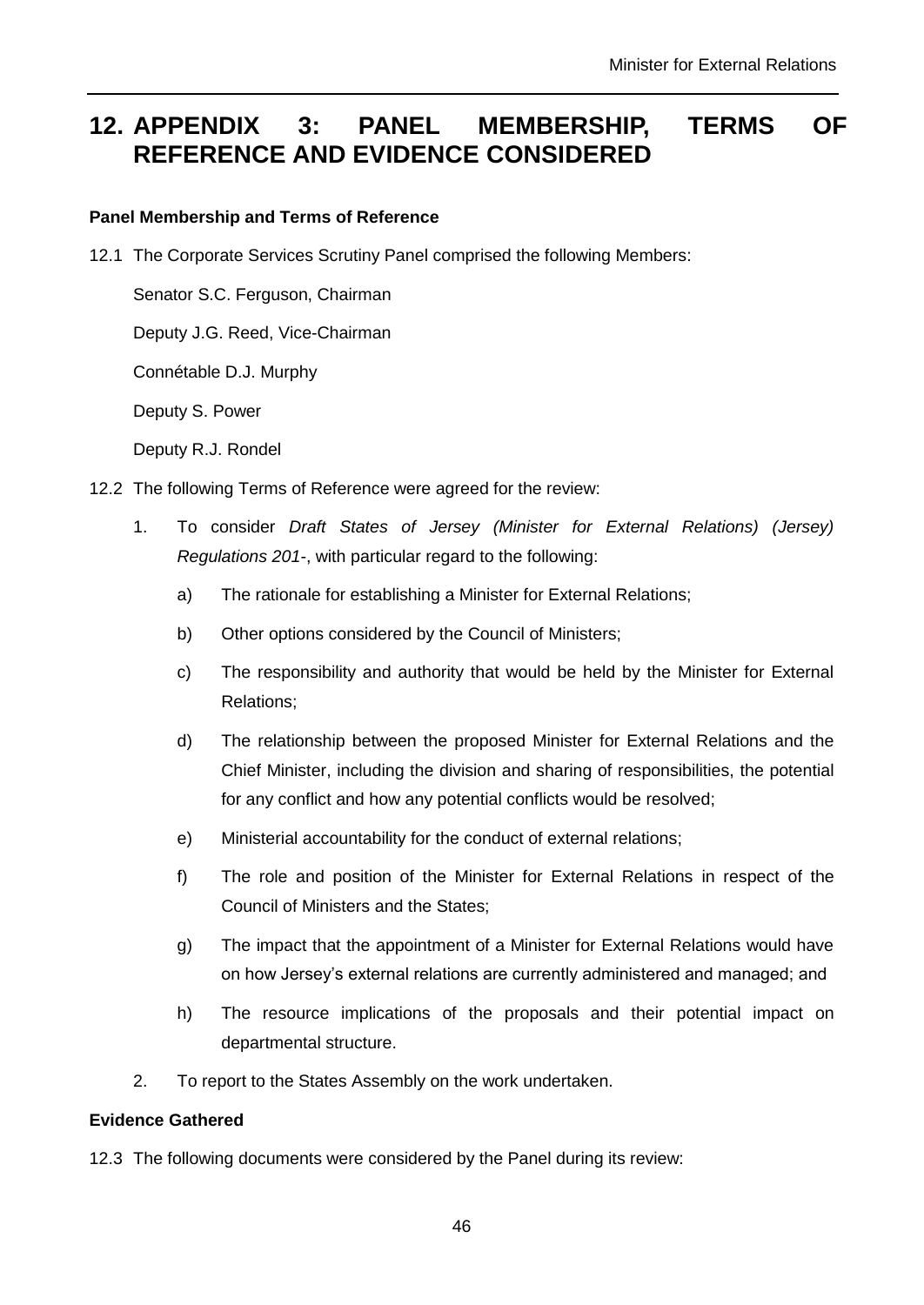- a) *Report of the Review Panel on the Machinery of Government in Jersey* (December 2000)
- b) *Framework of Developing the International Identity of Jersey* (1st May 2007)
- c) Part B Minutes of the Council of Ministers: Minutes B1 12th June 2008, Minute B4 12th May 2011, Minute B2 – 18th October 2012 and Minute B1 – 7th December 2012
- d) *Second Interim Report of the Constitution Review Group* (R.64/2008), Presented to the States on 27th June 2008
- e) *Government Response to the Justice Select Committee's Report: Crown Dependencies* (November 2010)
- f) *Appointment of Assistant Chief Minister with Responsibility for External Affairs* (13th January 2011), MD-C-2011-0001
- g) Question from Deputy R.G. Le Hérissier to the Chief Minister regard the appointments process for the Assistant Minister responsible for External Relations (1st February 2011)
- h) *International Affairs Minister* (12th May 2011), Council of Ministers Report
- i) *External Relations: Common Policy* (R.140/2012), Presented to the States on 23rd November 2012
- j) *Chief Minister's Department International Affairs Directory*
- k) *Minister for External Relations* (7th December 2012), Council of Ministers Report
- l) *Chief Minister's Department Business Plan 2013*
- m) *Draft States of Jersey (Minister for External Relations) (Jersey) Regulations 201-: Report of the Chief Minister* (R.18/2013), Presented to the States on 11th March 2013
- n) *Fact Sheet on the UK's Relationship with the Crown Dependencies*, Ministry of Justice
- 12.4 The Panel put out a call for evidence from the public on 25th March and 3rd April 2013, to which a total of 4 written submissions were received from members of the public. The Panel also wrote directly to a number of key stakeholders, to which the following written submissions were received:
	- 1. Sir Nigel Broomfield 1st April 2013
	- 2. Mr T.A. Le Sueur 25th March 2013
	- 3. His Excellency the Lieutenant Governor 4th April 2013
	- 4. Senator I.J. Gorst, Chief Minister 8th April 2013